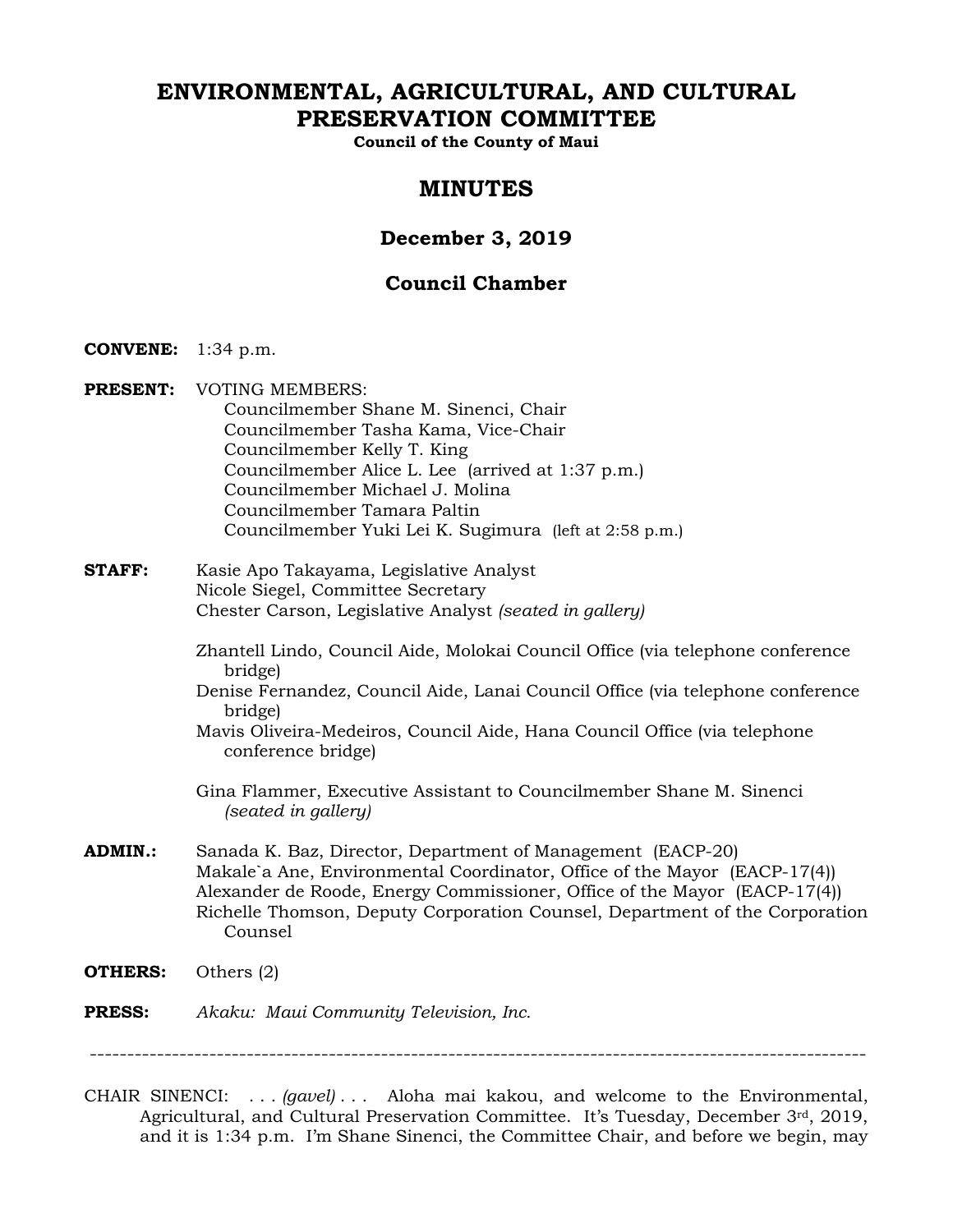#### **December 3, 2019**

I ask that we please silence all cell phones and noise-making devices? Here with us in the Chamber, we have, today, Vice-Chair Tasha Kama. Aloha.

VICE-CHAIR KAMA: Aloha auinala, Chair.

CHAIR SINENCI: Aloha auinala. Member Yuki Lei Sugimura, welcome.

COUNCILMEMBER SUGIMURA: Good afternoon. Nice to see you.

CHAIR SINENCI: Good afternoon. Member Tamara Paltin, aloha.

COUNCILMEMBER PALTIN: Aloha auinala, Chair.

CHAIR SINENCI: Aloha auinala. Excused Alice . . . Member Alice Lee. She'll probably be joining us later. From Upcountry, Member Molina, aloha.

COUNCILMEMBER MOLINA: Aloha and good afternoon, Mr. Chairman.

CHAIR SINENCI: Aloha. And finally, Chair King.

COUNCILMEMBER KING: Aloha auinala.

CHAIR SINENCI: Aloha auinala. We also have non-voting Members Riki Hokama and Keani Rawlins-Fernandez, and they're always welcome to join us, if they please. Our representatives today, we have Managing Director Mr. Sandy Baz. Welcome.

MR. BAZ: Aloha.

- CHAIR SINENCI: Aloha auinala. We also have from Corporation Counsel Ms. Richelle Thomson. Good afternoon. Also, in the audience today, we have Environmental Coordinator of the Office of Economic Development Makale`a Ane. Welcome. And Energy Commissioner, Office of Economic Development, Mr. Alex de Roode. Welcome. For our Staff today, we have Ms. Kasie Apo Takayama, Ms. Nicole Siegel. And in our Hana District, we have Ms. Mavis Oliveira-Medeiros; Lanai District Office, Denise Fernandez; and Molokai District Office, Ms. Zhantell Lindo. So, Members, we have two items today – EACP-20 on the County Archaeologist and EACP 17(4), 100 Percent Renewable Energy. And so, Ms. Apo Takayama, do we have any testifiers today?
- MS. APO TAKAYAMA: Chair, we currently don't have anyone signed up in the Council Chamber, or at our District Offices.
- CHAIR SINENCI: Okay. So, if there are no objections, I'll close public testimony. Did we have . . .

COUNCILMEMBERS: No objections.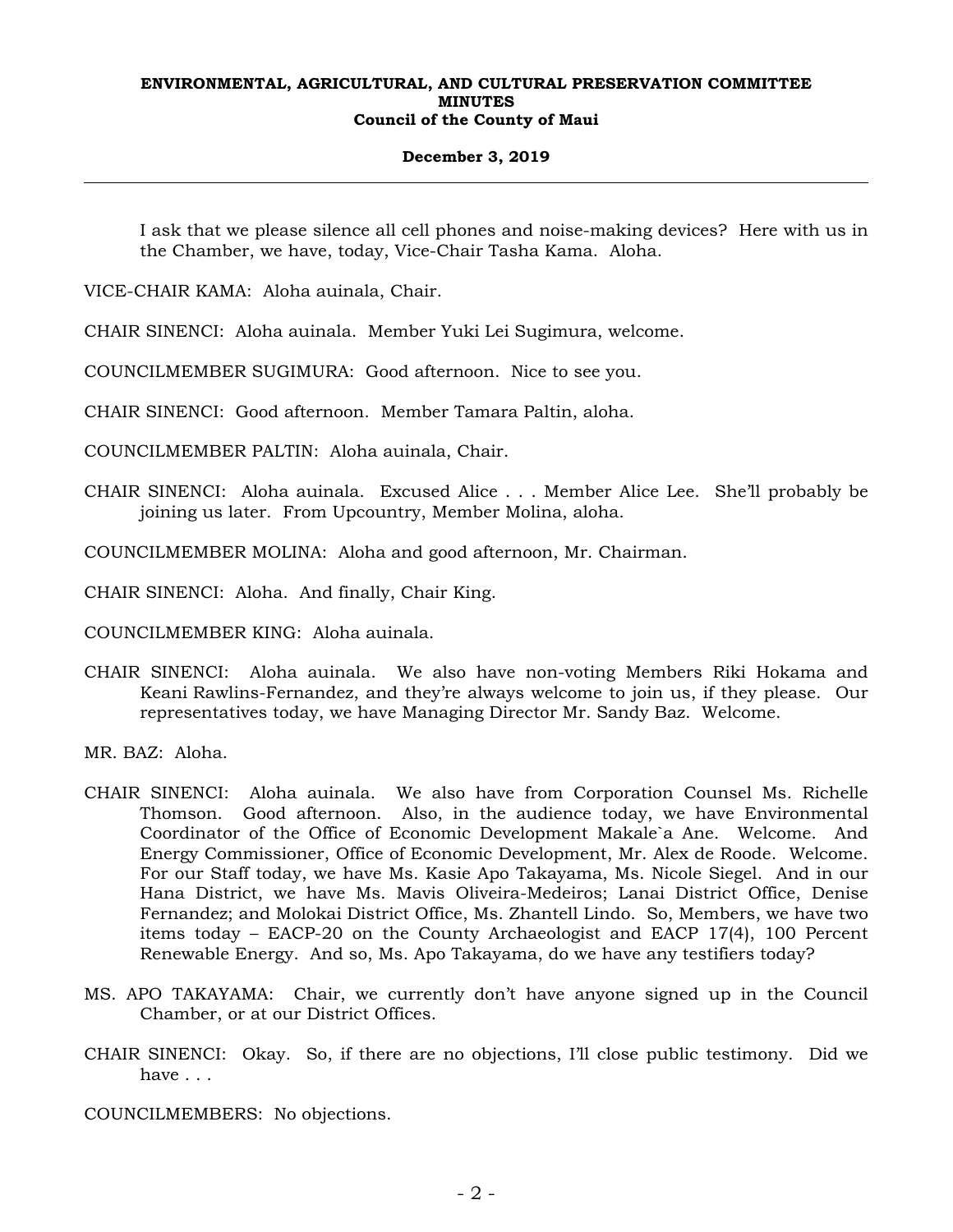## **December 3, 2019**

CHAIR SINENCI: Okay. We would like to welcome Member Alice Lee. She's going to provide us with the afternoon greetings. Afternoon greeting.

COUNCILMEMBER LEE: I'll do an easy one for you.

CHAIR SINENCI: Thank you.

COUNCILMEMBER LEE: Since you were so sharp with your Japanese interpretation of good morning --

CHAIR SINENCI: Hai.

COUNCILMEMBER LEE: -- is good afternoon – Konnichiwa.

CHAIR SINENCI: Konnichiwa.

COUNCILMEMBER LEE: Thank you.

CHAIR SINENCI: Hai.

# **EACP-20 COUNTY ARCHAEOLOGIST (CC 19-81)**

- CHAIR SINENCI: Okay, Members, mahalo. So, for our first item, we have . . . the Committee intends to receive an update on the County Archaeologist position and may discuss the matter. The Committee may also consider the filing of County Communication 19- 81, and other related actions. So, our Committee first discussed this concept of the County Archaeologist at our March 12th meeting earlier this year. During the Budget process this Council added a Senior Archaeologist position to the budget under the Managing Director's Office so that the position could benefit all Departments. The Managing Director has taken up this task with enthusiasm and has kept my Staff up to date on creation of the position. I wanted to . . . the rest of you to hear the work that he has already put into making sure this position can do all the work that we were expecting it to. With only one position funded last year, he has been put in a position of prioritizing duties. And he has also been working with SHPD, the State Historic Preservation Department [*sic*], to make sure that we don't duplicate those services instead compliment the work already required by SHPD. So, Mr. Baz, I'll turn the floor over to you.
- MR. BAZ: Mahalo, Mr. Chair. You just gave my report for me *. . .(chuckle). . .*

CHAIR SINENCI: Oh. That was quick.

MR. BAZ: So . . . no, just joking. So, thank you very much, Chair, for bringing me here this afternoon, in the waning of the day. Auinala is the waning of the day in case you're wondering what the Hawaiian meaning of that is. And it's really, this archaeologist position, you know, as we discussed back when you first came into office and then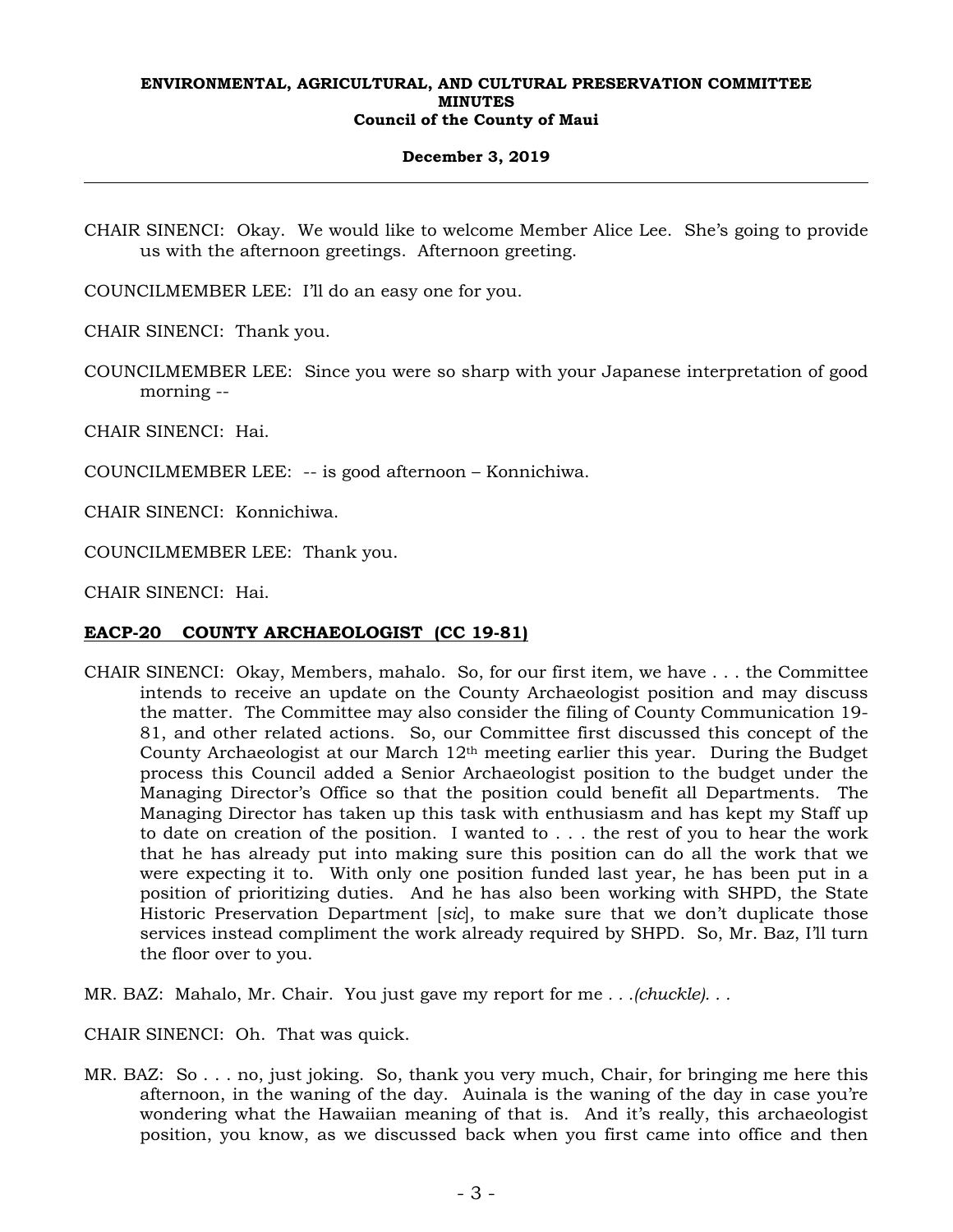#### **December 3, 2019**

throughout the budget process is something that we really want to make sure that we're doing a good job in understanding what the kuleana that we would like, as a part of the County employee, as an archaeologist as well as the parameters that they would work under knowing that we have State Historic Preservation Division and the . . . we have the CRC, which is the Cultural Resources Commission. You know, we have other aspects of certain things. There's been a significant attention to the need for an archaeologist at this level over the last . . . especially couple of years with different situations that have come in front of this Council. And so, we appreciate the opportunity to really dig deep into seeing what the needs are and how we can fulfill those needs. And your . . . the framework that you provided during the budget deliberations was a starting point for myself and my staff in developing the job description and working with those different parties. I've met with community leaders that are interested in this that have the significant amount of input and care about the involvement and creation of this position. I've met with, of course, our internal . . . the Mayor and internal departments about the need and their desires on what they would like to see this position entail. I've also have met with SHPD, State Historic Preservation Division, their head as well as the head of the Archaeology Branch in Honolulu and met with them to discuss the position and other related items that we can assist them with, that they can assist us with and making sure that not only we have projects that are moving forward through their system but also that we are doing this in the best manner possible to preserve the cultural significance of so much of our community. So, long story short we created the job description. My staff is working with DPS on actually getting the position created 'cause as you know we have to ... we start off with, it's a civil service position, so we start off with a position classification. I did find at the State level they have a position classification called Principal Archaeologist. It seems to be that it was used within State DLNR Parks Division to assist their functionality as far as working with SHPD and with the Department and Administration at the State level, but it's already in the system. So, that's half the battle in creating the classification. And then I created a job description based on my conversations with you and your Staff with our cultural practitioners and, you know, again those community leaders that are concerned with this as well as SHPD. And looking at basic . . . I'd say three different functionalities that we're looking at in its main core. One is the impetus of creating cultural overlay, creating a repository of information related to cultural significance sites, areas that have significant impact and could possibly have, you know, iwi or other culturally significant items in making sure that those are mapped out. I've talked to our GIS people. They can help to putting in layers so we can have it electronically available. Working with SHPD on the data that they've collected as well as some of our consultants and others that collect the data and basically create that, for lack of a better term, layer. But, basically, the information that it would be available for our County to be able to assist in identifying those hot zones, you know, those culturally significant areas. So, that's a big portion of it. Also, included in that would be working on policy. One of the implementation items in the Maui Island Plan is to create an archaeological district ordinance. Not quite sure what the means yet but we're working on that and we'll work with the Council on creation of an ordinance that oversees, you know, significant . . . I'm assuming that's related to significant cultural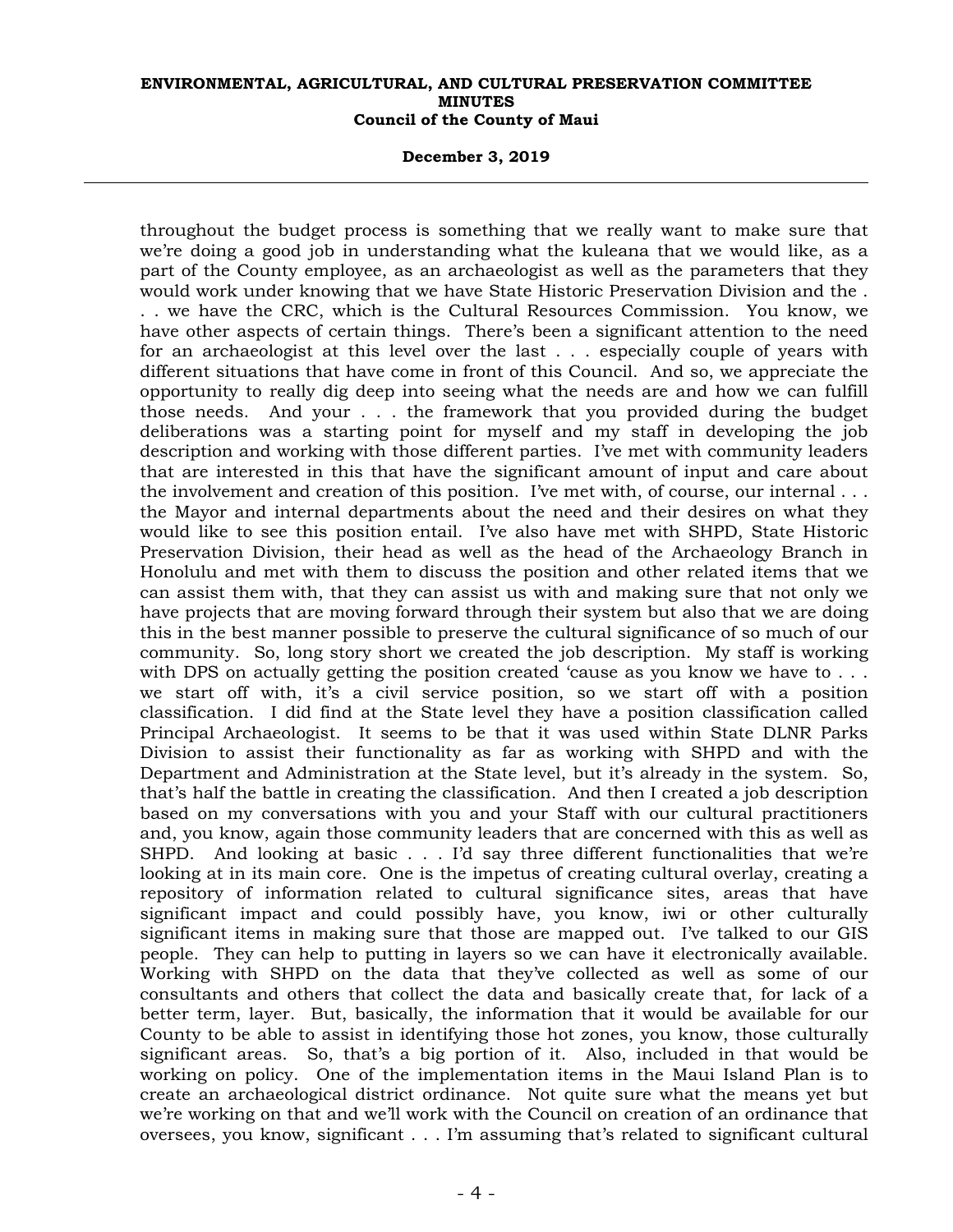**December 3, 2019** 

sites in our community and how they might be addressed differently than other general either zoning or special management, you know, criteria. So, that's something we're going to be looking at. So, those are more larger, you know, policy based informational creation and supplementation. And then, the other portion of it is working as a County archaeologist with our County departments in helping . . . assist them not necessarily creating all the items but overseeing and working with the consultants that we have already. We have a lot of need for archaeologists. So, just one position wouldn't be enough to actually perform all of the archaeological functions that the County would require. So, we're going to still require consultants as we go through and work on County projects. But this person would assist the project managers to understand what their requirements are to make sure that the archaeologist consultants that we're hiring are doing the best job for the County as well as working with SHPD on, you know, making sure applications are complete and making sure that they're identified and looking at, you know, again, how those items will be . . . the information will be available so that when we go to either acquire or develop land that there's some identification already known for our County purposes. And then, the last couple of items are working with the community in identifying, you know, there's been a big push to make sure that the cultural appropriate names are utilized in our ahupuaa. Kihei has done a good job in . . . Vernon Kalanikau has done a good job in Kihei in identifying those areas. He's working in Wailuku. So, this person could be a resource to the community as well as our Public Works Department to make sure that those things are identified. And they're also gonna be working with, you know, volunteers and student interns. We're assuming that we can work . . . we can get a lot of help. We're hoping we can get a lot of help, volunteers as well, from our community and from the college. So, Mr. Chair, it's basically the status and concept of what we've moved so far in the archaeologist position that you've been able to assist, and we appreciate the opportunity to provide this information and, hopefully, can answer your questions.

- CHAIR SINENCI: Mahalo, Mr. Baz. We have a question from Mr. Molina and then Chair King.
- COUNCILMEMBER MOLINA: Thank you, Chairman. Just one question more related to the scope of authority between the County archaeologist and the SHPD archaeologist. If you have a potential scenario where the County archaeologist makes an assessment and the SHPD disagrees with it, who has basically the final say or authority in this case?
- MR. BAZ: Yeah, so the actual, you know, duties of the County archaeologist we're looking at wouldn't necessarily make a determination like that. It would still fall on SHPD to make determination. They're by State law the ones that are empowered to provide that authorization.

COUNCILMEMBER MOLINA: So, State law would trump the County law I guess, yeah.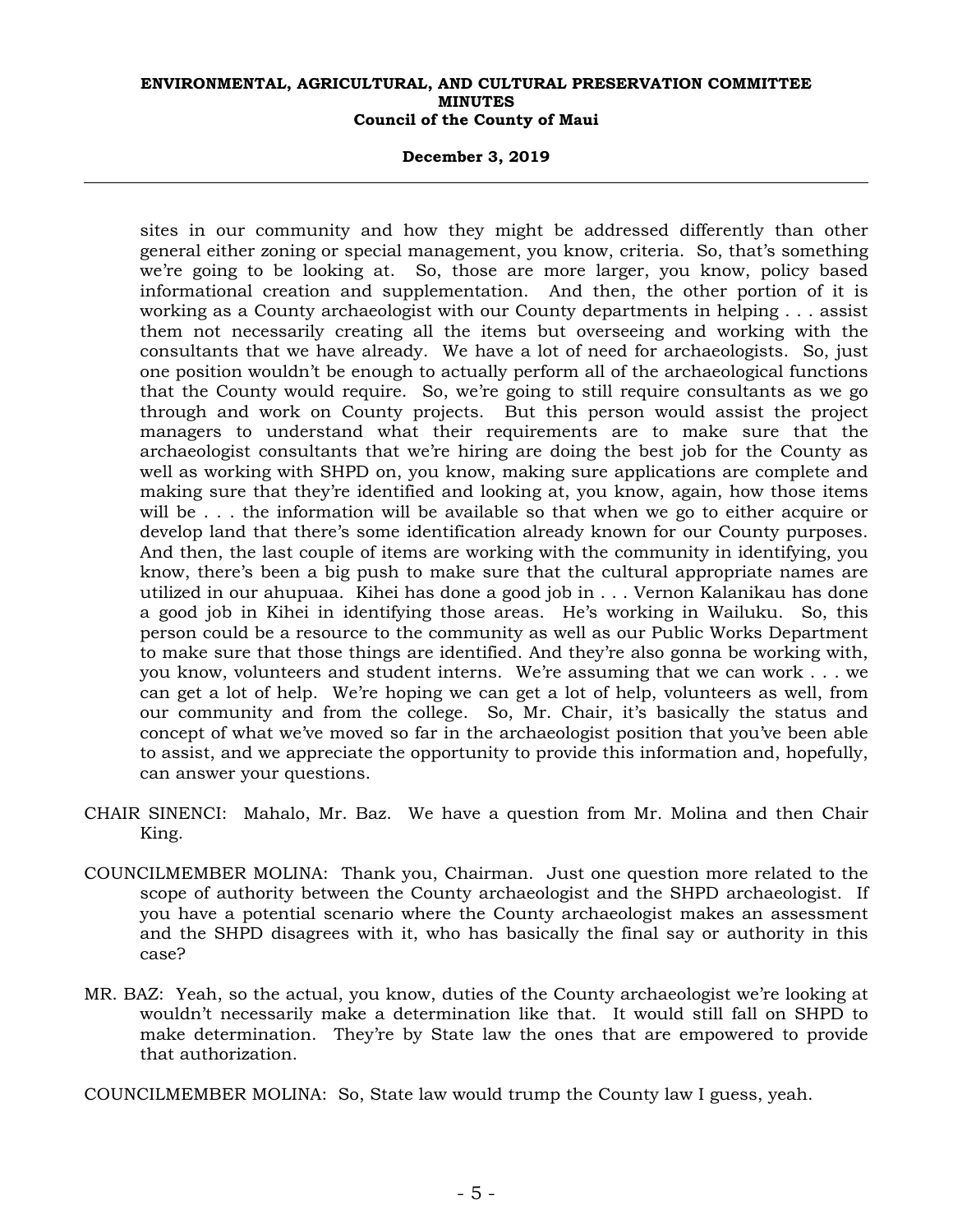#### **December 3, 2019**

- MR. BAZ: To a certain extent. Yeah, they're . . . I've met with them, they're very happy to work with our archaeologist. We have an existing relationship with one of our planners in the Cultural Resources Planner in our Planning Department with a different division of SHPD and they like that relationship, they like the working abilities that they have and they look forward to working with our archaeologist the same way in the Archaeology Branch.
- COUNCILMEMBER MOLINA: Okay. Thank you. Thank you, Mr. Chair.
- CHAIR SINENCI: Chair King?
- COUNCILMEMBER KING: Thank you, Chair. Thanks for that update and I just wanted to state for the record that I was disappointed to hear that this is a civil service position because I think one of the reasons we put money in the budget to hire an archaeologist, and I was assuming would be an appointment, because I think there was a recognition that the civil service pay scales are not adequate and that's why SHPD has these open positions all the time. And so, I was hoping that if we made it an appointed position, we could pay them at a higher level and get somebody really good in here who would stay working with the County. That's my first question that you could address.
- MR. BAZ: Sure. Actually, SHPD's archaeologists are appointed. They're not civil service. So, that is a challenge for them to recruit and retain archaeologists because it's not a position that can . . . will go beyond the certain appointment time. I learned that as part of this process and they also don't have much flexibility in their pay as well. So, what . . . by the creation of the position in the Department of Management, there's no exemption from civil service. If it was created in the Office of the Mayor, then there's a blanket HRS 76, 77 has a blanket exemption for anybody else.
- COUNCILMEMBER KING: So, they have a Level 3, Level 4 lead archaeologists. So, they're all appointed?
- MR. BAZ: Yes.
- COUNCILMEMBER KING: Okay. 'Cause I thought that's . . . I thought they were capped at the salaries, and that's what they were telling us that they weren't able to find anybody who would work for those salaries.
- MR. BAZ: Right. So, they are . . . they're non-civil service and they . . . the State uses a different system for pay but they are capped not necessarily by the civil service system, but they're capped. I have a petition to Department of Personnel Services to allow us to recruit above the minimum.

COUNCILMEMBER KING: Oh, okay.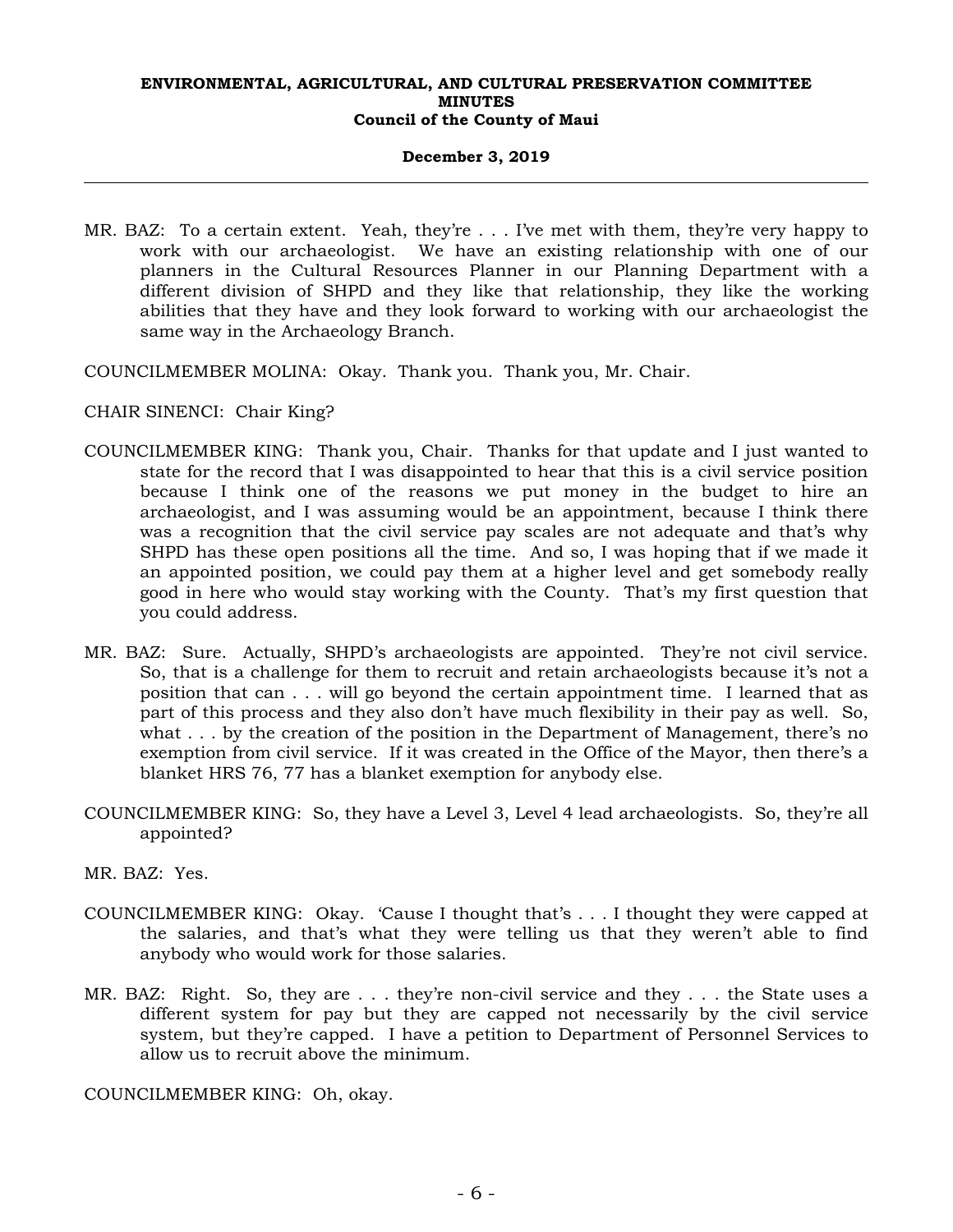## **December 3, 2019**

MR. BAZ: Yeah, there is a, you know, it's a salary range. For civil service positions it's a salary range. And the salary range that is proposed for this position actually goes up to almost \$90,000 so we feel that by recruiting above the minimum we should be able to recruit and be able to retain, then, an archaeologist.

COUNCILMEMBER KING: So, this would be equivalent to their lead archaeologist?

- MR. BAZ: Principal Archaeologist. It's different then 'cause SHPD's archaeologists have that authority that Councilmember Molina was talking about to make decisions and so I couldn't really utilize that, that job description because they don't have the authority to make decisions just yet at the State level. So, I found, I did find another one it's called Principal Archaeologist.
- COUNCILMEMBER KING: Okay. So, we are backing legislation to try to change that to try to allow the counties to utilize their own archaeologist to do those studies. And, actually, when I was working on this legislation with Sylvia Luke, she inserted a phrase – deemed approved clause in there so that SHPD would have, after our County archaeologist review, SHPD would have 30 days to review it and make any rejections and if they didn't, it would be deemed approved. And that was actually inserted by, you know, the head of our Finance . . . House Finance Committee. So, we got good backing from the State Legislators in Senator Schatz's Housing Summit for that legislation. Unfortunately, as Councilmember Paltin reported earlier did not make it in the HSAC Package and it got pushed back but I think we can get it into our Maui Legislative Package. So, if that does happen, and we're able to support that legislation then would you need to hire a different position . . . somebody who would be able to do those reviews?
- MR. BAZ: Thank you. Mr. Chair? Thank you, Madam Chair, so we could probably redescribe the position if that does happen, but I'd probably also be requesting additional position if that's the case.

# COUNCILMEMBER KING: Okay.

- MR. BAZ: And SHPD is not on the agenda today but when I did discuss with them and in others that type of functionality, there is a State law that creates the opportunity for SHPD to work, basically a Memorandum of Understanding basis with either private entities or other governments, and they do have a MOU with City and County of Honolulu. They're trying to \_\_\_\_\_ up to replicate for our County as well. So, there's other options too.
- COUNCILMEMBER KING: Right. But, I mean, I think the reason that we put money in the budget to hire our own archaeologist is the understanding that, and in recognition that SHPD is about 18 months behind and we're not getting the reviews that we need on a timely basis. So, it's holding up some of our affordable housing projects in the County of Maui because people just have to sit around and wait at a certain point and nothing gets done.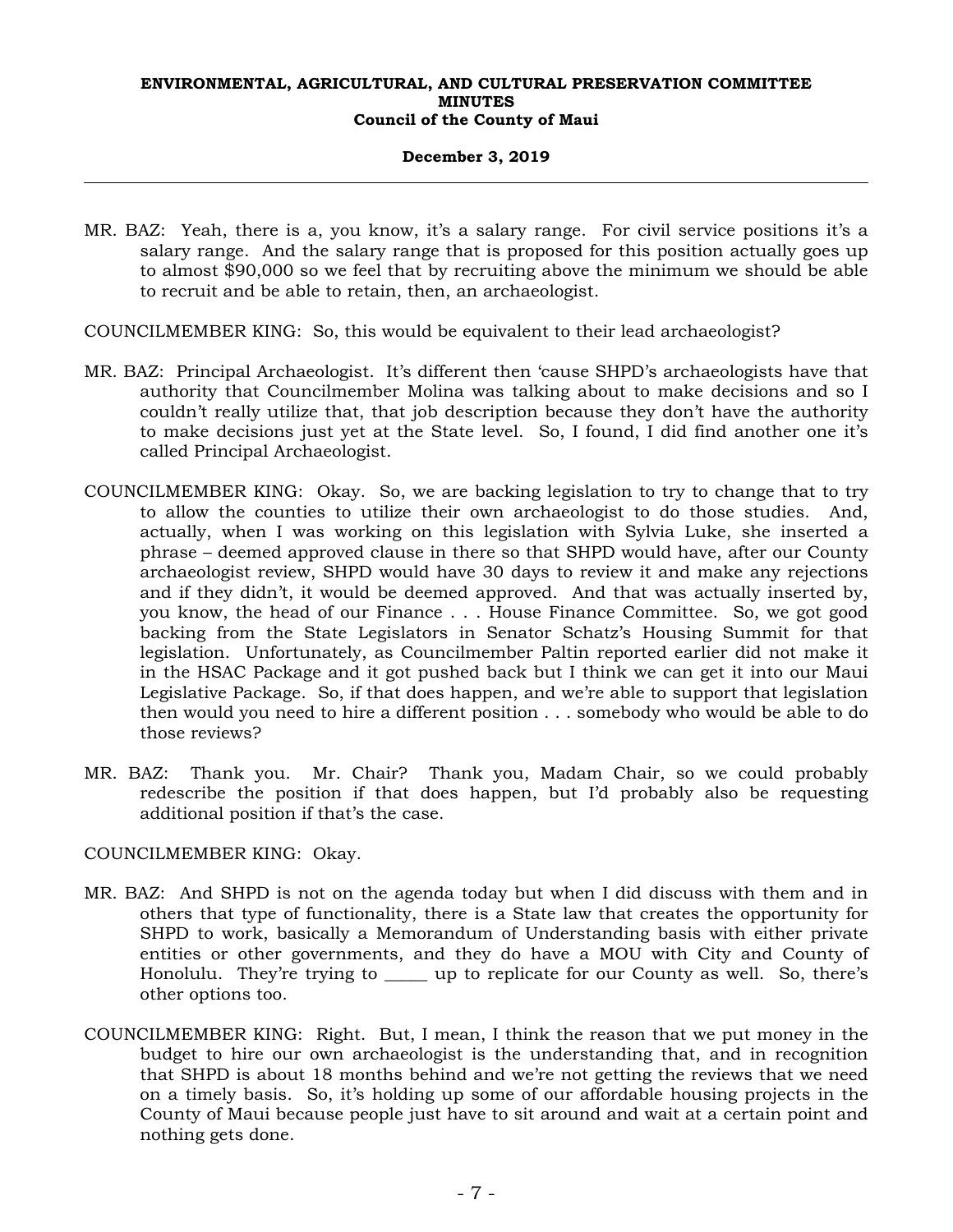#### **December 3, 2019**

- MR. BAZ: Right. So, again, you know, not delving too much into that other than the archaeologist position, well, this position will help to coordinate that to make it a little cleaner. When I met with them, they sent out a whole bunch of letters, basically, after I met with them including one for Waikapu that we have been waiting for two years. But, you know, they're a permitting agency like our DSA and Planning and all that and they deal with applicants and applications that are the same way that we deal with them. So, I had a little empathy for, you know, once I understood a little bit more what they were challenged with. But I think that we can, in general, without overstepping our authority to make decisions at that level, I think we can assist them in getting their processing done much quicker. And so, we are working on those specific items.
- COUNCILMEMBER KING: Okay. And do you know if they are any closer to hiring? I mean, my understanding from the meeting last year or earlier this year before budget was, we just have these open positions forever and when I go around and talk to the developers who are trying to put in affordable housing they say if this could happen, if this bill gets passed at the State Legislature, this would be the biggest . . . this would be getting over one of the biggest hurdles and roadblocks to affordable housing that currently exist because, you know, it's like that project up in North Kihei that Ray Phillips is working on he's looking at a minimum of 18 months now. He just has to wait for a SHPD archaeologist to come over and do his review.
- MR. BAZ: I understand. I mean, you know, it's a difficult balance to want to support a faster permitting process with the need to actually have good oversight of . . . to make sure that our cultural, you know, resources are not being . . .
- COUNCILMEMBER KING: Right, but I'm not talking about that, Mr. Baz. I mean, we want good oversight. We just don't want to wait 18 months to get it. That's the problem. The problem is not the fact we want to expedite the oversight. We want to get the review to start happening sooner. It's not, it's just not . . . it's holding up a lot of projects, I think, all over the State. So, you know, I just . . . I did get an email from Linda Schatz who has one of the projects in Maui County who met with SHPD and I was trying to get a meeting with her but I wasn't able to make it on the day that she set it up for. But she did report to me that she met with them, they're open to third party expediting and also open to the County hiring an archaeologist. They have no issue with these ideas and had to issue with the bill that would allow counties to move ahead if we didn't want to wait for them. But I don't think anybody is talking about trying to rush the actual oversight. What we're trying to do is get to that oversight quicker. So, that was . . . to me, that was the original intent.
- MR. BAZ: Right. So, there are definite ways. I did, like I said, I mentioned that I met with them and working on ways that we can specifically speed up their review. Make it easier for them to review. They do have vacancies and those vacancies, you know, the Maui archaeologist it's still vacant. They haven't been able to hire.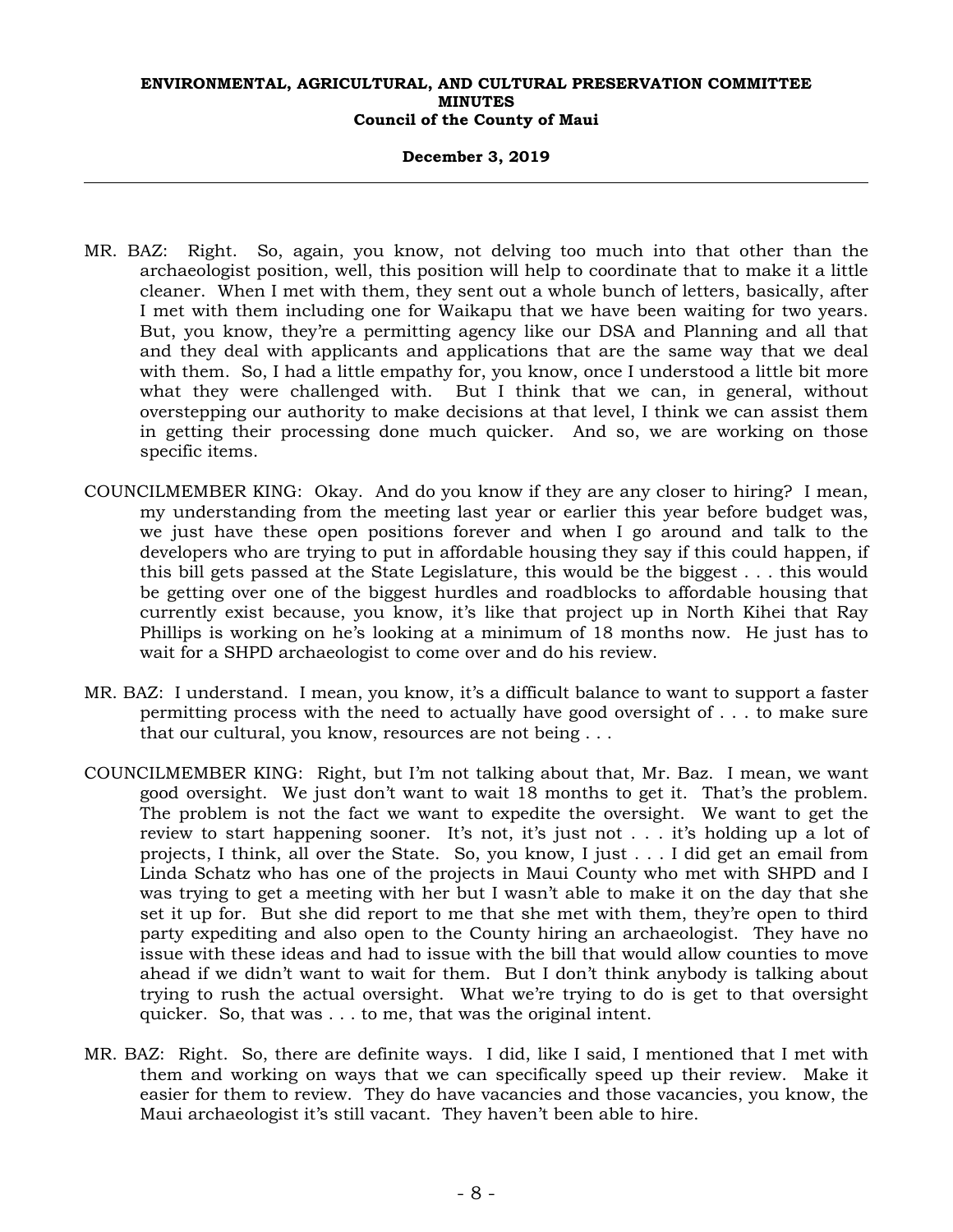#### **December 3, 2019**

- COUNCILMEMBER KING: Right. So, do you have hope that we're going to be able to hire one if they can't on Maui?
- MR. BAZ: We're trying, yeah.
- COUNCILMEMBER KING: Okay. But you think that it's actually going to get more attractive to have it be a civil service position than not.

MR. BAZ: I do.

COUNCILMEMBER KING: Okay. Okay. Great. Good luck.

MR. BAZ: Thank you.

COUNCILMEMBER KING: To all us.

- CHAIR SINENCI: Thank you, Chair. Mr. Baz, do you . . . when do you anticipate beginning the recruiting for the job?
- MR. BAZ: It really depends right now at Personnel Services. They . . . you know, since it's a new position to our County they do a pretty thorough analysis of that and, also reach out to the other jurisdictions. I'm assuming there's not going to be any challenge or issue with that. I'm hoping that we can do recruitment in the beginning of the year and, hopefully, fill it before . . . well, hopefully, before Budget starts this upcoming year.

CHAIR SINENCI: Okay.

- MR. BAZ: And, you know, see if that's working then we get another one and we'll see. We'll talk about that later.
- CHAIR SINENCI: Okay. Thank you. Ms. Paltin, you had a question?
- COUNCILMEMBER PALTIN: Thank you, Chair. My question was, did you have a position description or summary of duties for us to see different from the one on Granicus that was in the May 5th letter from Susan Lebo that was from February 2014 position description? But does Maui County have its own current one based on what the stuff you just said?
- MR. BAZ: I didn't bring copies, but I have a copy. I'll be happy to share with the Committee and they can get it up on Granicus. This is, you know, the draft that I presented to DPS so it may change after that, but you are welcome to it. I brought the job duties for the Principal Archaeologist and then also the position classification from the State level. So, you can see the class, specs, and minimum qualifications, those kinds of things as well as the job description.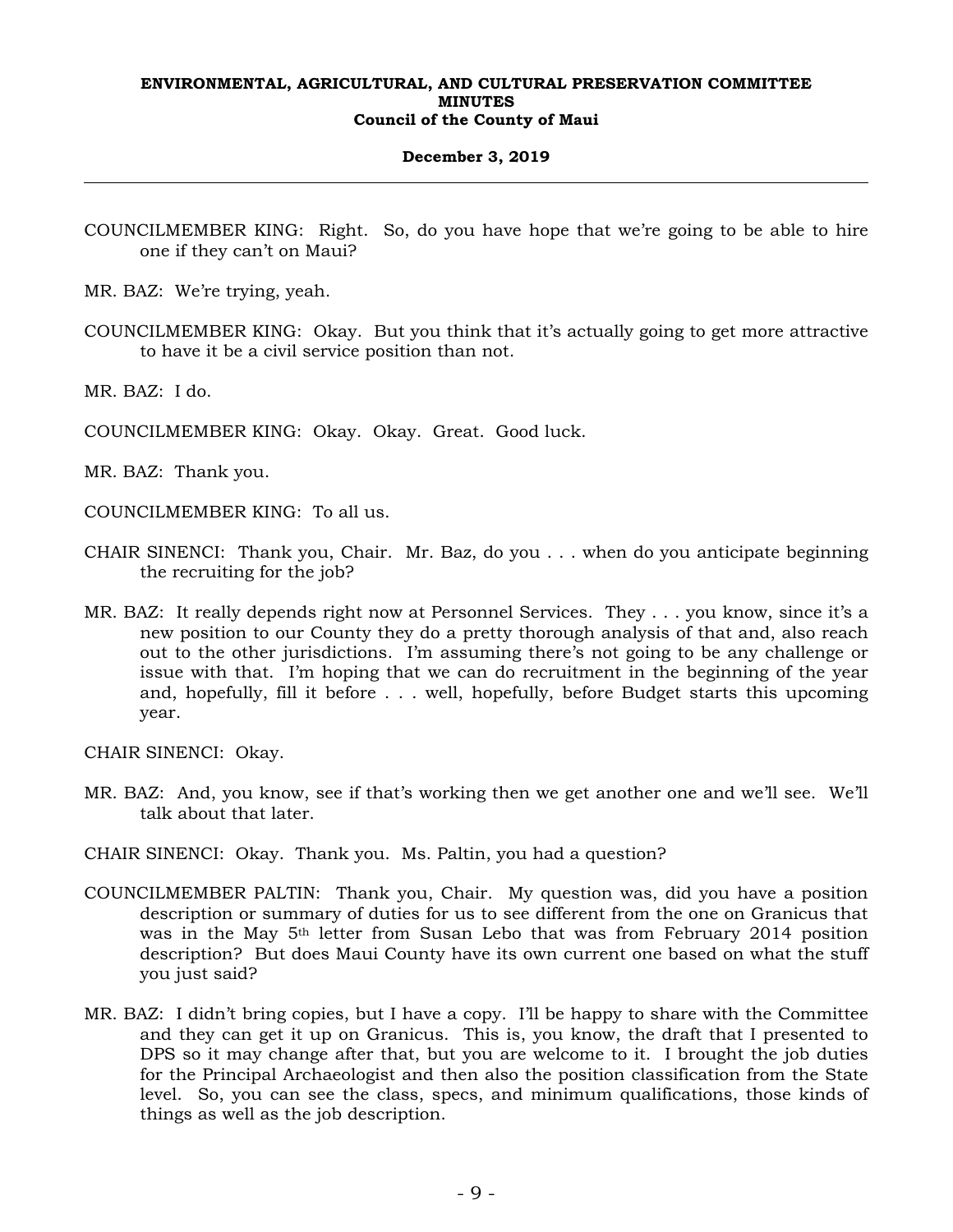#### **December 3, 2019**

- COUNCILMEMBER PALTIN: And we're the only ones on the State . . . we're the only County right now that has that position or is there other counties?
- MR. BAZ: As far as I know, there is no County, including ours, that currently has a position. We're trying to create it.
- COUNCILMEMBER PALTIN: So, it doesn't matter what the other counties 'cause they don't have one. We can just do pretty much what we want to --
- MR. BAZ: The State . . .
- COUNCILMEMBER PALTIN: --within our own parameters?
- MR. BAZ: The State would have input, right, because our system includes the State of Hawaii as well as the different counties.
- COUNCILMEMBER PALTIN: So, that would be the entity that we would need to coordinate what the standards are?
- MR. BAZ: Yes. The State law for civil service requires the classifications that are similar be created in . . . within the system. That's why it's difficult to just arbitrarily create positions within the civil service system because they want things to be uniform, consistent across the system itself.
- COUNCILMEMBER PALTIN: Do you what bargaining unit they plan to go under?
- MR. BAZ: It would probably be Bargaining Unit 13 Professional and Scientific Services.

COUNCILMEMBER PALTIN: Thank you.

- CHAIR SINENCI: Okay. Ms. Sugimura, you have a question?
- COUNCILMEMBER SUGIMURA: Thank you, Chair. Mr. Baz, this is really encouraging. I like hearing this progress. It's been a challenge, I guess, for all the years that I've been sitting in this chair and hearing about the roadblocks, I guess, that our projects have had to wait for. So, I'm glad you made this many steps forward. The MOU that City and County of Honolulu has I thought it meant they had an archaeologist also. But the MOU is for what?
- MR. BAZ: So, the one that City and County of Honolulu has is with their road paving crew basically, the Department of . . . it's not called Public Works I don't think. But so any time there's a road construction project as long as it's existing not, you know, changing the grade or going down into the sub-grade or anything like that but just, you know, changing existing drainage, existing roadways, that kind of stuff then they don't have to get SHPD approval. So, our Public Works Department was aware of that and actually had approached SHPD before I even met with them, and they're open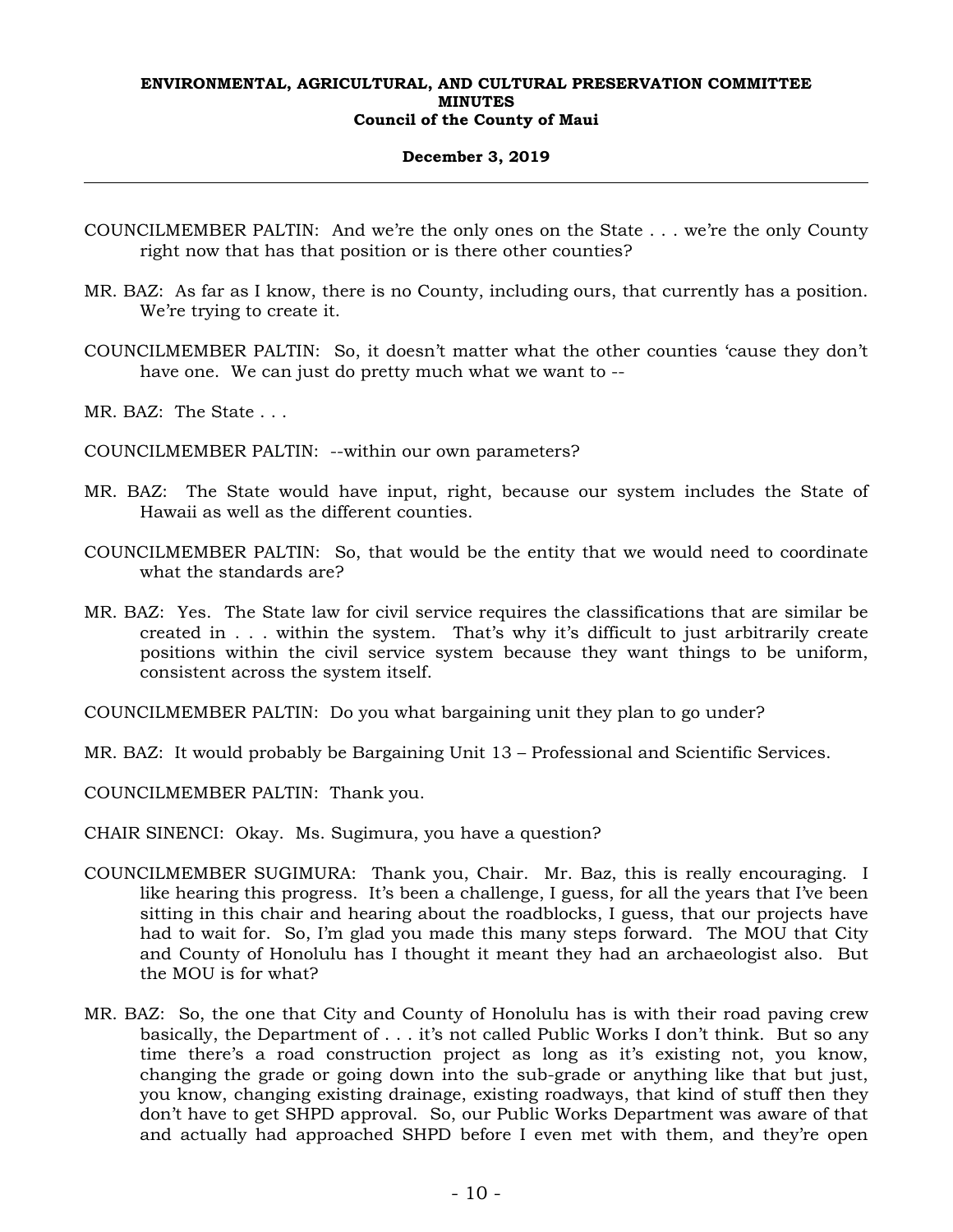## **December 3, 2019**

with that. Also, Department of Planning has been working on, for a lack of a better term, triage system where, basically, if SHPD agrees then, you know, projects at this level don't need SHPD review. Projects in another level, you know, may be, you know, pre-reviewed by the County and then a cursory review at the SHPD level and then there will be projects that, of course, take much longer and are detailed reviews at SHPD level.

COUNCILMEMBER SUGIMURA: That's good to hear.

- MR. BAZ: So, it's not necessarily making the decision for SHPD but it's helping them to speed up their decision-making process.
- COUNCILMEMBER SUGIMURA: And you mentioned GIS to have a layer for archaeological, I don't know findings, I'm not too sure what the correct terminology is, but is that something that the State possibly might have already since that's their basic . . .
- MR. BAZ: So, SHPD has data that they are putting into digital format because right now most of their data is not. It's paper form. And so, they've been working on that for a couple of years and it sounds like they got a couple more years before they'll be complete. But I did ask specifically for access to that data. So, if they can provide it to us then we can work with our, you know, GIS team to actually layer it and put it with specific geocoding in it. 'Cause the data, I mean, there's a lot of maps already there, you know, I've been shown different ones from different, you know, people and there's a lot of information already there. And a lot of its been, you know, we also need to probably talk about it that this level what would be included in that public GIS because, you know, some data we probably not want to have --

## COUNCILMEMBER SUGIMURA: Public.

MR. BAZ: --public, you know. But maybe that area we just know that, hey, basically this area not necessarily this TMK but this area has pretty significant cultural sites on it and these are considered . . . SHPD calls them hot zones. And so, we're also talking about redoing regional monitoring plans so that things, right now, the way SHPD works in with, generally with any application that comes in is based on a TMK, right. So, when they look . . . unfortunately sometimes they look at that TMK in isolation. But if we had an archaeologist, they could create a regional monitoring plan and regional site, you know, identification development then when there are applications that are within that region, you know, they can be treated the same within that same region versus each individual TMK. So, I think, you know . . .

# COUNCILMEMBER SUGIMURA: Great.

MR. BAZ: So, these are things that will both assist in speeding up the process for non-cultural significant areas as well as helping to protect those areas that are culturally significant.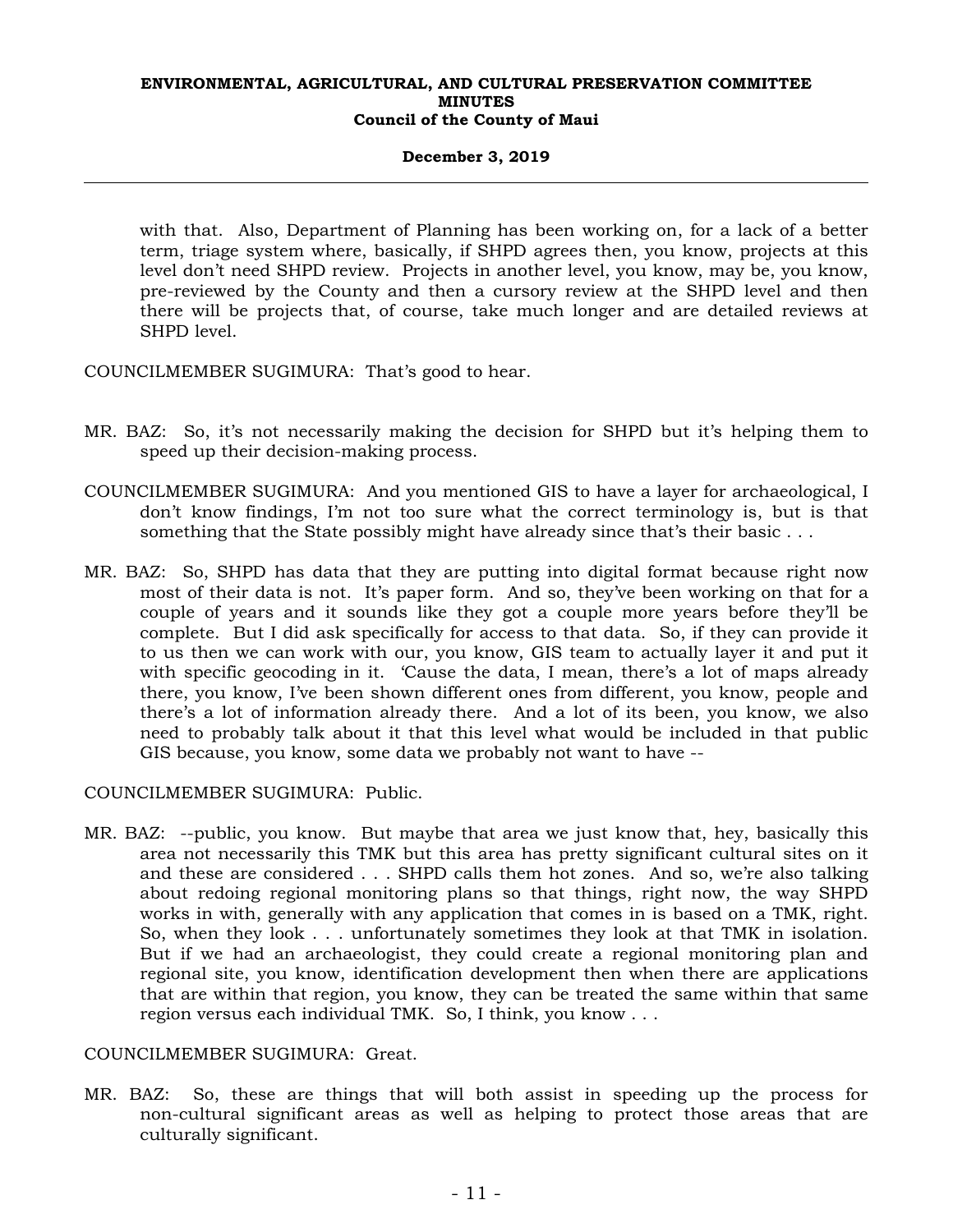#### **December 3, 2019**

COUNCILMEMBER SUGIMURA: I went to visit Hinano Rodrigues --

MR. BAZ: Uh-huh.

- COUNCILMEMBER SUGIMURA: --with SHPD and I'm not, I don't think his role is an archaeologist but is more historical and he was showing me, he said, as he went through this process he was saying in that blue book there, blue binder it had, you know, a whole bunch of their archaeological sites and what you just said it would be good if it's allowed to be public, you know, to somehow digitize that so that they're not relying on paper or, you know, or sharing this amongst those that need it. But I like that idea.
- MR. BAZ: Yeah. And just like most government agencies, SHPD is going through a digital, you know, scanning process digitizing their old records and so they're working on it. But it's going to take them a while so we may want to work on our own in the meantime as well. So, we'll figure that piece out when the archaeologist comes on board.
- COUNCILMEMBER SUGIMURA: So, when I was at the HCPO meeting that just happened, and I really didn't expect to hear this but the session that was basically talking about walkability and whatever and that some of the chat was this, you know, Statewide panel but some of the challenges that were brought up was SHPD and how to approach that from a Statewide basis to, you know, help expedite and it's just like having this conversation and I was actually surprised to have it come up in that type of session and the barricades that it creates, you know, at and all different kinds of level. So, I look forward to hearing more, you know, about how you progress on this and thank you for taking it this far.

MR. BAZ: Sure.

COUNCILMEMBER SUGIMURA: Appreciate it.

CHAIR SINENCI: Thank you, Ms. Sugimura. Member Kama?

VICE-CHAIR KAMA: Thank you, Chair. One question. So, the archaeologist that we're looking at, civil service and the title is Principal Archaeologist?

MR. BAZ: Yes.

VICE-CHAIR KAMA: So, what kind of authority does, will this particular archaeologist have?

MR. BAZ: It will have as much County authority as we can give them, but I guess if you could be more specific in what you think authority . . . there's no permitting approval authority, if you wanted to call it that.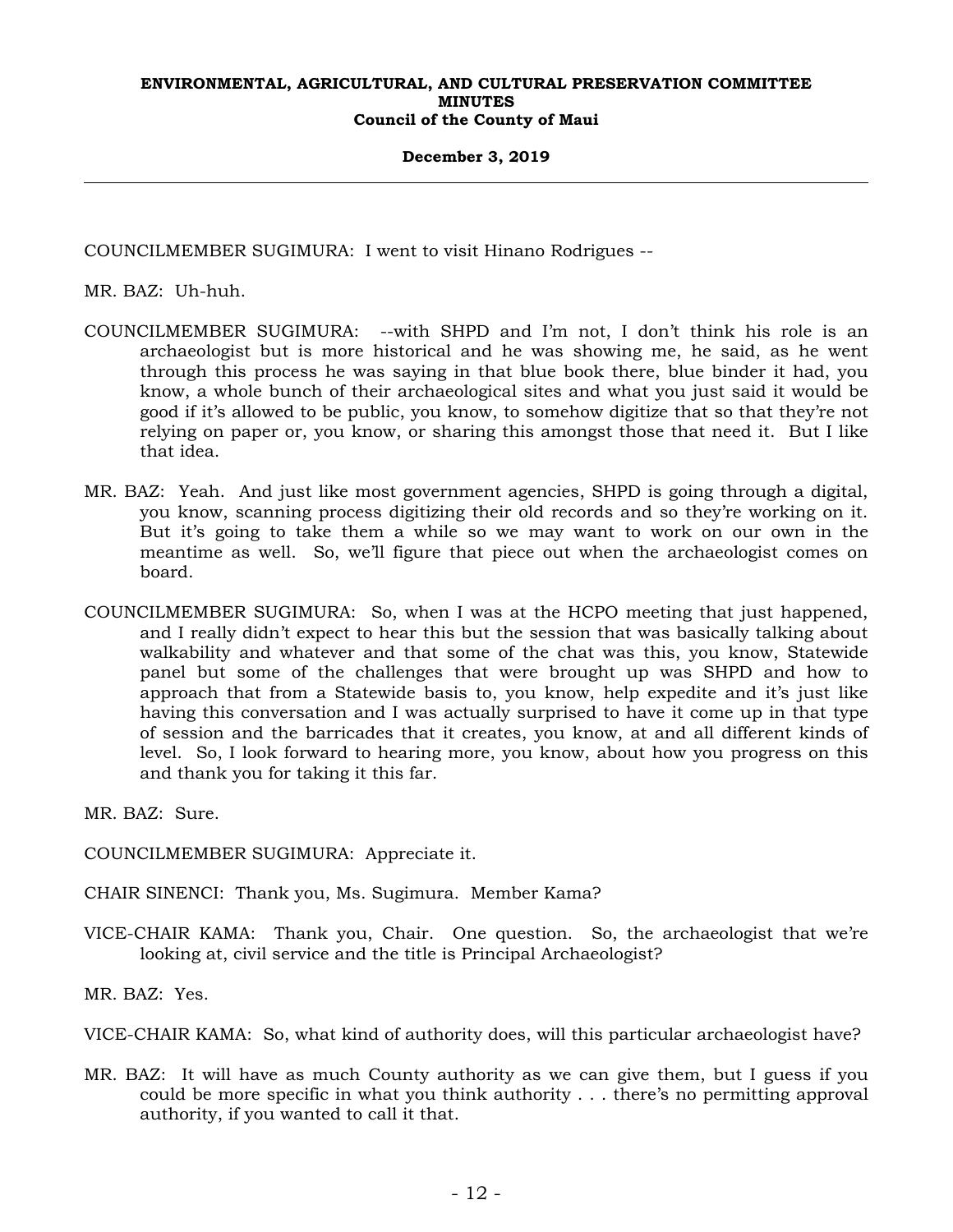## **December 3, 2019**

VICE-CHAIR KAMA: I just got the Principal Archaeologist I think this is what --

MR. BAZ: Yeah.

VICE-CHAIR KAMA: --you had our Staff copy. Okay. I'm just going to read through this because I think what I'm looking for is in these pages.

MR. BAZ: Okay.

VICE-CHAIR KAMA: Thank you.

CHAIR SINENCI: Thank you, Member Kama. Mr. Baz, you mentioned prior that, you know, we decided to fund a senior position.

MR. BAZ: Uh-huh.

- CHAIR SINENCI: You kind of made an inference to would some of the duties include a second position to help with the senior position? Is that a possibility?
- MR. BAZ: Yes, so, thank you, Chair. Assuming we can, well, being optimistically, assuming we can create the position and hire an archaeologist and that their functionality is benefitting the County, then we could propose an additional position to that depending on what level of responsibilities and job duties that you would like our County to do versus . . . Beyond the oversight and policy-based item, the next level of functionality would be more what we hire consultants to do now – assisting us with the development of archaeological inventory studies, monitoring plans, you know, overseeing projects during the onsite monitoring, all that kind of functionality, which we generally hire consultants to do right now. So, if we're going to bring that stuff inhouse, then we would definitely need another position, at least one.
- CHAIR SINENCI: Thank you. Members, have you received the handout that was given? Ms. Lee, did you have any questions for Mr. Baz?

COUNCILMEMBER LEE: Nope. I don't have any questions.

CHAIR SINENCI: Chair King?

- COUNCILMEMBER KING: Thank you, Chair. So, Mr. Baz, the second position that you were just talking about would that actually save the County money over the consultants we've been hiring?
- MR. BAZ: I'd have to analyze that. You know, before I recommend that I would definitely that would be one of the things I would analyze. For one thing, if they had the capabilities of doing, you know, the County has multiple projects going on at the same time and if we only had one archaeologist, then that would restrict especially if they had, you know, required onsite monitoring for every, you know, ground moving then,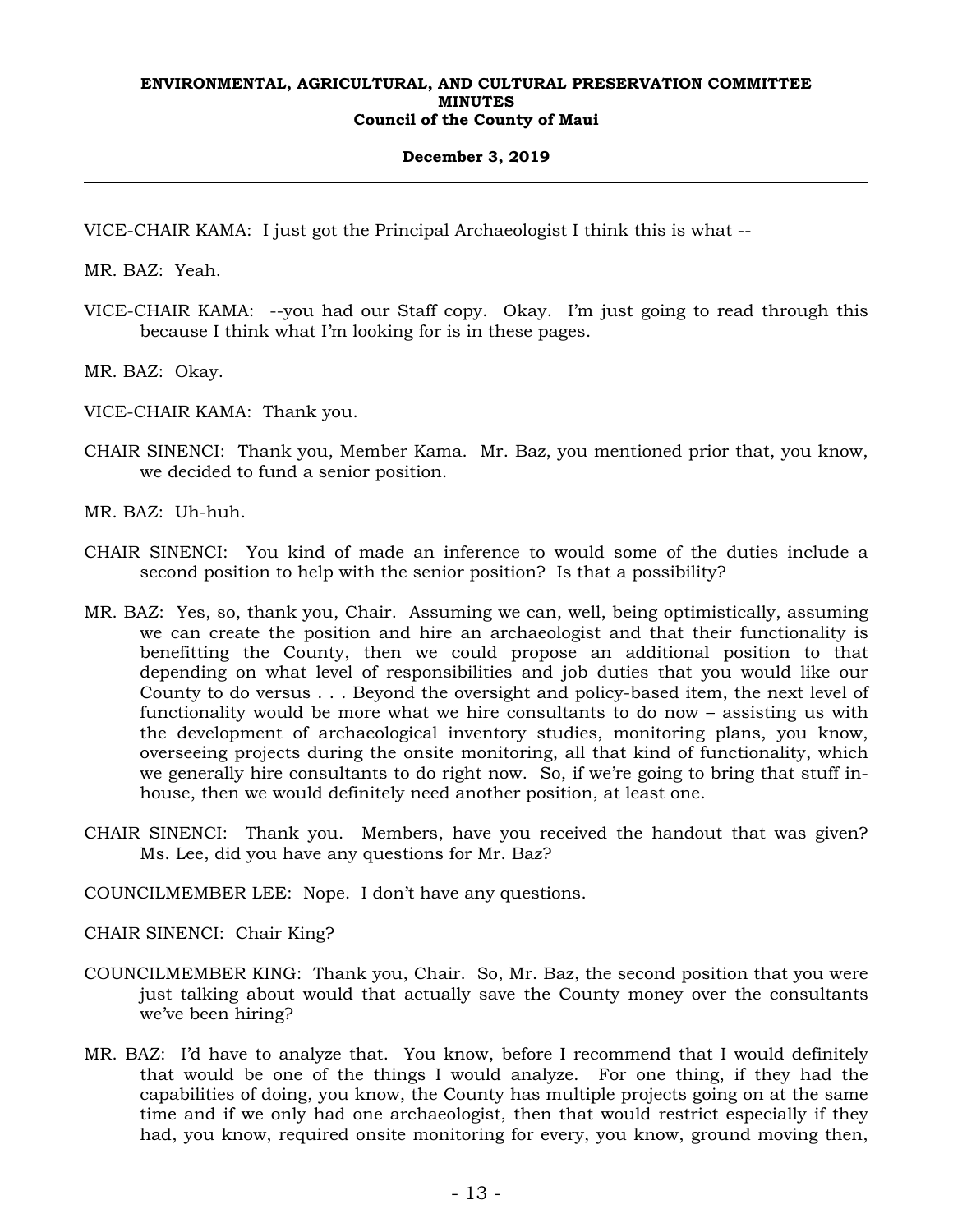#### **December 3, 2019**

you know, it may delay County projects if we don't hire outside consultants to multiple consultants.

- COUNCILMEMBER KING: Okay. Because, I mean, we have none right now so going to one should make a big difference. But I remember when we had this discussion in Budget, you know, there were certain kind of . . . a better word, lack of a better phrase, a political football between Public Works and Planning on where this position should land, and neither one of them seem to think they could keep the position busy full-time. So, all of a sudden, we've gone from not having anything and now needing two I'd just be curious is to, you know, I mean, if we do that, we should be doing that in lieu of whatever consultants we're using right now.
- MR. BAZ: I think if the . . . yes, and I remember, recall some of that discussion. But based on, you know, the Chair's recommendation and what was represented and the job duties that we have here, it's going to be at least a full-time job to move this stuff forward as much as we can.
- COUNCILMEMBER KING: The consultants are doing right now.
- MR. BAZ: No, no, the Principal Archaeologist.
- COUNCILMEMBER KING: Right. But who's doing that right now, it's a full-time job.
- MR. BAZ: Well, most of the stuff is not getting done at all. We don't have, at the County level, somebody working on, you know, a cultural overlay, somebody working on an archaeological district ordinance or these policy-based items. A little bit of . . . some of this goes to CRC, some of it is in Department of Planning, some of the review is at DSA but it really just goes to SHPD, you know, so right now there's very little of this is actually happening in the County. So, this would mostly be new functionality. But beyond this would be what we do hiring consultants, right.

COUNCILMEMBER KING: Okay.

- MR. BAZ: So, if we did look at a second position, it would be really, you know, looking at it from that level. Again, you know, consultants are . . . there's benefits and negatives to consultants. So, that's something we would have to evaluate.
- COUNCILMEMBER KING: Okay. So, one of the things you're saying is we have to do things that should be doing right now that are not being done.
- MR. BAZ: Yeah. Well, the Maui Island Plan requires certain items that aren't being done right now so this would definitely assist in those areas.

COUNCILMEMBER KING: Okay. Okay. Thank you.

CHAIR SINENCI: Thank you, Chair.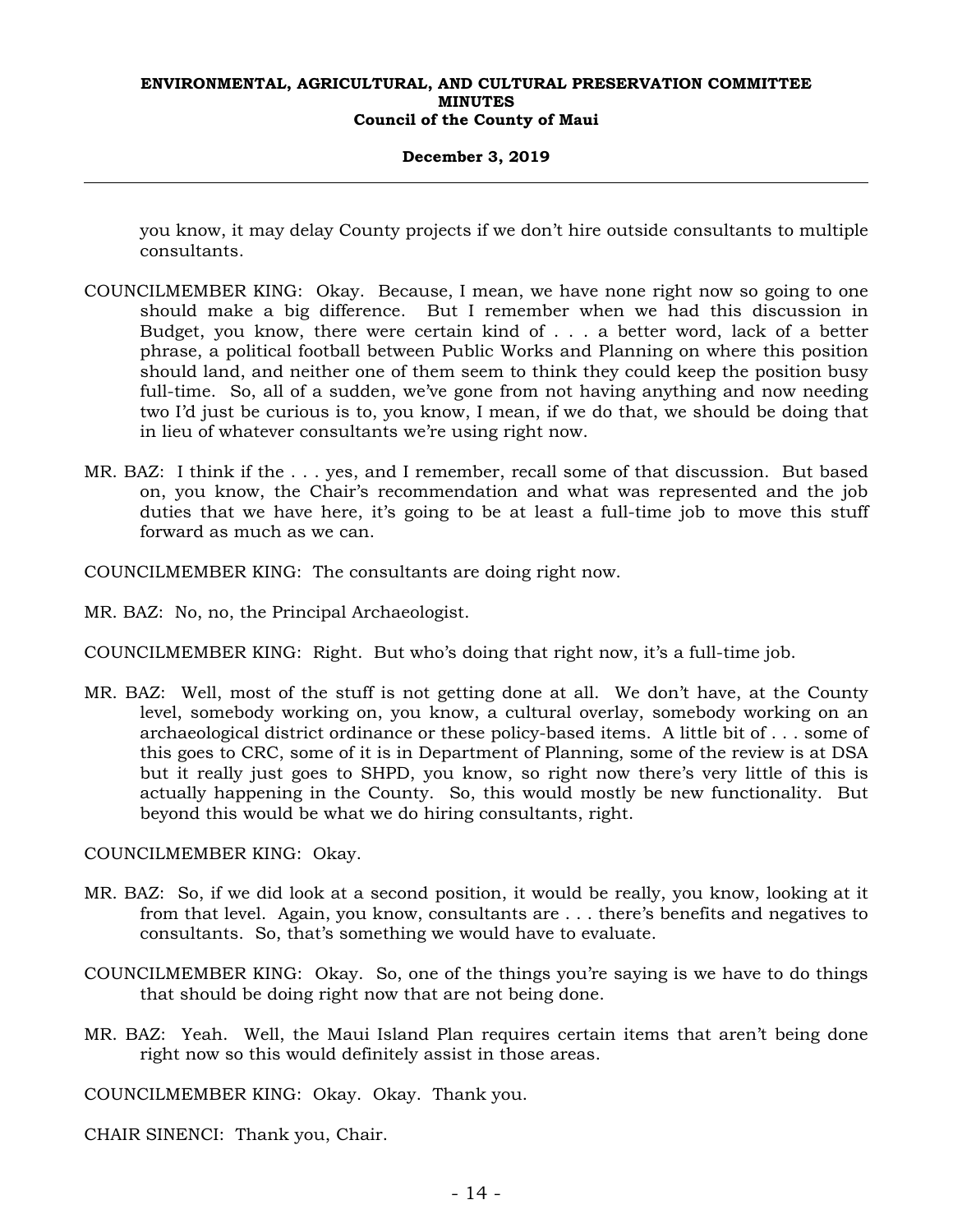#### **December 3, 2019**

VICE-CHAIR KAMA: Chair?

CHAIR SINENCI: Member Paltin and then Member Kama.

- COUNCILMEMBER PALTIN: Thank you, Chair. Thank you, Director Baz, for the specs for the class that you handed out. And maybe you already mentioned it and I missed it, but so the archaeologist reports to you kind of like how like the MRA is under your Department? Is that true?
- MR. BAZ: Yes. The archaeologist would report directly to me like our CIP Coordinator and, you know, that kind of stuff, yeah.
- COUNCILMEMBER PALTIN: And then I like that it's a lot of example of duties, the 17 examples. I just was wondering like in the context of how the position was created during the budget, how you would plan to prioritize? Which of these types of duties they should be working on within any given Administration tenure because while I'm not following the Maui Lani cases as well as I'd like to I think that was kind of a little bit of the impetus of the creation of this position and what was and wasn't getting done there, and then for us to now like, you know, try to search for things to occupy the full 40-hour week of a County archaeologist and their duties and whatnot. Where does the emergency aspect of, you know, grading going on and like our own residents having to like feel like they have to stand and watch over a private company because of the flaws in the way that the permits had been issued and renewed and those types of things? How will we, as the Council that put the money in the budget for this position for that purpose, ensure that that's the priority of addressing emergency, immediate needs versus the day-to-day other 30 hours or 10 or 5 hours a week?
- MR. BAZ: Thank you. Mr. Chair?

# CHAIR SINENCI: Mr. Baz?

MR. BAZ: Thank you, Member Paltin. So, the Principal Archaeologist classification you see the 17 items, if you look at the very top it says, *Examples of Duties: Positions may not be assigned all of the duties listed, nor does the examples necessarily include all of the duties that may be assigned*, right. So, these are kind of general concepts. The second document that was provided it was more specific to the job duties of the one that we would posting, creating here in Maui County. And the prioritization would be based on . . . on the item, you know, so Job Duty No. 1 would be the highest priority of it. Job Duty No. 2 would be, you know, lower; 3, 4, 5 and then 6 is just perform other related duties as needed kind of thing. But, yes, so that's how we've been prioritizing the responsibilities of this. And I think to address your concern and the community's concern about that issue, it's going to be a combination effort. This position is not going to be . . . they're monitoring projects, right. That's, I mean, theoretically, that's why they have archaeologists that are doing that and SHPD's oversight of that. But what I think that this archaeologist can do is working, as I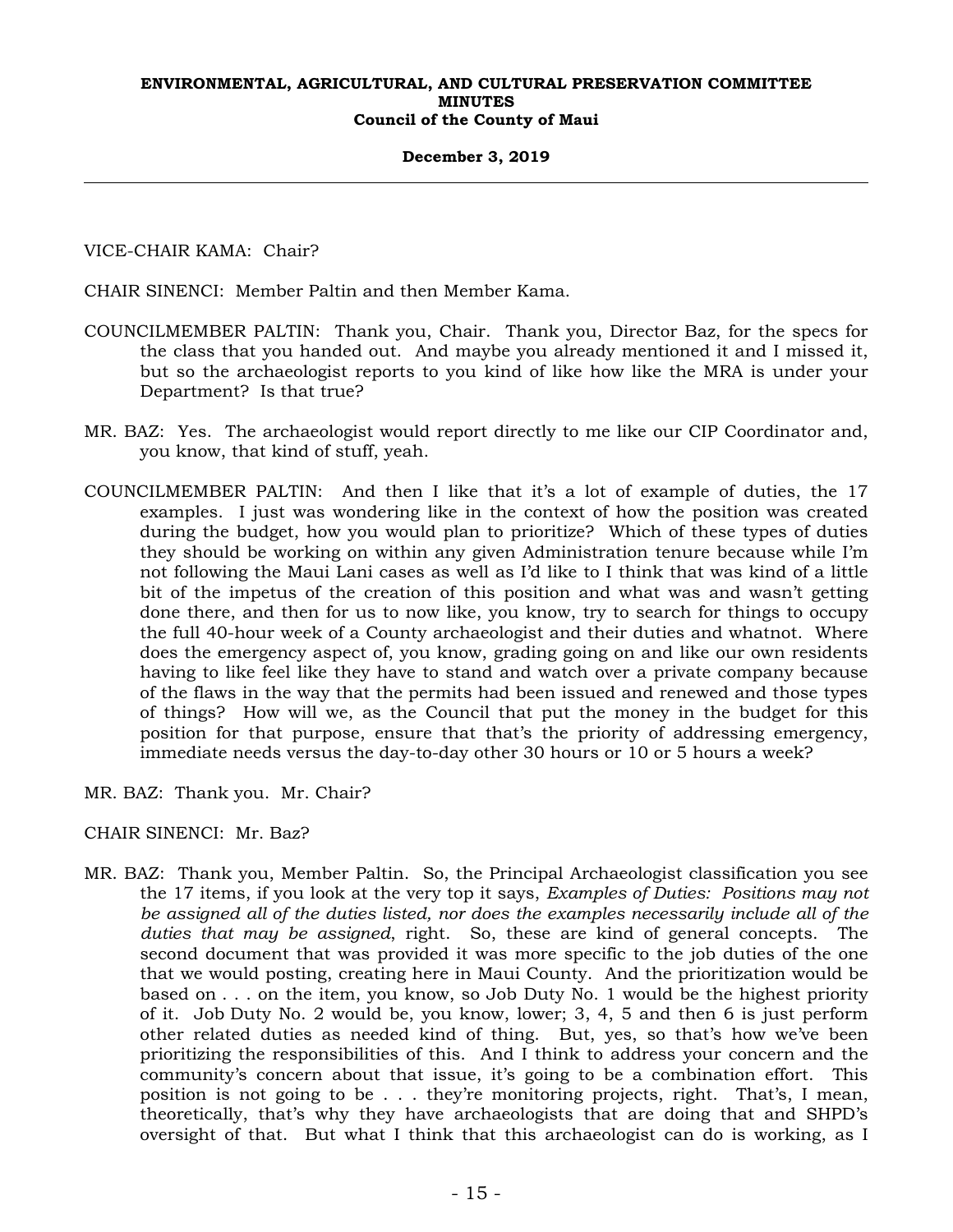#### **December 3, 2019**

mentioned, you know, developing these regional monitoring plans that may require more than what the current consultants are recommending for different areas. I think that they can be working with the Council on, in creating policy to make sure that those kinds of things are preventable, hopefully, the preventable items are prevented and seeing what we can do from a policy-base standpoint at the County level in making sure that that kind of stuff doesn't happen again. I can't . . . I don't want to make any promises that this person is going to be out there monitoring every dig, every time a bulldozer breaks ground because that's not possible. There's way too much construction on Maui to have. But if there is, you know, a concern that's brought to our attention then at least we'll have an expert on staff that could go and immediately identify the situation and be able to either make recommendations to DSA or make recommendations to SHPD as far as what the possible ramifications and issues would be with that.

- COUNCILMEMBER PALTIN: So then, under the experience requirements section what part of that are they to come in with knowledge of how to create policy or is that something that they would be learning on the job?
- MR. BAZ: Generally, archaeologists aren't experts at creating policy. They're experts in archaeology, right, and cultural significantly resources and protecting and maintaining those resources. So, they would be working with Corporation Counsel who is, you know, our lawyers and experts in creating policy as well as this body, you are the policy makers. So, you know, they're going to be the technical expertise related to that. More interested in hiring somebody who has experience in doing archaeology in Hawaii that, hopefully, has good reputation and has the ability to apply that experience to this function.
- COUNCILMEMBER PALTIN: And my last question would be for No. 14 where it says, consult with resource persons in the community and develop cultural and impact assessments in compliance with State laws and regulations.
- MR. BAZ: Uh-huh.
- COUNCILMEMBER PALTIN: I just was wondering if you could describe to me like what you envision that would look like in a tangible form.
- MR BAZ: Sure. So, as the archaeologist would be developing the GIS layer, you know, this informational resource, they would be working with all available resources including a lot of our native Hawaiian practitioners, consultants – the Aha Moku, those that are menial descendants in areas that have whether it be oral or written history and knowledge of certain areas, we want to be able to collect that, and that's basically what that would entail, that portion of that position would entail. You know, we have already been approached by some, you know, people that are, again, that care very deeply to make sure that we are maintaining these cultural sites in the best manner possible. So, you know, that would continue at my level as well as the archaeological level.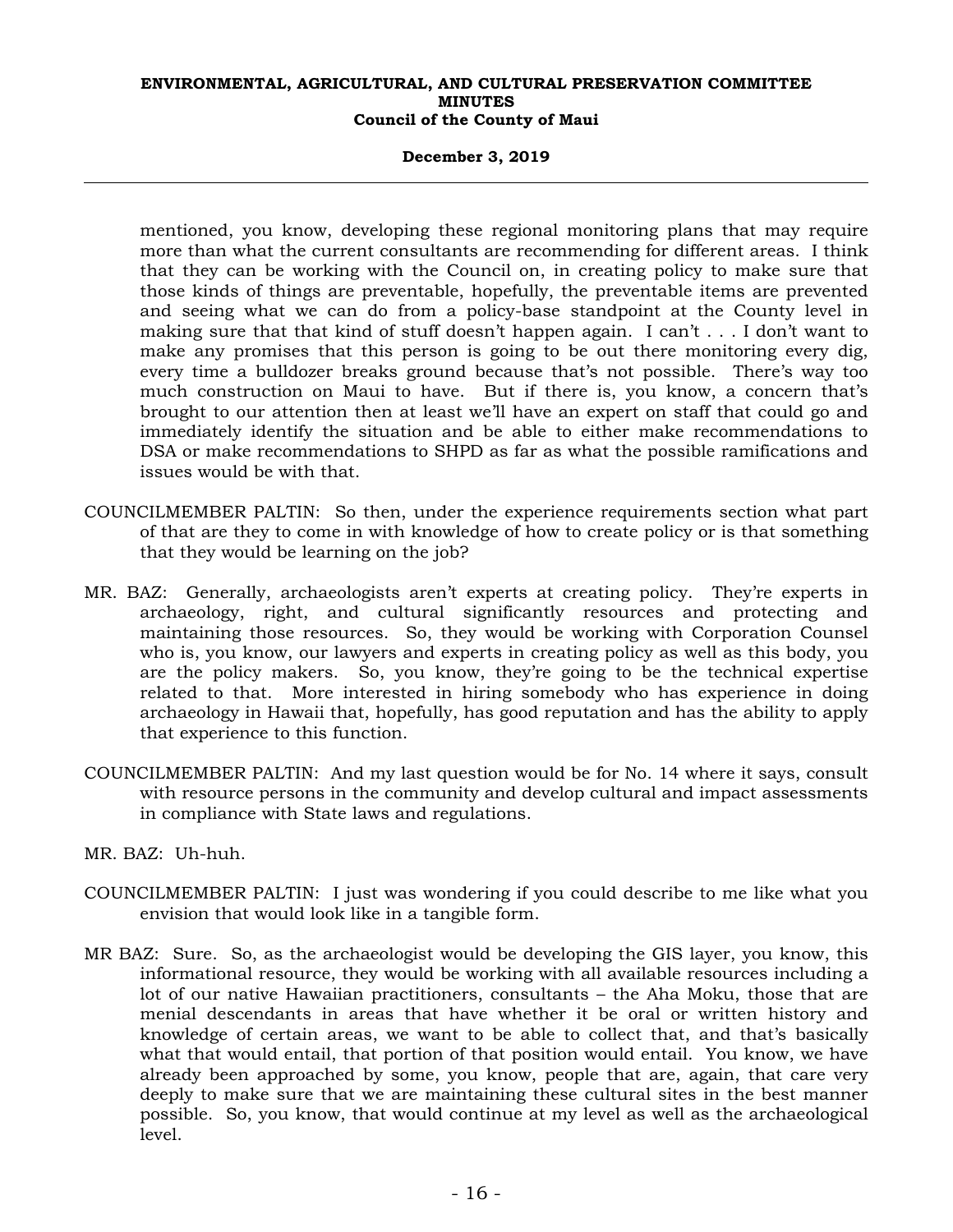#### **December 3, 2019**

COUNCILMEMBER PALTIN: Thank you.

MR. BAZ: Thank you.

CHAIR SINENCI: Mahalo, Member Paltin. And we had a question from Member Kama.

VICE-CHAIR KAMA: Thank you, Chair. So, let me see if I get this right. My understanding of the whole issue with SHPD and why there was such a huge backlog is because the form that projects are supposed to fill out and submit to SHPD was the HRS 6E, Submittal Form, is that four pages that asked you all these questions about what is your project like, how old is it, what do you intend to do, how much are you going to disturb the ground and how much of an impact is that going to be, whatever you discover, it's a four-page questionnaire that developers send back to SHPD. SHPD is supposed to take a look at it and then come out and assess to see if that is something of significance for the project to continue or not to continue. Is that kind of like what it is? Is my understanding, right?

CHAIR SINENCI: Mr. Baz?

MR. BAZ: Pretty much in a nutshell, yeah.

- VICE-CHAIR KAMA: Okay. So, if that's the case and that seems to be the holdup that somebody is not coming out to all the projects and doing this assessment, my thought when we were looking at this during Budget was that we have this person here on, in Maui in our County that could be able to go and take a look at these reviews and make recommendation to SHPD and say, hey, you know, I've been there, I've seen it, I've gone through the checklist, they're okay, and they would make a recommendation. So, is that what this body is going to do? 'Cause if not, then we're just adding one more layer of bureaucracy but still not getting through the barrier of getting these forms filled out and checked out by SHPD and then return back to the project developer to say go or no go.
- CHAIR SINENCI: I think there was some other issues as well, including staffing issues that they weren't able to --

VICE-CHAIR KAMA: Right.

CHAIR SINENCI: --keep out of this archaeologists like Member King . . .

VICE-CHAIR KAMA: Will this body be able to accomplish that to be that like third person review to make recommendation to SHPD?

CHAIR SINENCI: They're willing to. Mr. Baz?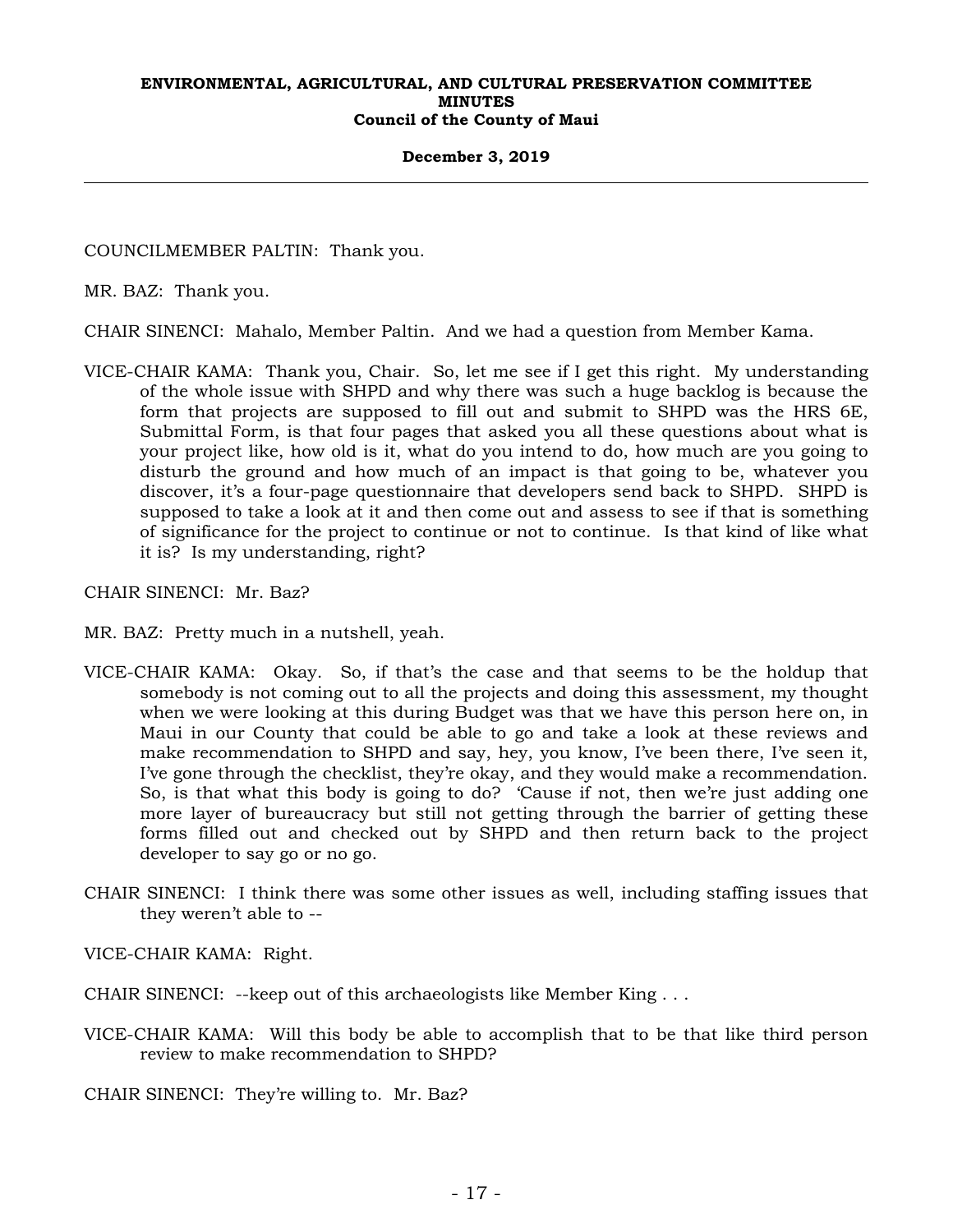#### **December 3, 2019**

- MR. BAZ: Thank you. So, yeah, as I mentioned, you know, we do have an existing relationship with a different branch of . . . with the architectural branch of SHPD for historic properties and they like that relationship and would be open to, once we hire somebody, working on a similar type of relationship with our archaeologist and making sure that things are reviewed to a proper manner. When I met with them and in understanding, you know, the issues related to the delays some of it is that they don't have anybody on Maui, but they do send. There was just somebody here last week from SHPD, you know, doing the actual site assessments and things like that. What they presented to me was a similar problem that we have at the County level in that applications are incomplete, information is not available, consultants are providing information that they need confirmation from the owners, the consultants aren't doing a complete job in their submittals and so, you know, they're having to resubmit, re-review and resubmit things. And these are very similar problems that we have, as I mentioned, in our DSA – Development Services Administration, as well as our Planning Department, Public Works, DEM, and Water and all this where, you know, the quality application has a lot to do with the speed in which it's reviewed and approved. And they were, they showed me very specific examples of where those County projects were delayed because the consultant didn't do something they were supposed to do, so one of the big things we're working on with them is training, and having Susan Lebo come over and actually train our . . . she already came over to Public Works and she did a training with them, and she's going to be coming again after the holidays and training our staff more and make sure that these applications are complete and organized and things. You know, some consultants are great, and some consultants aren't so great. It's just, you know, kind of the nature of the business. And I don't work with archaeological consultants so I don't know who's good and who isn't but I've heard from many people who do that there's you know the ones that work with them on a regular basis they kind of know what the situation is. So, yeah, that's . . .
- VICE-CHAIR KAMA: I think that's great. I think training is excellent. I mean, we talked about it in our morning meeting that . . . I mean, to fill out this four-page form I just looked at it, it's not that difficult. But if we need to be trained to do it right that we can process the applications that could be it. But, I think, I guess what I'm trying to say is I guess we all have to take responsibility if we're doing our jobs right so that as it goes down the pipe that everybody it just flows. So, thank you for that. Thank you, Chair.
- CHAIR SINENCI: Thank you, Member Kama. And thank you, Members, for your line of questions. We did wanna mahalo, Mr. Baz, for coming and sharing the update --
- MR. BAZ: Sure.
- CHAIR SINENCI: --on the archaeologist position. I specifically like No. 3, to formulate policies for Cultural Resources Management; implement oversee Cultural Resource Management programs and assist in developing an archaeological district ordinance. You know, in retrospect, we've come a long way. We've put in the work. This Council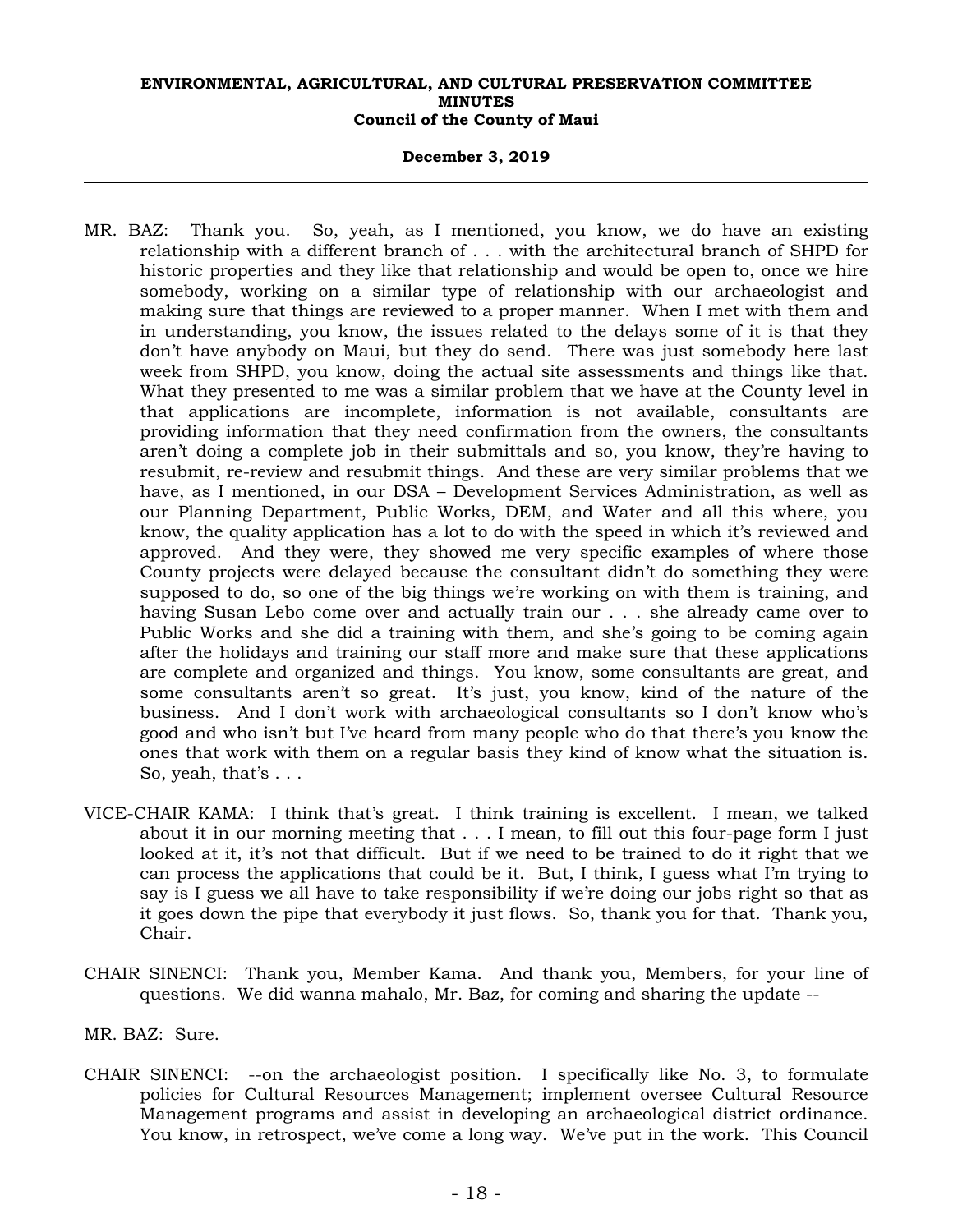## **December 3, 2019**

has put in the work to address some of the issues of the past and even though we cannot go back and put back those burials that were disturbed in the past we were using it to move forward and to put in those protections that we need to, to ensure that our iwi kupuna are protected for generations to come. So, mahalo, Members, and mahalo, Mr. Baz for joining us. Members, if there are no objections, the Chair would like to defer this item.

# **COUNCILMEMBERS VOICED NO OBJECTIONS.**

CHAIR SINENCI: Okay. Thank you, Mr. Baz.

MR. BAZ: Okay. Thank you. Take care everybody.

# **ACTION: DEFER PENDING FURTHER DISCUSSION.**

# **EACP-17(4) 100 PERCENT RENEWABLE ENERGY**

CHAIR SINENCI: Okay. So, our next item, Members, is EACP-17(4), 100 Percent Renewable Energy. The Committee is in receipt of a presentation from the County Administration providing an overview of Maui County's progress toward achieving 100 percent renewable energy, and may discuss the matter. No legislative action will be taken. So, in accordance with Rule 7(b) of the Rules of the Council, we will receive a presentation on the County's progress and plan for achieving 100 percent renewable energy. Today, we have with us, Makale`a Ane, our Environmental Coordinator, and Alex de Roode, our Energy Commissioner. Ms. Ane has a meeting, a prior commitment, at three, so we'd like to take our afternoon break when she's done with her comments. Okay. Hele mai. Yeah. You can come.

UNIDENTIFIED SPEAKER: *. . .(inaudible). . .* 

CHAIR SINENCI: Hele mai malalo. Hi.

MS. ANE: Privyet. That's Russian for aloha. I was trying to do my homework while I was out there. So, I'm the Environmental Coordinator for Maui County and since this mostly is geared towards reaching our 100 percent renewable energy goals, Alex has a presentation for you guys. And I'm more serving as a resource person. There's a lot of things we do jointly so if he can't go to a meeting, I'll go to it and vice versa. So, we work very closely together. Tomorrow I'm actually going to be on Oahu for a low carbon energy policy forum, so since he couldn't make it, I get to sit in his place and so we work very well together. And so, hopefully, you enjoy his presentation. I also gave a handout of a transmittal that we sent in September about all of our different environmental initiatives and so that references a lot of stuff that he'll be talking about.

CHAIR SINENCI: Okay. Mr. de Roode.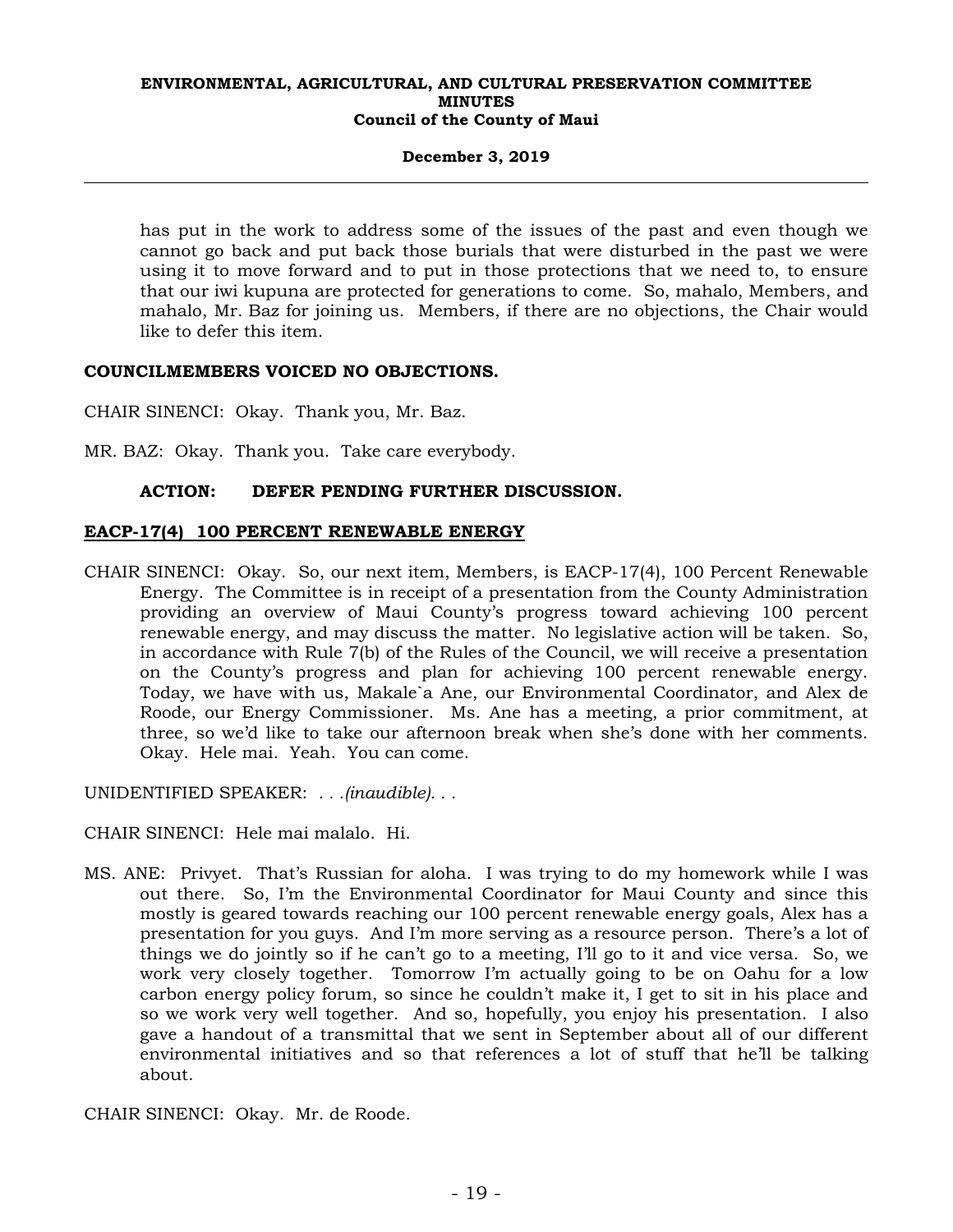#### **December 3, 2019**

MR. de ROODE: All right. Aloha, Chair.

CHAIR SINENCI: Aloha.

MR. de ROODE: *(PowerPoint Presentation)* Aloha, Councilmembers, Committee Members. I'm Alex de Roode, Energy Commissioner for the County of Maui, and happy to be here today with you. The agenda item is quite broad in nature, so I prepared a presentation for you that covers some larger Countywide community scale updates and then some that are more specific to County operations. So, I'm happy to take any questions during the presentation if there's something that you'd like, you know, clarification on or more details on please feel free to interrupt me as I go along here. I have this in PowerPoint so, hopefully, you can . . . yeah, it looks like it will work. Okay. So, we're all familiar with our Statewide goal of 100 percent renewable energy by 2045. And I have here on this slide some of the interim targets that we're targeting. And these are Statewide goals. We are ahead of our 2020 goal from the County of Maui standpoint. So, I'll provide some more detail on how the County of Maui's progress is moving along compared to the rest of the State. You can see here that in 2019, the first quarter of 2019, and I have some more updated numbers we hit – 38.9 percent of our overall renewable portfolio standard coming from renewables. And in April of 2018, Maui Electric reached a peak of 80 percent of its power coming from renewable energy resources. So, that fluctuation a difference in those numbers reflect this is at . . . this 80 percent is at peak production so this would be a sunny, clear day. In the middle of the day we were able to hit 80 percent. We have a growing number of roof top solar installations. I'll show you a little bit of information about that here coming up. So, all of this 100 percent clean energy goal is part of our larger Statewide efforts known as the Aloha Plus Challenge, which touches on other areas such as transportation, locally grown food, natural resources, and watershed management, and green workforce development, and education. Yeah, so, Makale`a just reminded me to share with you that in addition to the Statewide Aloha Plus Challenge, which is kind of overseen by a group called Hawaii Green Growth as well as our State's Sustainability Coordinator and other folks at the State level. We are in parallel pursuing a Maui pledge or Maui Aloha Plus Challenge where we will be tracking our progress towards these goals for Maui County. So, this kind of shows you some of the progress here towards our renewable portfolio standard. And third quarter of this year we hit 39.3 percent so we're nearing that 40 percent threshold and our Statewide target you'll remember is 30 percent by 2020. So, we're, you know, about 10 percent ahead of that goal as we're closing out this year. You can see here that we have quite that in green here quite a bit of our overall portfolio is coming from customer-sited renewables. That will be something like rooftop or ground mount solar arrays that are on the customer residential or commercial site. And then a big part of the balance of that comes from wind energy. And we have a small portion here in purple that is representing utility-scale PV or solar thermal. As we have large utilityscale PV projects being deployed on the island and throughout the County, we also have some planned for Molokai and Lanai. We're going to see that purple section make up a larger portion of our overall renewable portfolio standard.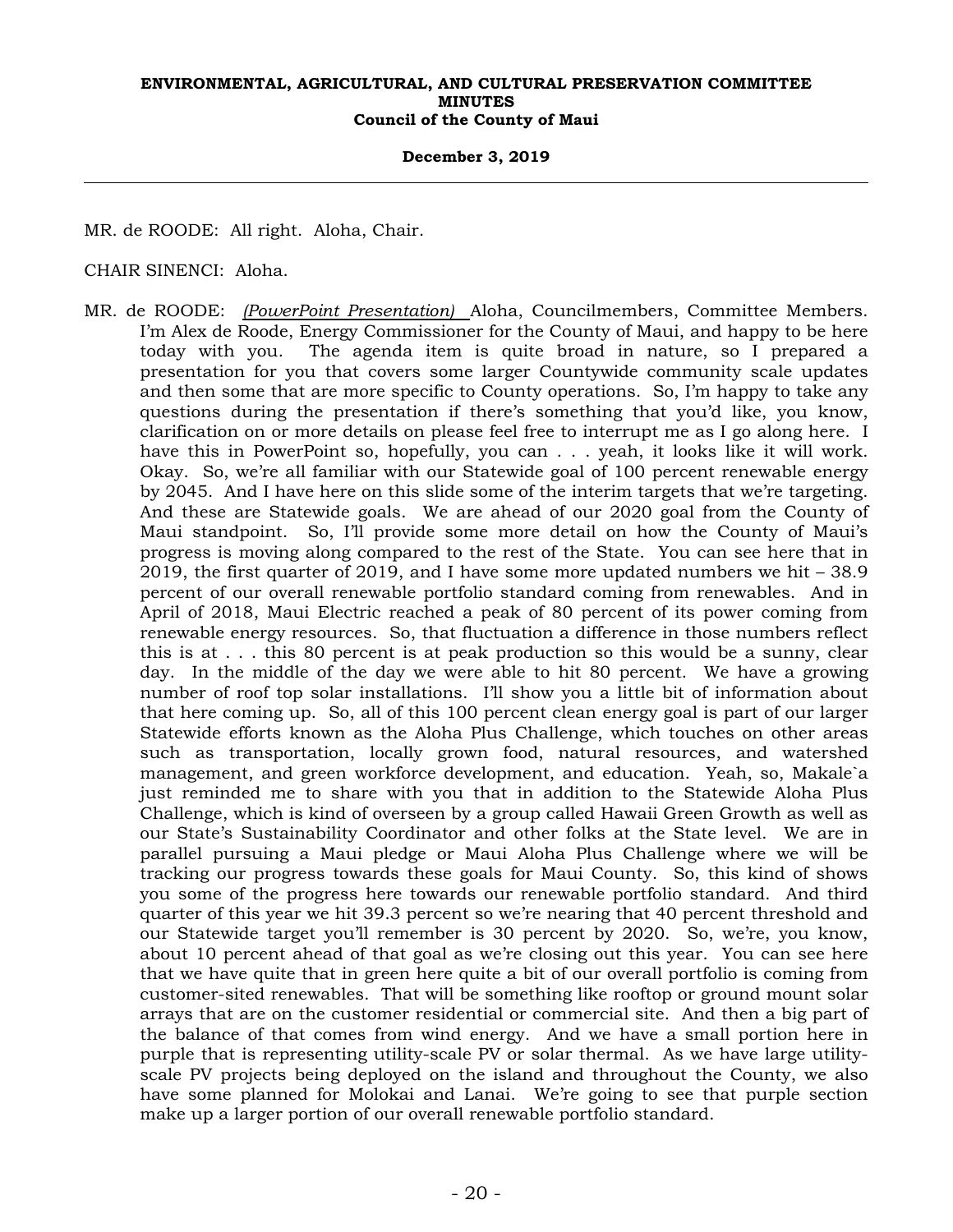#### **December 3, 2019**

CHAIR SINENCI: Mr. de Roode, we have a question --

MR. de ROODE: Yes.

CHAIR SINENCI: --from Ms. Paltin?

- COUNCILMEMBER PALTIN: Thank you, thank you for your presentation and work on this. I just was . . . my question was when you talk about renewable portfolio and the 100 percent clean energy goals, I wasn't clear what was meant by the portfolio and the goal in that like . . . us being dependent on tourism and the airplanes coming in don't necessarily run on renewable energy, is that part of the 100 . . . like what is being measured as part of the 100 percent? Like when we reach 100 percent is the fuel used to drive our economy through tourism part of that 100 percent?
- MR. de ROODE: Yeah, thank you for the question. So, that is an evolving definition of what do we mean by clean energy and renewable energy and what's 100 percent. At where we are today it now does include ground transportation and we have all four counties have committed to all ground transportation being 100 percent clean transportation so that could include not only electric vehicles but other alternative fuels . . . that could be hydrogen, bio-diesel, and other means that fall under the definition of clean fuels. So, that's by 2035 for all four counties. And then at the State level across the board we've committed to 100 percent clean transportation, for ground transportation, by 2045. So, in alignment with that 100 percent clean energy goal, we have 100 percent clean ground transportation so that would be all transportation not just County fleets or State fleets. So, just to clarify, as of 2035, the target is for County fleets only. But not yet aviation. Aviation . . . actually Makale`a is going to be attending this Hawaii energy policy forum peer exchange tomorrow and part of the focus of that peer exchange is on how do we get to clean aviation using clean fuels for aviation, and even looking at electric . . . electrification of aviation?
- COUNCILMEMBER PALTIN: And then . . . so, if we're talking about ground transportation being 100 percent clean energy, is it required to integrate into that the role of mass transportation versus everybody single, single, single cars as part of the equation of clean energy? Like if you have the fuel that runs the cars clean, but you have a million cars, is that really hitting the goal?
- MR. de ROODE: Right. I mean, I think the goal itself is just looking at what is the fuel source, is it clean? It's kind of in its own box. But parallel with that we have other community goals and aspirations. For example, we're talking more about mobility – how do we make communities more walkable? How do we have, you know, more complete streets so complete communities – live, work, and play type of planning and design? And so that, I think, complements one another. But in terms of that specific goal itself it is just assessing, okay, whatever is fueling or powering our transportation we're assessing whether that falls into that renewable or clean definition. Makale`a was reminding me about an example of other clean fuel options could be methane capture, for example, from landfills. We still want to focus on diverting from landfills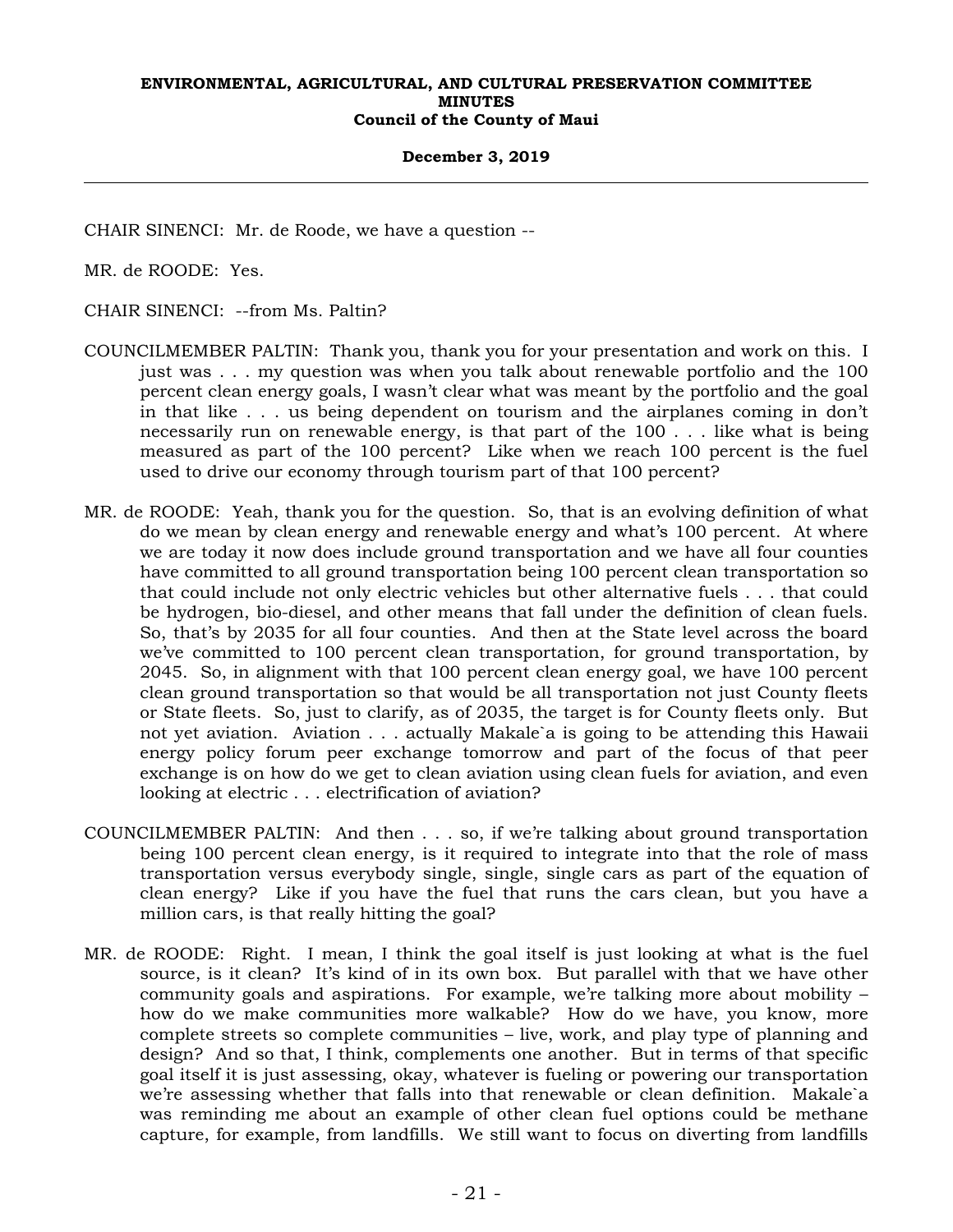## **December 3, 2019**

like reduce, reuse, recycle first. But for what does end up in our landfills that could be a resource for us to harness and reuse for fuel or converting to electricity eventually.

COUNCILMEMBER PALTIN: Thank you.

CHAIR SINENCI: Okay. Continue Mr. de Roode.

- MS. ANE: I guess before you move on to the next slide, Alex was talking about the different projects that are going to be in our portfolio to help us move towards 100 percent renewable energy. And I just wanted to remind all of us that we should really be paying attention to where we site those projects. And so, across the world really as we move towards 100 percent renewable energy, we have to find places that those projects are going to be either wind or solar or whatever they may be, and we, historically, pushed native Americans, indigenous people to the outskirts of society and displaced them off of their home lands and then now those are the prime places to put renewable energy projects. And so, really, as we go through this process, we have to be really be thinking about community involvement and how it's affecting the people from that land and not just, I mean, . . . we're thinking, not in my backyard. Okay. So, I don't want to be affected but who is going to be affected. And, really, taking their manao and their life and life values into consideration.
- MR. de ROODE: Yeah, so definitely the siting of future renewables is going to be an ongoing issue that we're gonna have to come up with good strategies to address the NIMBY, Not in My Backyard, issue is one of them, displacing indigenous people, and low income communities would be another one. Displacing agricultural land use – how can we find, you know, complementary uses of those lands? And so, is it possible, for example, to have renewable energy cited and have ag activities on that same piece of land? Possibly. Depends on the crop and the type of renewable energy being deployed. So, those are all things that we need to consider. I'll show you a few examples here of some of the utility scale PV projects that have been deployed and some that are in the works. And, you know, thinking about that impacts of siting as we go through that will be important to consider. So, in our efforts toward 100 percent clean energy what we're trying to substitute for or replace are our big power generation stations that are primarily generating using diesel fuel. All right. So, our big generators at Maalaea generating station, which is our biggest one – 212 megawatts, and then our Kahului Power Plant at 37.6 megawatts. So, for the island of Maui those are really the key areas that we're trying to switch over to renewables. Right now, 2024 is the projected date to retire the Kahului Power Plant. So, the goal would be to replace that whole 37.6 megawatts with renewables and be able to close that facility.

COUNCILMEMBER KING: Chair, question?

CHAIR SINENCI: Question from Chair King.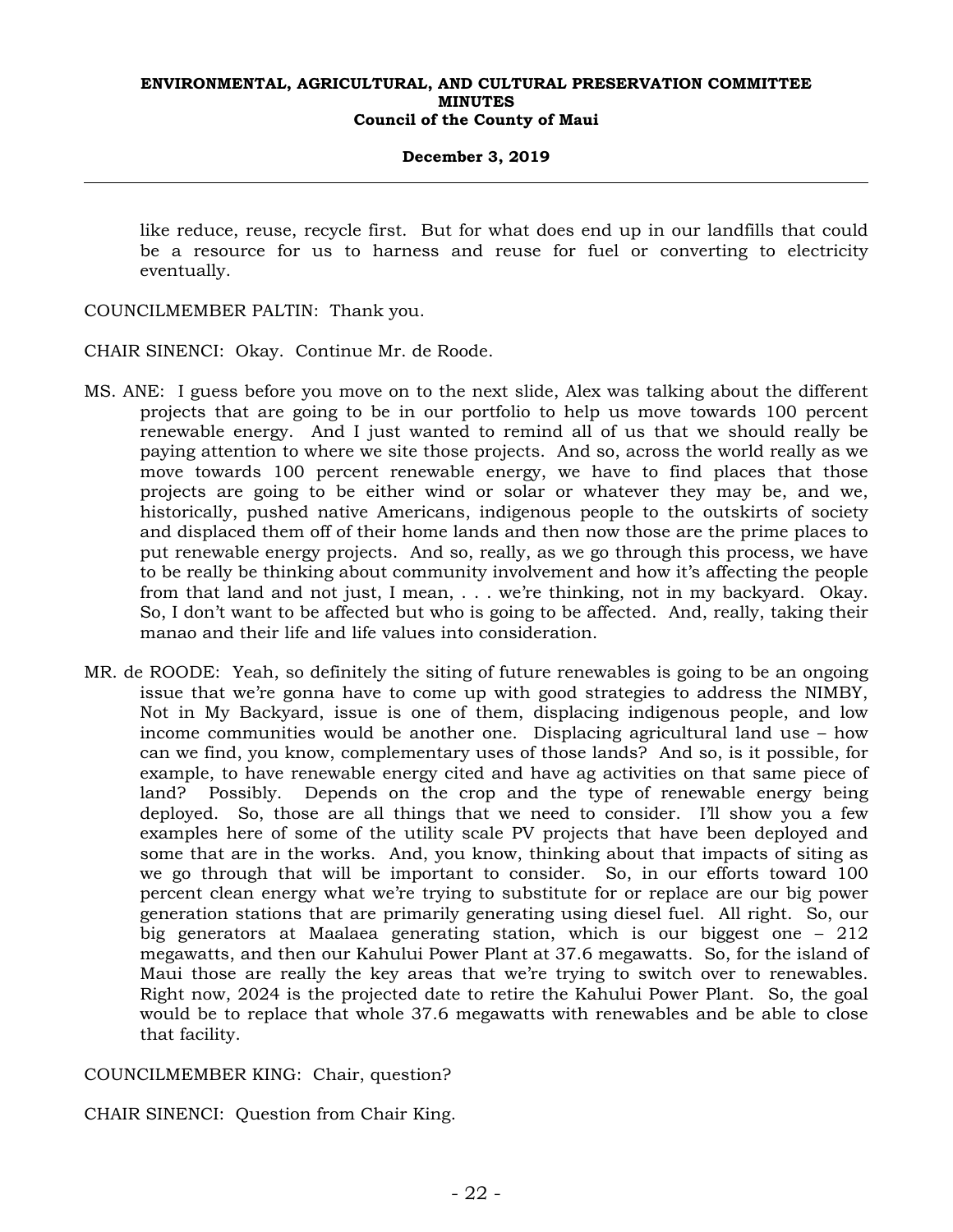#### **December 3, 2019**

- COUNCILMEMBER KING: Thank you. So, right now, there's portion, a very small portion of backup that's being run on biodiesel for the power plant in Maalaea. And I know eventually even to have a percentage of backup because you're not going to have the sun shining or the wind blowing all the time. So, what is it going to take to figure out what that backup is? Say you need 10 percent and it's going to be the diesel generator so you're going to be running on biodiesel. I've been asking this question from HECO for years and if they don't . . . if you can't figure out what the backup is going to be needed and you don't support that fuel now, you're not going to have it when you need it. So, how are you going to figure that out?
- MR. de ROODE: You know, it's a good question. Again, I think it's somewhat of a moving target, in part, because of how technology is evolving. And, you know, many of us recognize the shortcomings of intermittent renewables, like you said solar and wind when they're not available that's leading us to push more and more for energy storage solutions that can service for empower and kind of level that out. So, shift from high power production to and that not being aligned with demand and then making those meet so we have that available when the demand is high. So, that takes energy storage or other firm power, like you said, backup generators. So, I have, you know, certainly heard MECO acknowledge that having backup diesel generators or generators I should say, that could run on biodiesel would be part of the overall portfolio. But in terms of a specific number, percentage, I don't know. And when that would be, I mean, I guess by 2045 at the latest, right?
- COUNCILMEMBER KING: That will be too late. But are you . . . is there any movement towards geothermal on Maui or is that pretty much a dead horse? We're talking about in about 15-20 years ago.
- MR. de ROODE: Yeah. So, our main geothermal resource is in the Kaupo, Kahikinui side of the island. I think both from an environmental and cultural perspective that is, that could be as well as how remote of a location it is and how far you would need to transport, you know, transmit the power generation to the actual point of use. It's not being looked at currently, I think, as a viable option particularly with the cost of solar and wind coming down and the cost of energy storage coming down as well. And not only the cost but the performance getting better at the same time. So, as far as I know, it's not really actively being pursued but I don't think it's, you know, outside of possibility.

COUNCILMEMBER KING: I just wondered because the landscape keeps changing.

MR. de ROODE: Yeah.

COUNCILMEMBER KING: And very little planning is being done for what's going to be needed in 10, 20, 30 years. So, that's what I worry about is we can do as much solar and wind as we could do right now but that's not going to ever get 100 percent. So, if you're going to need a backup portion of it from whether it's, you know, renewable fuels or hydrogen or something, you know, I mean, every 20 years it seems like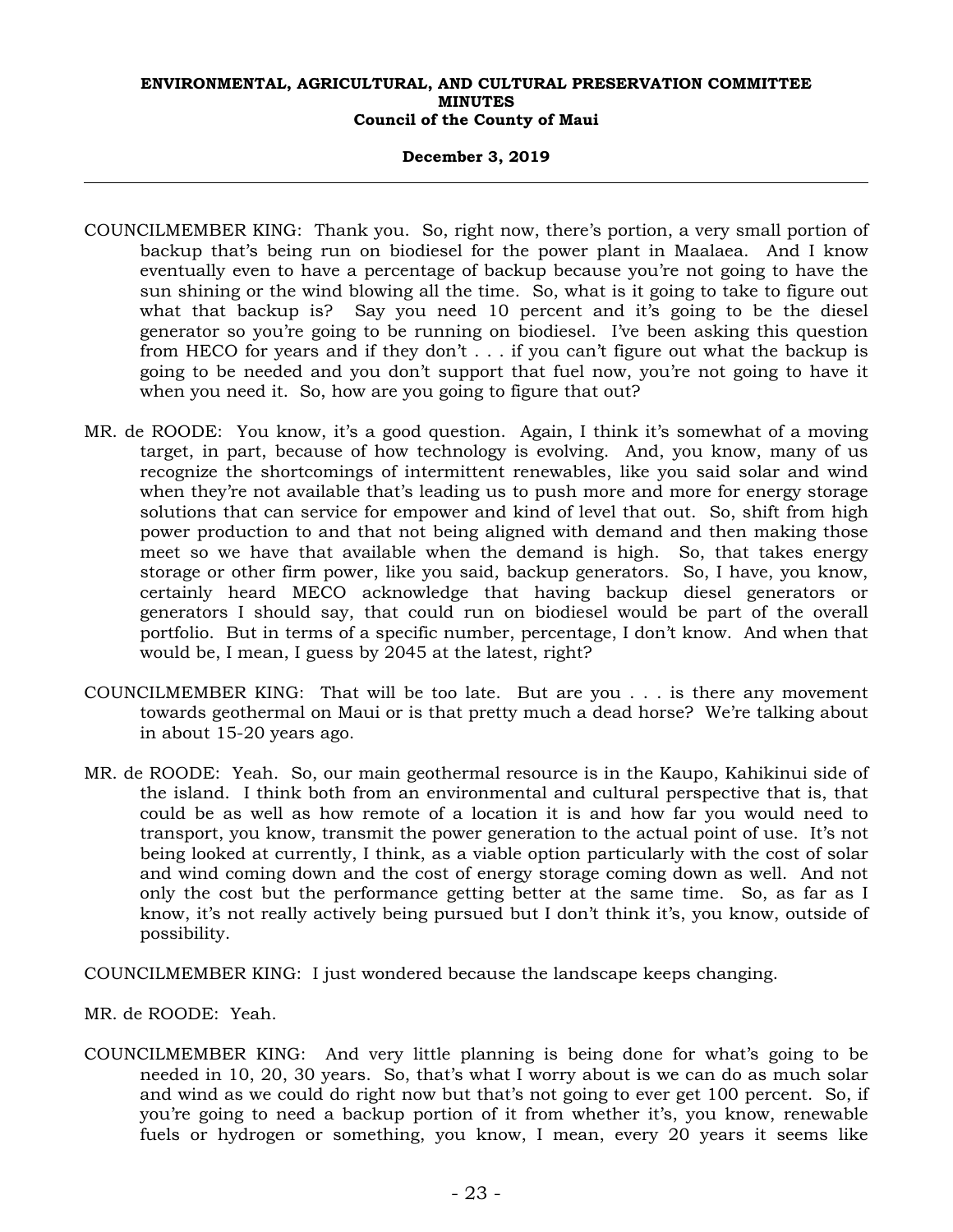#### **December 3, 2019**

everyone gets all excited about hydrogen and 10 years later, they go, oh, that was never going to work. And then 10 years later, oh, that's going to be the future, you know, transportation whatever. So, it hasn't happened yet, and it keeps kinda coming around in phases. But whatever it is, we should start planning for it now if we're going to get to the point that we need to get to in 2045. I don't see a lot of . . . I get asked a lot of questions by higher ups in HECO all the time like how much biodiesel can you provide? And my question is always how much do you need? And we go round and round just like a hamster wheel.

#### MR. de ROODE: Right.

- COUNCILMEMBER KING: So, you know, figure out what you need, support the industry now and then we'll be there when you need it whether it's, you know, this or something else. But if you don't know it might not be there when we need it. So, that's what I worry about is that last 10 or 20 percent.
- MR. de ROODE: Yeah, I know that in the RFPs that Hawaiian Electric puts out for utility scale renewables both in Round 1, which already passed and now we're in Round 2 or Phase 2 of those. They are technology agnostic meaning they're opening it up to consider any proposal --

## COUNCILMEMBER KING: Uh-huh.

- MR. de ROODE: --but it has to compete from a, you know, from . . . I'm hoping there will be more and more criteria like resilience and equity considerations in the RFP criteria, but it's heavily driven by cost right now. So, if geothermal, for example, is not able to compete with the cost of solar generation or wind. Now, in Phase 2, there's a requirement that the proposals include storage whereas the first round of RFPs did not require storage. This second round is requiring the storage component to offset the intermittent nature of technology that could be . . .
- COUNCILMEMBER KING: Yeah, I think, unfortunately, somehow, we've gone from the  $mid-2000s$  when the HCEI was created  $-$  the Hawaii Clean Energy Initiative. actually stood for Hawaii Clean Energy and now it stands for, I think, Hawaii Cheap Energy Initiative. So, the focus somehow turned after 5 or 10 years into what's cheap instead of we were looking at what's clean. So, I have real concerns with that because and then the County is picking winners are moving ahead with . . . and I have solar, I have PV panels and I support solar, but it still bothers me that we have no, we have no network of solar of chargers on this island that's locally-owned. So, every charge you do on the what dwindling chargers we have left on the island for electric cars is leaving the State and the County. So, it's still importing energy every time we do that. Every time you swipe a card through a charger that's owned by someone in Japan that's exporting energy. So, I think we need to, along with, I mean, the whole point of going to renewables is besides being clean is to bring the economy of it back to our island and our State, and that somehow got lost as well. So, hopefully, look at trying to encourage either MECO or some kind of a or some local entity to be the owner of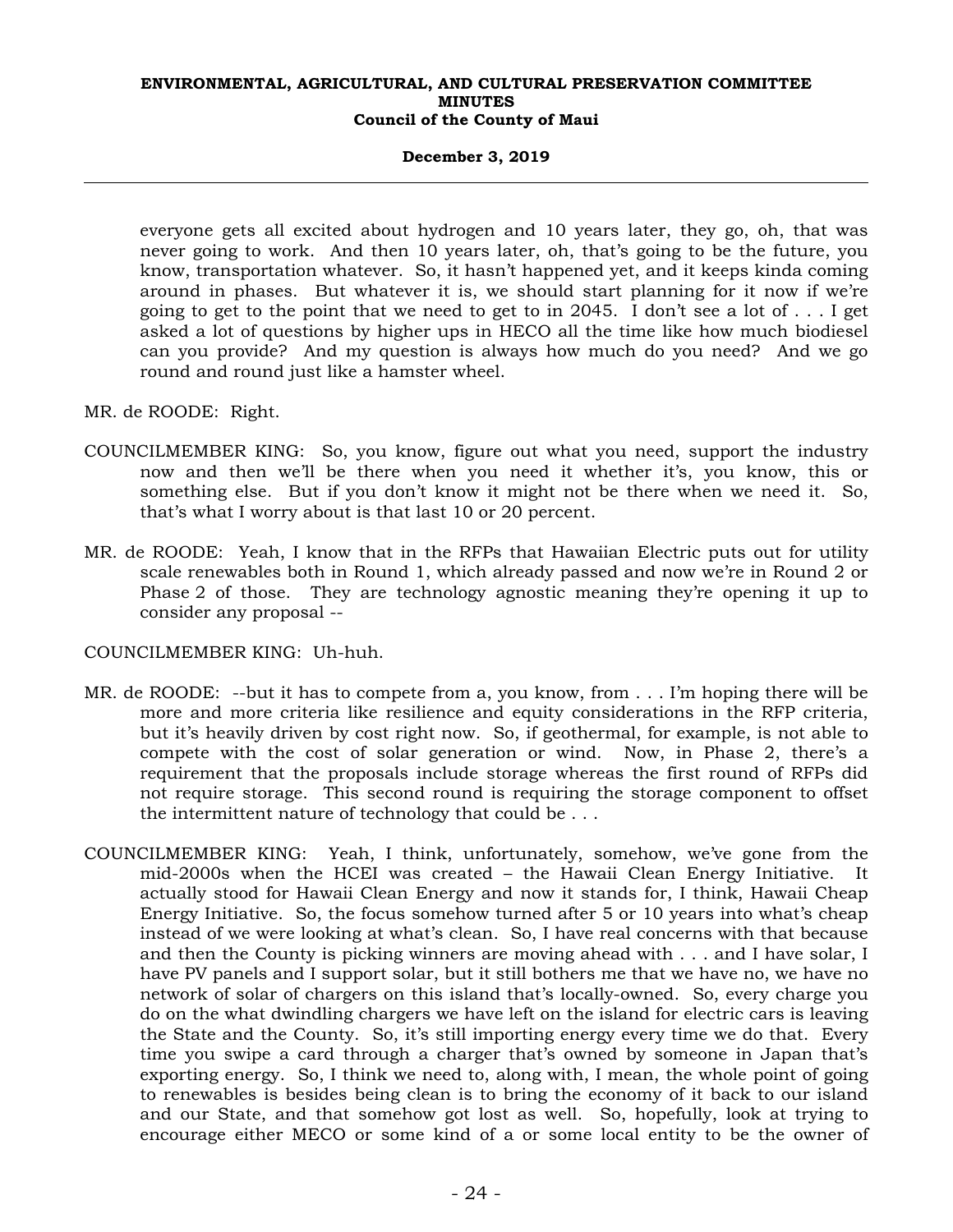#### **December 3, 2019**

charging that work, and I hope we can expand that 'cause I've been hearing a lot of complaints from people with electric vehicles that there are less and less chargers for their cars across the island. And they're not even identified which ones, and they get to them and then they find out they don't work. So, we need to somehow identify which ones are working and then expand on that and, hopefully, keep it as local as we can.

- MR. de ROODE: I've been hearing those complaints as well. So, you can imagine gotten quite a few people reach out to me about that, Makale`a included.
- COUNCILMEMBER KING: Yeah, it's worrisome because on top of that we put a fee on electric vehicles, so we've been discouraging, you know, there's a huge discouragement for electric vehicles. It's happened the last couple of years which we need to look at.
- MR. de ROODE: So, I'll provide a quick update as well on the EV charging side. I have some updates for you.
- COUNCILMEMBER KING: Okay. I know MECO's got the four that they decided to house but I don't know what's happening beyond that.
- MR. de ROODE: I'll share some of that.
- CHAIR SINENCI: Okay. Thank you, Chair. We'll take one more question and then we'll continue with the --
- MR. de ROODE: Okay.
- CHAIR SINENCI: --your presentation. Member Paltin?
- COUNCILMEMBER PALTIN: Thank you, Chair. I just wanted to ask Ms. Ane a question before she leaves --

CHAIR SINENCI: Yes.

- COUNCILMEMBER PALTIN: --based on the information that she previously provided us about the social equity of selling projects. And I know some of us are following, you know, the track record and history of AES and their citing of wind turbines in Kahuku and other actions that they have on the continent. So, I just was wondering in taking that type of thing into account why . . . like what is our policy moving forward as that same company has plans for solar in Central Maui at Kuihelani? Like if we're holding those types of corporations accountable for the things that they do across Ko Hawaii Pae Aina and in the continental United States?
- MS. ANE: So, I guess across the board just our general way we do our Environmental Impact Statements and cultural impact statements we just have a check box that says do community outreach, post it on a bulletin, 45 days or however many days' notice, and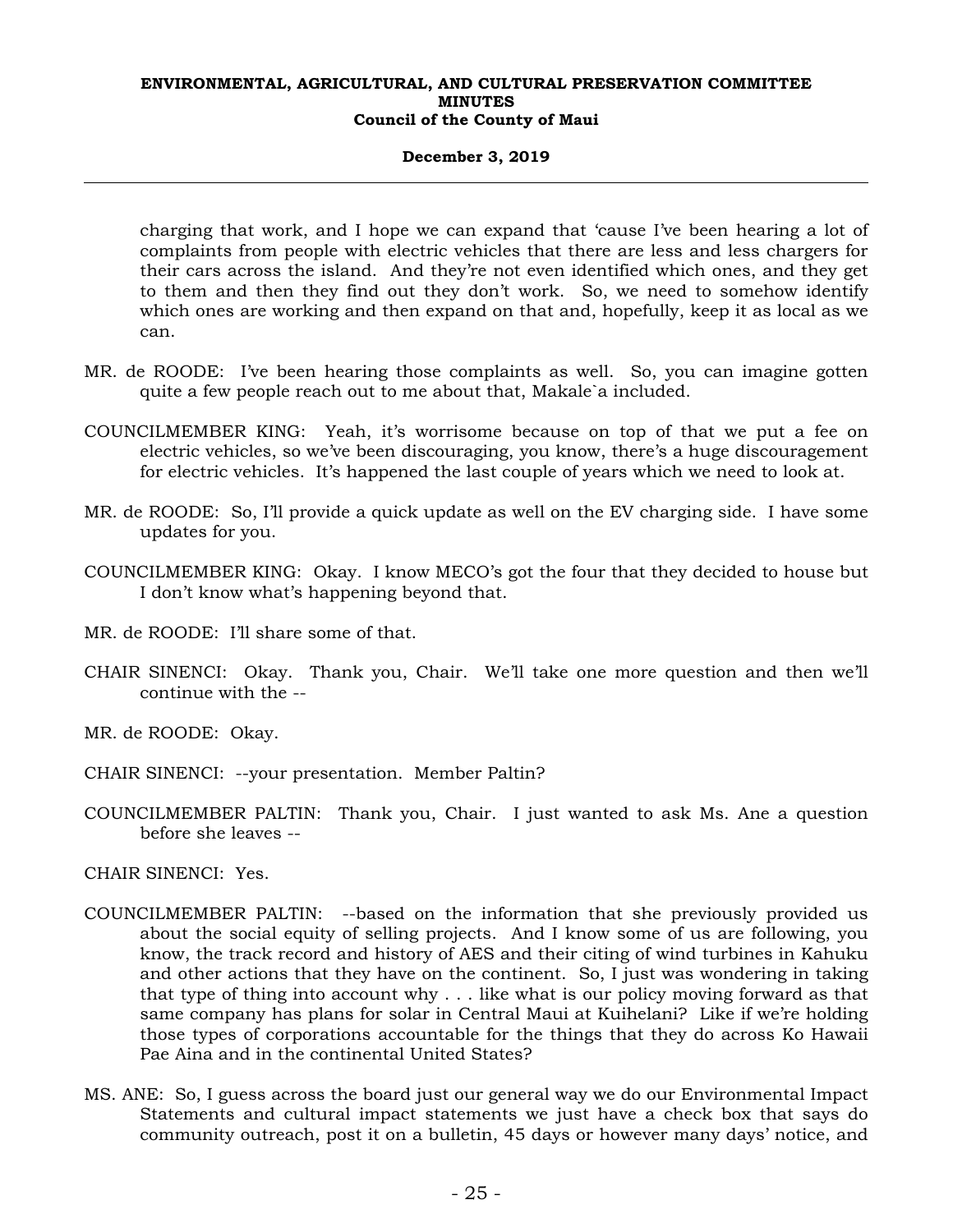## **December 3, 2019**

then it closes and that's good they check it off, okay, next, move on. So, I think the heart of it is really putting value on that community input and saying your community is saying this, what are you going to do about it – change your plans, change where you're siting, change whatever, like at least like put value on it and take into consideration the communities' view on your project. And I think, I don't know how that can work if it's embedded in the EIS process. But there's some people looking at that and how do we create policies and really put value on that.

COUNCILMEMBER PALTIN: 'Cause I mean, for me, personally I don't have a problem with a solar project at Kuihelani but it's the track record of the provider throughout the State and the globe of what they're doing. I wouldn't like to support that types of actions going on here in Hawaii and it feels like we are by doing . . . continuing to do business with them when we see the types of things that they are going on in Kahuku.

CHAIR SINENCI: Mr. de Roode?

- MR. de ROODE: Yeah, so we have certain points where we have opportunities to intervene or provide input or comment as the County as well as independent residents or citizens. Makale`a mentioned the EIS and the process so that would be one opportunity. All of these projects go through Public Utilities Commission approval, right, so the utility is 100 percent regulated by the Public Utilities Commission. So, when they go through their RFP process, one, there is an opportunity to comment and provide input during the development of the RFP, what criteria might we want in the RFP, and so providing that input to the Public Utilities Commission would be one during, you know, in the open docket and prior to the RFP being put out. Another point of opportunity would be once the utility selects a proposal or a number of proposals, then it requires final approval by the PUC before they can move ahead. So, we're seeing that right now at Paeahu above Maui Meadows. That project is not currently approved by the PUC. It's been selected by Maui Electric and then they've turned that back to the PUC, saying okay here's who we selected and there's an opportunity there to provide input again. So, those are, you know, some ways I don't know if we can single-handedly, you know, block a certain company, but we could certainly attach some criteria or, you know, goals, characteristics that we'd like as part of embedded in that process.
- COUNCILMEMBER PALTIN: I guess that leads me to the question how do you draw the line between NIMBY and social equity?
- MR. de ROODE: Yeah, it's not an easy question. I mean, I think if the entity proposing the project shows that they made a good faith effort in actually getting community input and then responding to that input not just verbally but actually adjusting or changing their proposed project to the extent possible and they have limitations as well in terms of, you know, what land is available and what the landowner is okay with so in this case in Maui Meadows, we have Ulupalakua Ranch as the landowner so they're another party to this that has a say, and then what are some alternative. You know, if it wasn't going to be there, what would be some alternative locations could they still come in at the same costs? And I know Council Chair's comment about, you know,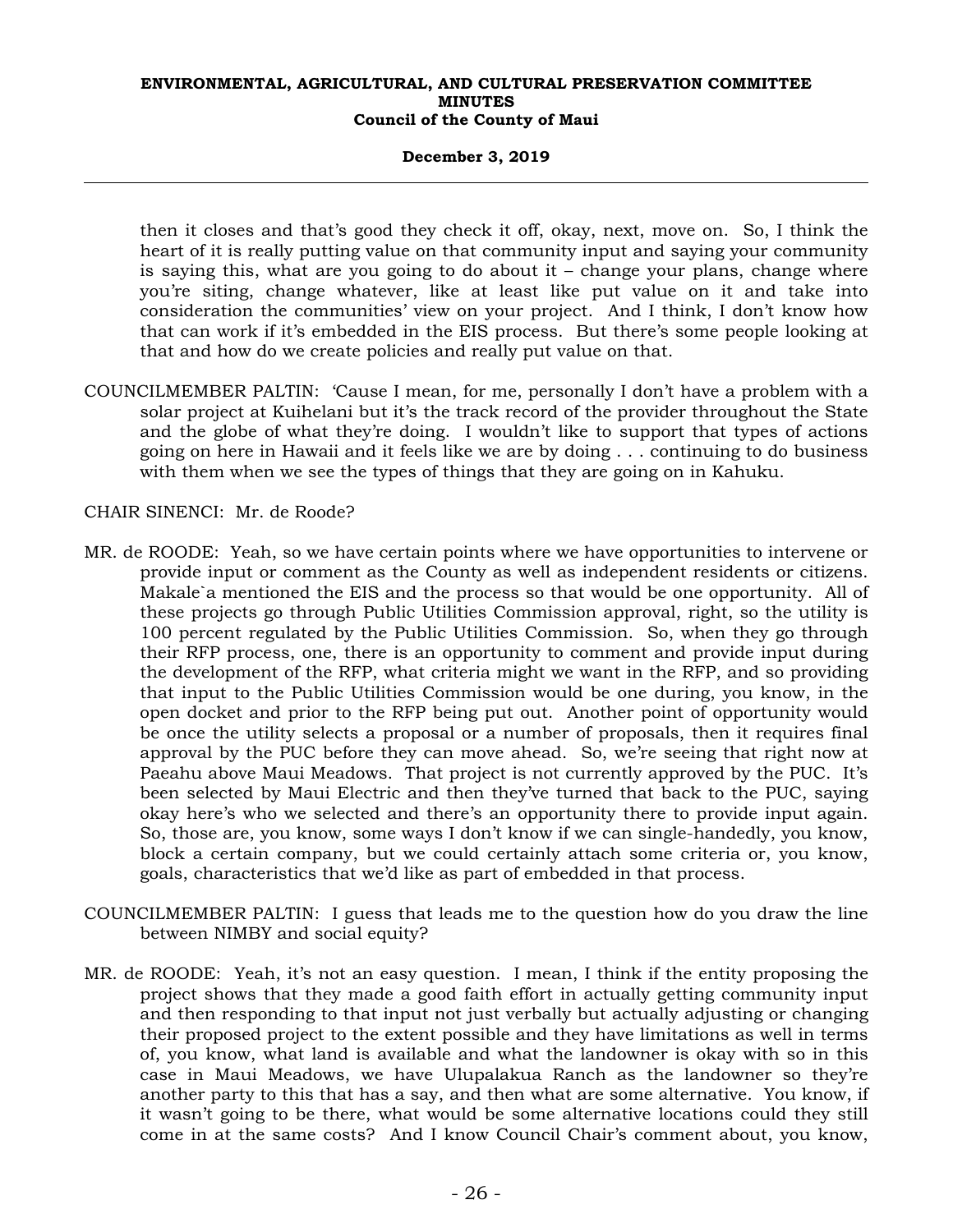## **December 3, 2019**

cost shouldn't be the primary driver, but I know for the utility affordability, reliability, are two, you know, critical areas that they're trying to provide to their customers. So, it shouldn't be the only driver, you know.

- MS. ANE: I think this is where there would be an opportunity with the archaeologist specialist we were just talking about and the different layers that we have that they'd be their zones that we would value cultural protections or other community equitable solutions in these areas. But I have to run, so sorry. But thank you very much for having me and dosvedanya, Russian for have a good day.
- CHAIR SINENCI: Thank you, Ms. Ane. Mr. de Roode, how many slides do you have left in your presentation?
- MR. de ROODE: Yeah, I can go as slow or fast as you'd like but there are 20 total and we are on slide four.
- CHAIR SINENCI: Okay, Members, we've reached our mid-meeting mark. Would you guys wanna take a short break? Okay. And then we'll return. Okay. The EACP meeting of Tuesday, December 3rd is in recess till 3:10. Thank you. *. . .(gavel). . .*

 **RECESS: 2:58 p.m.** 

# **RECONVENE: 3:13 p.m.**

- CHAIR SINENCI: *. . .(gavel). . .* Mahalo, Members. Will the EACP meeting of Tuesday, December 3rd, please come back to order. It is 3:13 in the afternoon. And for people who is joining us on air, we're continuing our 100 percent renewable energy in collaboration with our overall State goal of renewable energies by 2045. So, we have a couple more slides by Mr. de Roode. You may continue.
- MR. de ROODE: Okay. Thank you, Chair. Okay. So, one thing I'll mention is in terms of land use and where we site projects, there's an opportunity through the Environmental Protection Agency that I believe is being coordinated by at the State level Hawaii State Energy Office and I believe the Department of Health might be involved in this as well. It's called the Brightfields Initiative. And it's basically looking at previously contaminated sites that are brown fields and prioritizing those sites for the potential renewable energy deployment because there wouldn't be many other uses if it was a contaminated site that could, would be allowed unless the site was remediated. But it also requires some remediation so as part of these projects there could be requirement that the company that wins a bid would have to clean up the site prior to deploying the renewables. So, I just want to bring that to your attention. I'll be going over a few projects here. Some have been deployed already so I'll just kind of mention some of those. We have our South Maui Renewable Resources Project that was deployed above . . . in the north Kihei area, Haleakala Ranch. That came in at 11 cents per, just over 11 cents per kilowatt-hour. And you'll see kind of a trend of decreasing cost per kilowatt-hour with some of the newer projects. So, just something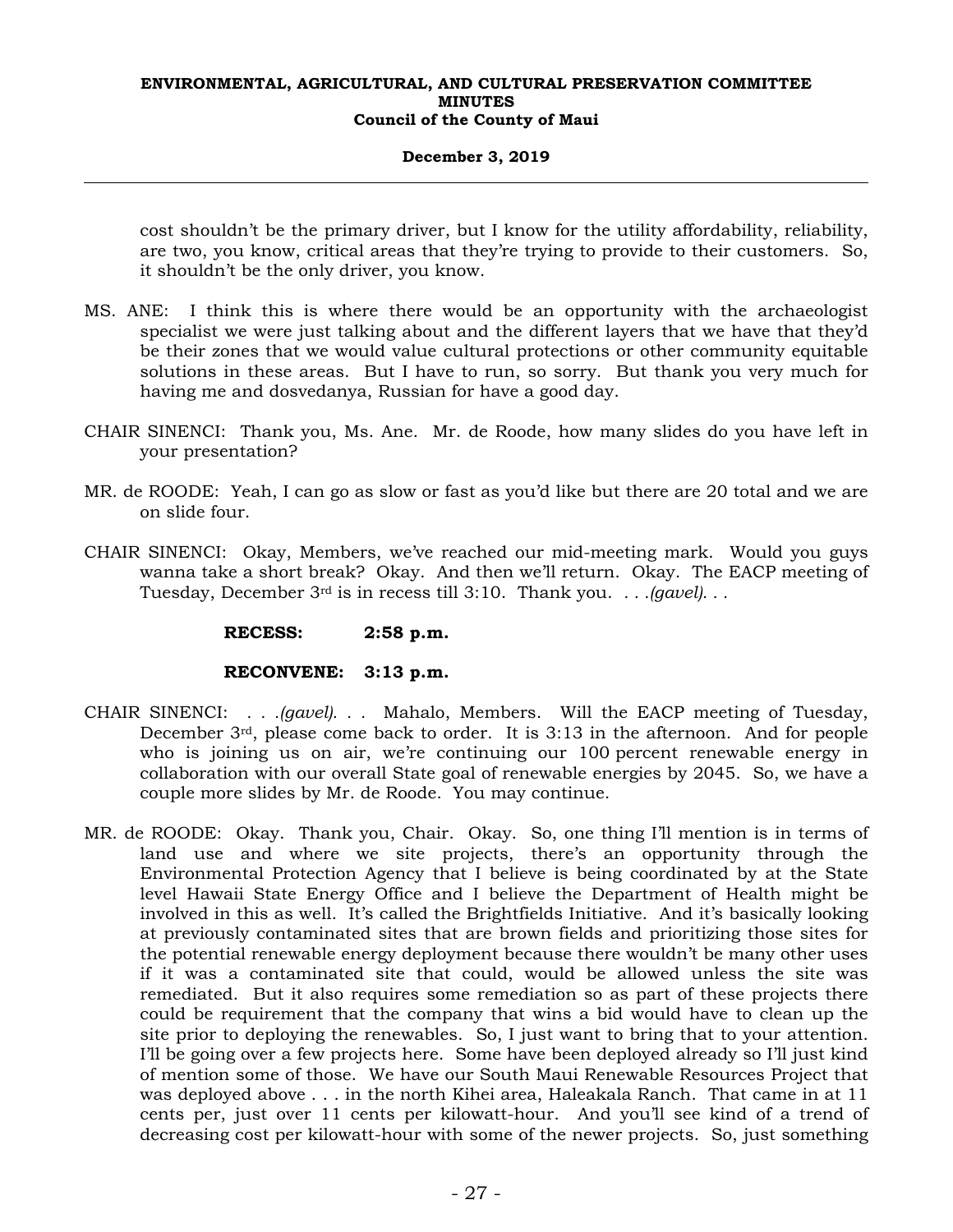#### **December 3, 2019**

to note. So, it's a relatively small project at 2.87 megawatts, and then an equivalent project – Kuia Solar on the West side. Also, 2.87 megawatts and came in at the same cost – 11.06 cents per kilowatt-hour. So, you'll see the size of these projects really increasing too as we move ahead. So, this was in the Round 1 or Phase 1 of the Request for Proposals that Hawaiian Electric put out. And we have for Molokai proposed project of 2.64 megawatts. This was one of the first ones to come with a quite large energy storage portion at 15 megawatt-hour of storage. That's coming in, you know, quite a bit higher – 18 cents per kilowatt-hour. I mean, I can only guess the, you know, the cost of labor and transportation and other aspects make it more expensive. The size is about similar to the sites that have or the projects that have been deployed already on Maui. So, anyway, there's also that large storage component. Moving back to Maui, these are proposed projects that have . . . this one has been approved. This is the Kuihelani project by AES and this is right on South of East Waiko Road is the location. You can see now we're talking a lot larger project, right, 60 megawatts versus we were at 2.87 megawatts in some of those other projects. So, this alone when we go back real quick to our map and we see that the Kahului Power Plant is 37.6 megawatts just this project alone is almost, you know, not quite double the capacity, generation capacity. So, that alone would allow the offset of the generation from Kahului Power Plant.

CHAIR SINENCI: Alex?

MR. de ROODE: Yes.

CHAIR SINENCI: It said the projected number of solar panels is 200,000 --

MR. de ROODE: Correct.

CHAIR SINENCI: --solar panels. Is that gonna have an effect on surrounding areas or possibly aviation that normally fly over this area?

MR. de ROODE: Uh-huh.

CHAIR SINENCI: Is that something that they're considering in the EIS?

MR. de ROODE: Yes, I believe that the impact aviation and the reflection or glare risk was assessed, and it was deemed not to be a concern, but it was looked into. So, it was a concern worth investigating but the findings were that it would not impact negatively aviation. I think they . . . don't, you know, don't quote me on this I was going to say but I believe there may be some type of anti-reflective coating that was also proposed for somebody to probably to address that issue.

CHAIR SINENCI: Thank you. Member Kama?

VICE-CHAIR KAMA: That was a good question, Chair. So, I want to see a report that's written on that. Could we look at those reports and where do we get them from?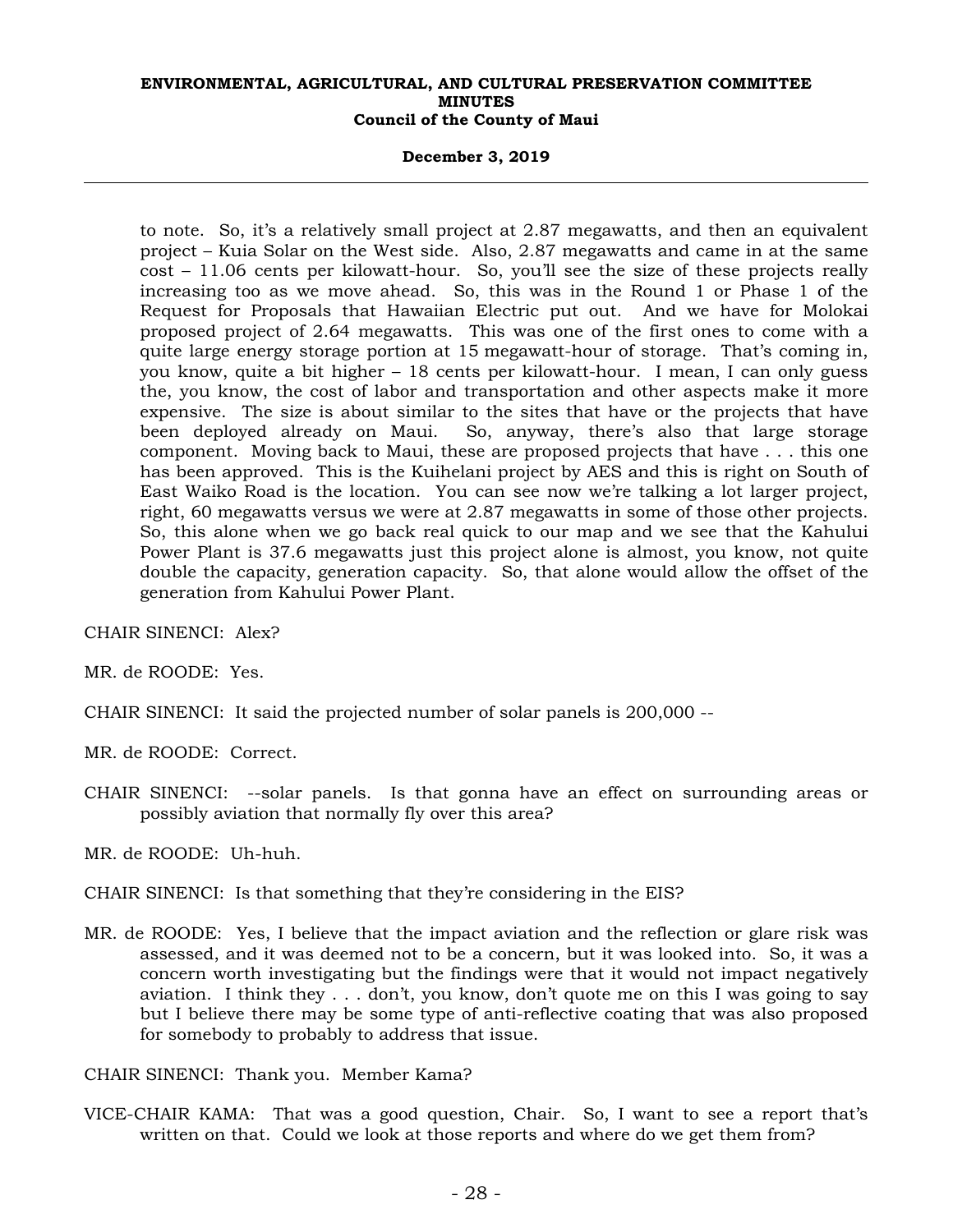#### **December 3, 2019**

CHAIR SINENCI: Mr. de Roode?

- MR. de ROODE: Those would be available as part of the EIS as well as the submittal to the Public Utilities Commission. So, looking at the . . . I could send you a link to where you can find all the documents and reports that were submitted to the PUC as part of that docket.
- VICE-CHAIR KAMA: Thank you. I'm just purely curious about it.
- CHAIR SINENCI: Thank you, Member Kama.
- VICE-CHAIR KAMA: Thank you, Chair. Member Paltin has a question.
- COUNCILMEMBER PALTIN: I just had a question in regard to these solar projects and when you speak about land acreage, in particular for the Molokai New Energy Partners Project. Is that strictly the solar panels or does it include the entire operations? 'Cause on a per acre basis that's significantly lower than the other three projects.
- MR. de ROODE: Uh-huh. Yeah, that's the entire operation and one of the factors here is that additional storage capacity. That's all the battery storage, which the other projects don't have. If you look at this kind of schematic diagram here these white rectangles --

COUNCILMEMBER PALTIN: Uh-huh.

- MR. de ROODE: --would be battery storage systems.
- COUNCILMEMBER PALTIN: And the Kuihelani doesn't have the battery storage component because it hooks up to a different grid or something?
- MR. de ROODE: This one I believe does not have battery storage because at the time during that first phase of the RFPs they didn't require it as part of the proposal. The PUC then directed Hawaiian Electric statewide in their RFPs to pursue some type of storage component to their RFP. And so, in some cases they're requiring it to be attached to this specific project. That's for the island of Maui that's required now. In other cases, they're bidding those out separately the way there could be a different entity providing the storage and another one providing the PV generation, for example. But for the case of Maui, it's required that a project come in with both, and that's only in this second round of RFPs that are currently in process.
- COUNCILMEMBER PALTIN: So, for Molokai, they required battery storage prior than they did for Maui?
- MR. de ROODE: I believe so. I could confirm that for you but, yeah, this was . . .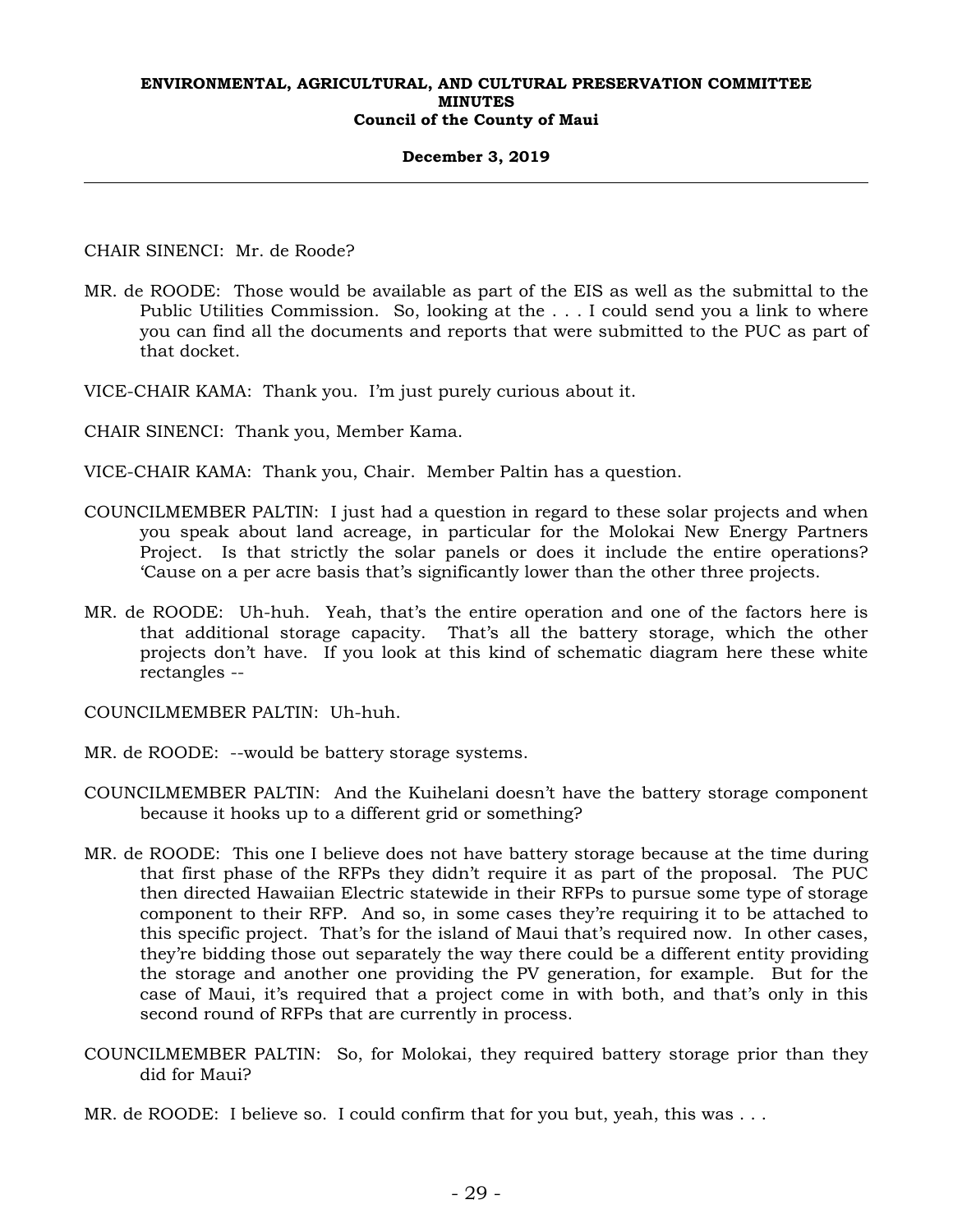#### **December 3, 2019**

- COUNCILMEMBER PALTIN: Is that because of the remoteness and not so much options or they just decided to add it on Maui later in the game?
- MR. de ROODE: Certainly, as you get closer to 100 percent the importance of some way to firm up those intermittent renewables with storage, for example, become more significant. And Molokai is . . . I'm not sure exactly what the percentage is there but at one point they were being proposed to get to 100 percent before any other island in the County of Maui . . . actually in the State. Now that they've kind of shifted that a little bit because the proposal at the time was that that would be with a significant biodiesel component and that kind of shifted. There was also proposals for wind energy on Molokai that was not very well received by the community.

COUNCILMEMBER PALTIN: I recall.

MR. de ROODE: Yeah.

COUNCILMEMBER PALTIN: Thank you.

CHAIR SINENCI: Okay. Continue.

MR. de ROODE: Okay, this project we're talking is 500 acres, 60 megawatts. This one we mentioned already above Maui Meadows – 200 acres, 15 megawatts including the battery storage capacity. And this one has not yet been approved, still under Public Utilities Commission review. The AES Project (Kuihelani Solar) was approved in March of this year by the PUC. So, entering this second phase, this got delayed. It was supposed to be completed in, I believe, July . . . June or July of this year. And the PUC delayed it because they wanted to require a higher level of overall generation and storage as part of this second round. So, now these could be online as early as by 2022. We're talking about 135 megawatts of renewable generation paired with energy storage for the island of Maui. So, if you think about, you know, 15 megawatts here on 200 acres above Maui Meadows; 60 megawatts at 500 acres, in Kuihelani we're talking about another 135 megawatts. So, that could be something like, you know, a thousand acres or so at about 120 megawatts plus the storage required associated with that.

CHAIR SINENCI: Question?

- COUNCILMEMBER PALTIN: In regard to the storage, is there any type of cradle to grave mentality as to the life span of the battery storage and what happens . . . post decommission of it?
- MR. de ROODE: Yeah. My understanding is that the provider is responsible for decommissioning of all the equipment. And that they have to provide that storage for the life of the project. So, let's say, you know, a PV is estimated to have about a 20- or 25-year life span. It could actually still function after that but the greater production, the efficiency goes down. So, it's 25 years on a PV project. Whereas batteries are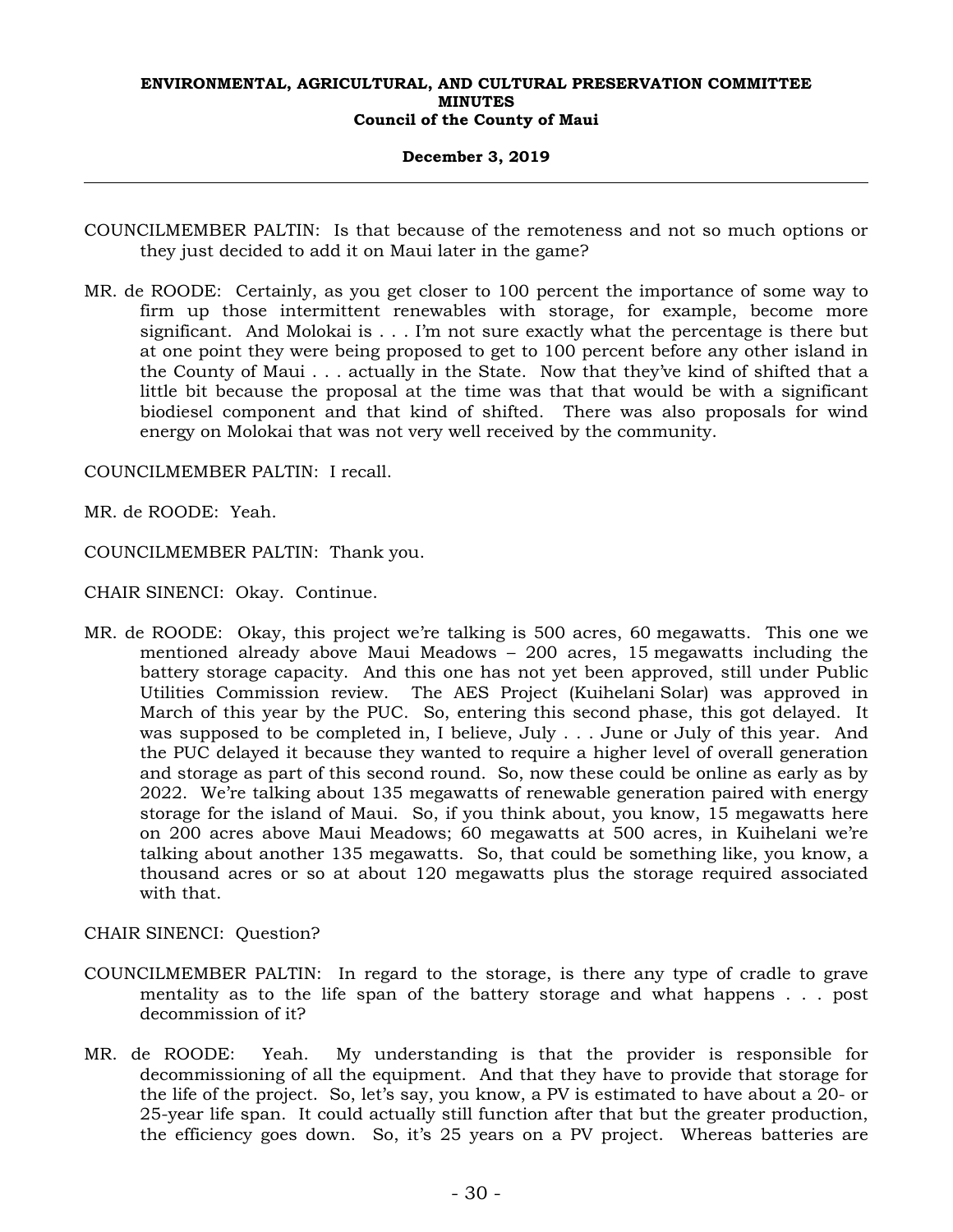## **December 3, 2019**

estimated to last about ten years so they would need to replace those batteries during the life of the project at least once. And then, they're responsible for decommissioning so taking it all apart and disposing of it and whatever the responsible way to disposing it at that time that's going to evolve, I think. We're going to, hopefully, see more recycling options as we get, you know, further along in this. But I do have a concern – what if a company like this went out of business in 10 years or 20 years, right, who would be the responsible party? I'm not sure about that. It's something  $I \ldots$ 

- COUNCILMEMBER PALTIN: Even if they don't go out of business whether it ends up in our landfill or another landfill across the globe it's still kind of because of us and our dependency on us for empower . . . So, are we not cognizant of the method that the provider uses of disposal?
- MR. de ROODE: I don't know that that's spelled out in detail. But I'd like to know that too so I'll do some research on that and see if I can get you some more details.
- COUNCILMEMBER PALTIN: That'd be awesome.
- CHAIR SINENCI: Thank you, Member Paltin. Chair would like to recognize Member Lee. And Member Kama, you had a question for Mr. de Roode?
- VICE-CHAIR KAMA: Yes. I was thinking about the same thing that Member Paltin was thinking about that maybe on the front end we could have attached to that would be a decommission fund just in case something happens and they're not around that we have this fund of money that we could use to be able to figure out how to get rid of that. Thank you, Chair.

CHAIR SINENCI: Thank you, Member Kama.

- MR. de ROODE: I would say that my guess is as the materials that are being used to create these technologies become scarcer and scarcer of our resource, they're going to have secondary markets or ways to up cycle or recycle these and create new solar panels or new batteries or like I said, even after 20-25 years the solar panel still work so there could be secondary markets for that.
- COUNCILMEMBER PALTIN: It's irregardless of the scarce city political/economic climate of other countries that provide that type of materials and other factor without it even becoming scarce. We don't want to have no parts in further coup d'é·tat like how we ourselves experienced.
- MR. de ROODE: Sure and also we're seeing new template battery chemistries coming out and, you know, evolution of technology so we may not be dealing with lithium ion or some of these, you know, same materials that are being mined and causing pollution and labor issues, you know, worldwide. Hopefully, we're going to move to more environmentally and socially friendly materials as we evolve.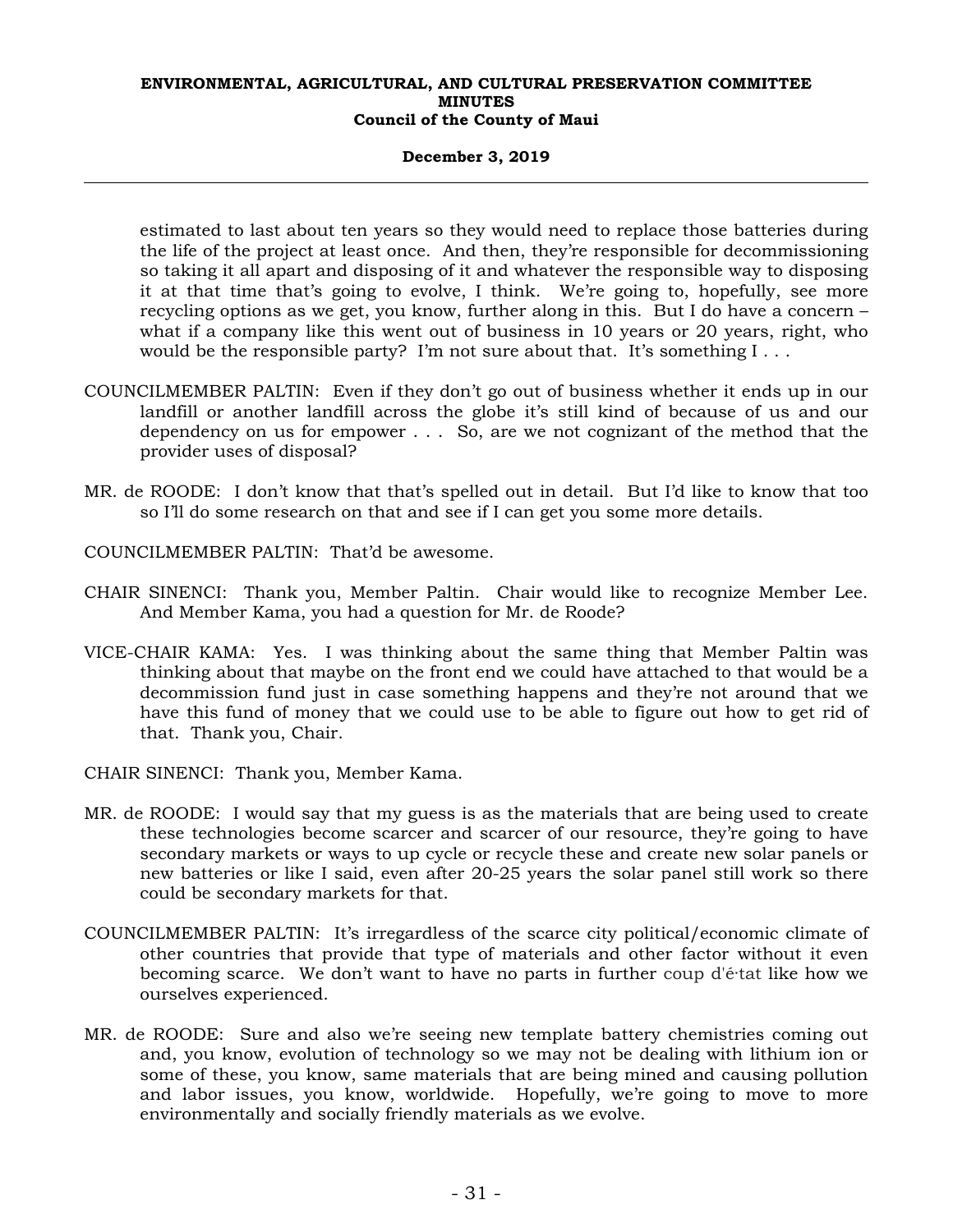## **December 3, 2019**

COUNCILMEMBER PALTIN: With the hemp storage batteries.

- MR. de ROODE: Yeah. There's some that are just acquiesce saltwater type of batteries. Lot of different technologies being developed and explored. I'm not as familiar with the hemp batteries.
- COUNCILMEMBER PALTIN: Do you know if our OED is reviewing of our social responsibility in future energy production along those lines, or is there any framework to take a more holistic view of the A-plus challenge in that it's not just, you know, 100 percent ground transportation, fuel source and the big picture of all of . . . what were the purpose of generating the energy for, or is it just an emerging science?
- MR. de ROODE: Yeah, I would say there are efforts. I don't know that there is a holistic framework yet to that end but there are efforts, for example, to support certain legislation being put forward or adopted or providing input during PUC, as part of PUC dockets, or as part of integrated grid planning. I sit on the resilience working group for the integrated grid planning of Hawaiian Electric, which is a process that they're mandated to do by the PUC. And so, we have a lot of stakeholders there that are providing, you know, these types of perspectives. So, hopefully, that eventually becomes a more integrated holistic framework that helps guide our State in the right direction.

COUNCILMEMBER PALTIN: Thank you.

CHAIR SINENCI: Thank you. You may continue, Mr. de Roode.

MR. de ROODE: Okay. Thank you. And then so we have also targets here for Molokai and Lanai - 4 megawatts of solar or 3.6 megawatts of small wind paired with energy storage and then, again, 9.5 megawatts paired with energy storage for Lanai. And so, we could be seeing those as early as 2022 coming online. Okay, so that kind of wraps up what I wanted to share with you about some of the large utility scale renewable energy projects that are moving forward. I'm going to give you a few more highlights of in the energy arena, some of the initiatives we've been involved in. There are more on either County operations side or that we're actually pushing forward through our County. So, we recently, earlier this year, adopted the 2015 International Energy Conservation Code so that will drive energy efficiency in new construction moving forward. So, that's a good direction. We also have a . . . we're pursuing what's known as energy savings performance contracting and this is a long-term contract that the County would enter into with an Energy Services Company or ESCO. And this would help us with both bringing expertise and bandwidth to our energy efficiency, energy management, and renewable energy efforts as well as providing us with a way to do a lot of these projects with no upfront investment on our end. It would be paid through savings. So, we're actively looking at this. There are a number of examples of other organizations or agencies that have done this – University of Hawaii, the entire system has gone through this at each of their campuses; Department of Education; we have at the City and County of Honolulu; the Board of Water Supply has a department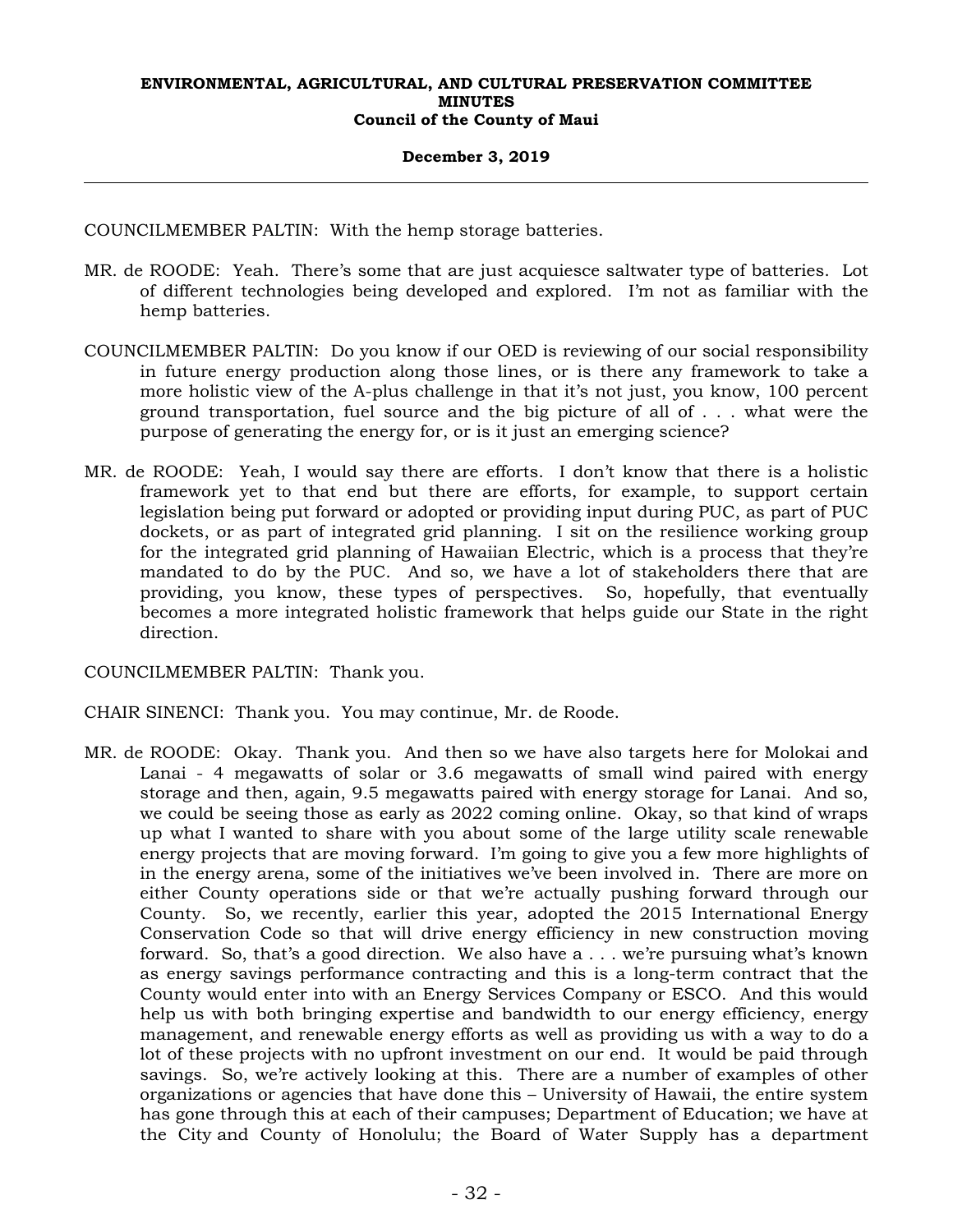#### **December 3, 2019**

pursued this as well. So, we're looking at this. I've been working closely with our CIP and Energy Coordinator in the Office of Management as well as our Public Works; Transportation; County employees; and we've been looking at different opportunities and where we think some of these projects will make sense; Parks and Rec as well in some of the War Memorial Complex improvement, proposed improvements. So, a lot of these could fit in to an energy savings performance contract. One thing to note is that it's not something to enter into lightly. It's a 20-year agreement with a lot of details and nuances. And so, part of what we're kind of the first phase we're pursuing would be to bring on an owner's rep, basically a third party, to help us in that process and make sure that we're, you know, getting the best . . . negotiating the best contract for the County and taxpayers. So, that's something that we're looking at putting an RFP out for in the coming . . . during this fiscal year most likely in 2020. The exciting part about that is we can also tie in not only energy efficiency, but we could tie in deployment of renewable energy on County facilities. So, rooftop PV, for example, battery storage, parking lot PV arrays would be some examples. And as of this year with HB 401 being passed we're now able to include electric vehicles and electric vehicle charging stations as part of those contracts. So, we would potentially be able to acquire those resources without having to pay for them upfront ourselves. They would be tied into the overall savings of the energy savings performance contract. I am actively working again as I mentioned with our Public Works Department and other County Departments looking at our fleet conversion to clean fleets. So, we have this commitment that by 2035 we'll have 100 percent clean fleets and that's quite an aggressive goal. We're talking, you know, within 15 years here we would have to convert all of our vehicles to either electric or hydrogen or biodiesel and we need a strategic plan as to how we're going to do that. Initially, the focus is on light duty vehicles. Those are easier to transition, all right, so your sedans, your light duty vehicles – more specialized vehicles that require either four-wheel drive or, for example, dump trucks – those are medium or heavy duty vehicles we're expecting those to be converted in later phases because the availability of vehicle models and affordability of those models aren't out on the market yet.

# CHAIR SINENCI: Question?

- COUNCILMEMBER PALTIN: Yeah, so I just was wondering if they're currently is not unless it's done as to the life span of those medium and heavy-duty vehicles that we're currently purchasing and to coincide with the 2035 target date. I'd imagine like every new vehicle we are purchasing if that's the goal would be looking at the life span of the vehicle, and if it should currently be a clean energy vehicle?
- MR. de ROODE: Uh-huh, yeah, clean fuel vehicle or alternative fuel vehicle. Yeah, so that there is that process currently. There's a screen any request from various County departments go through Office of Management and they are reviewed and assessed as to whether it could be an electric vehicle or if there are some other alternative out there that would be suitable. If so, and if it wasn't proposed by the department initially then I believe Office of Management is sending it back saying, hey, here's an alternative model that we would recommend. For the heavier duty vehicles, we did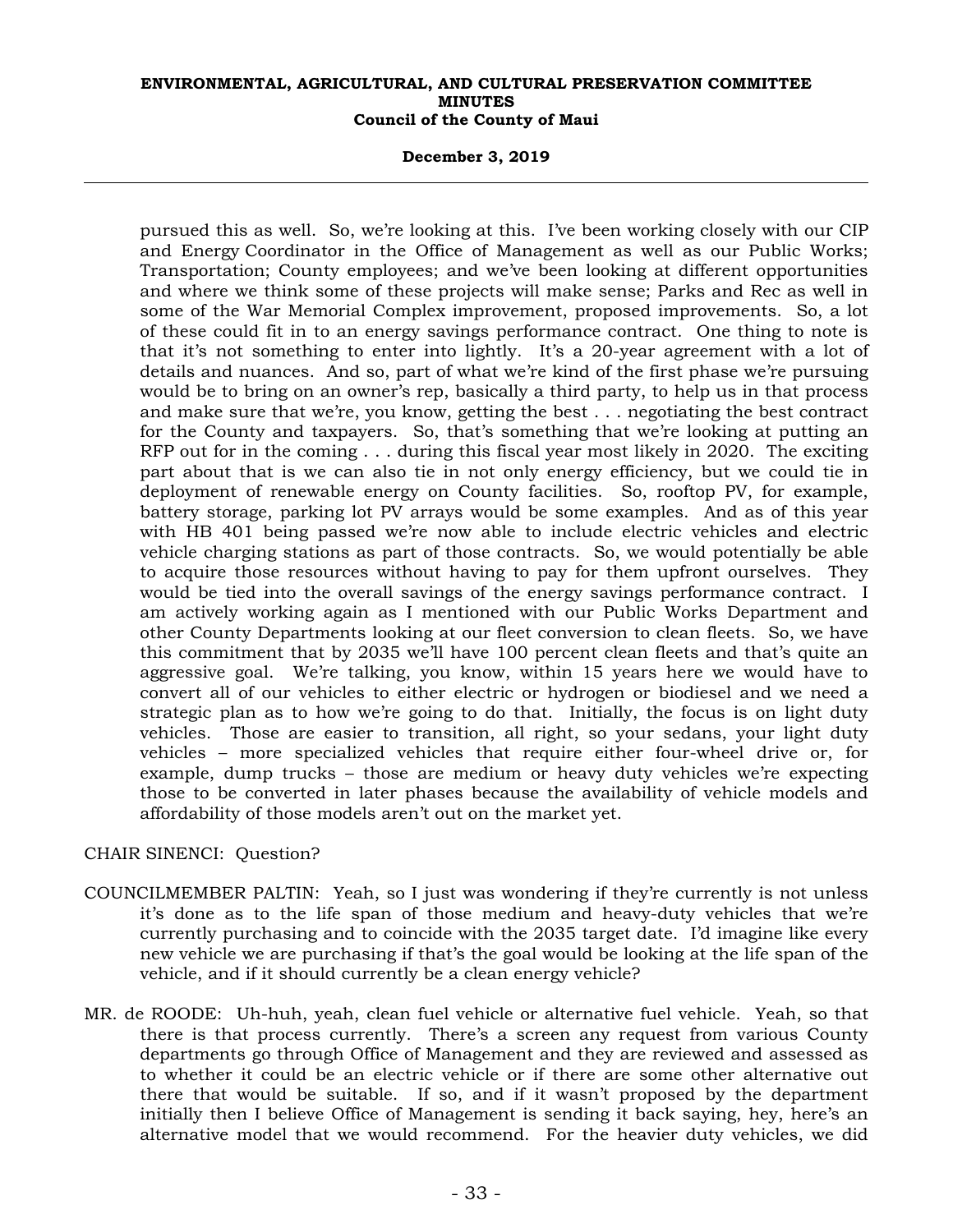## **December 3, 2019**

have a vehicle conversion feasibility assessment done in 2018 by Hitachi, by HIACE. So, that actually looked at our entire inventory of a fleet inventory and did an assessment of what would be a viable alternative that would meet the criteria. So, we have that study. Be happy to share that.

VICE-CHAIR KAMA: I'd like that.

MR. de ROODE: Yeah. I'll make a note of that.

CHAIR SINENCI: Okay. Member Kama?

VICE-CHAIR KAMA: Well, he was in the middle of explaining what I was actually asking about in terms of --

CHAIR SINENCI: Okay.

VICE-CHAIR KAMA: --how many fleets, how many number of vehicles we have in the fleet now and how many charging stations do you think we're going to need, and what is that cost you think it might need? So, I guess what you said earlier about probably having to go and do a strategic plan to figure that out. So, my question is, when would that take place? Because it makes sense if we're looking at purchasing some things now that we should be looking at starting now and not wait till 2035 to begin but you begin now because isn't the idea by 2035 to have that transition complete or is that you're going to start it in 2035? Completed right?

MR. de ROODE: Uh-huh.

- VICE-CHAIR KAMA: So, we should be doing this analysis now so that we can actually plan for budgeting, buying, purchasing charging stations and where you put the charging stations? I don't know. So, that's all the questions I have about how that's all going to take place over the next 15 years. I don't know if I'll be here, but my heart will be.
- MR. de ROODE: We could set the groundwork though and have a good framework and foundation. Yeah, there's got two main areas that we're focusing on right now in terms of electric vehicle charging infrastructure. One is on the public charging side so like we have in front of our Kalana O Maui building, at Haiku Community Center, at Lahaina Aquatic Center, and so we have an RFP that's going to be going out soon to upgrade those facilities that charging infrastructure, and also request proposals for putting out additional ones at other locations. That's for public charging. On the fleet charging side that's kind of a whole other can of worms where we're looking at one, we have to figure out where is our baseyard going to be? Are we going to have a consolidated baseyard? I know that's been discussed and it's kind of in progress right now. But we don't want to put in a bunch of fleet charging infrastructure in a location that's temporary, right. And so, we have to kind of . . . there are a lot of moving parts to it. But as part, as I mentioned, as part of this energy savings performance contract initiative, we'll be able to have some analysis done by the selected energy services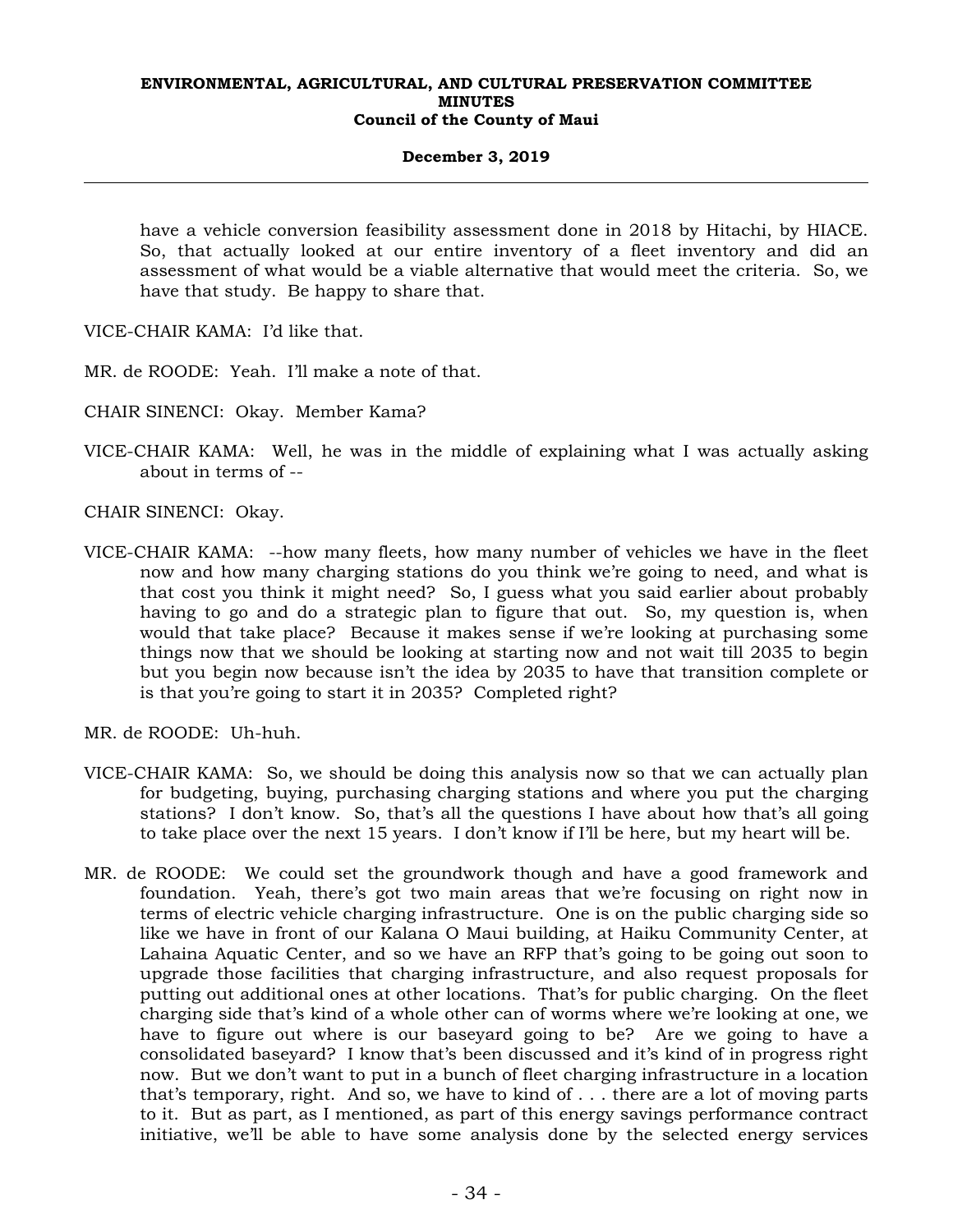#### **December 3, 2019**

company and provide us with recommendations on, you know, which way to go with the fleet charging.

- VICE-CHAIR KAMA: So, would the County consider charging for charging stations?
- MR. de ROODE: On the public charging side, yeah, so there are a few different ways you can set those up. What we're most interested in at the moment is proposals that would make it so that the County would not need to own and operate and maintain the systems because that would take additional bandwidth from our already strapped staff and additional expertise to be able to maintain those types of units ourselves. So, what we're going out and hoping to get the responses for is our proposals where a third party comes in, they install the unit, they own and maintain the unit, and then we would be charging a certain amount for the electricity used to charge the vehicles but just, basically, to break even to pay for the service. An example of an entity doing that now is UH-Maui College their chargers under their PV arrays on their parking lot they charge 39 cents per kilowatt hour and they use that to pay for any operations and maintenance that a third party comes in and does. So, that would be kind of, I think, the most, the easiest model for us to take on, but especially when you're dealing with level three chargers, which are high voltage  $-480$  volts like the one  $\dots$  one of the units we have in front of the County building is one such unit.
- VICE-CHAIR KAMA: So, if we were to have paid parking, let's say we had a paid parking structure and we had a PV charging station there, would you also charge them for parking as well as for the PV? I'm just throwing that out there but something to think about.
- CHAIR SINENCI: Mr. de Roode?
- MR. de ROODE: Yeah, I mean, I'm not sure about that. If it's paid parking I would think you would assess the same parking fee to everyone equally, and then if an addition there was an individual who was charging, they would be assessed for that separately. You know, that would be my initial reaction. But if we wanted to make an exemption to that to, you know, preferred parking for example and say, oh, free parking if it's an electric vehicle. One thing that is occurring is as there's more and more adoption of these technologies, a lot of these incentives are kind of being pulled back, right, because it's becoming more mainstream. I don't know that we're quite there yet with electric vehicles. It's not like most people have an electric vehicle. So, I think encouraging more adoption is a good thing but at some point, we'll probably want to say, hey, we don't want to continue to subsidize something that's already the norm. But we're not there yet, you know.

CHAIR SINENCI: Thank you, Member Kama.

MR. de ROODE: Okay. I know that we're probably kind of short on time.

CHAIR SINENCI: Yeah.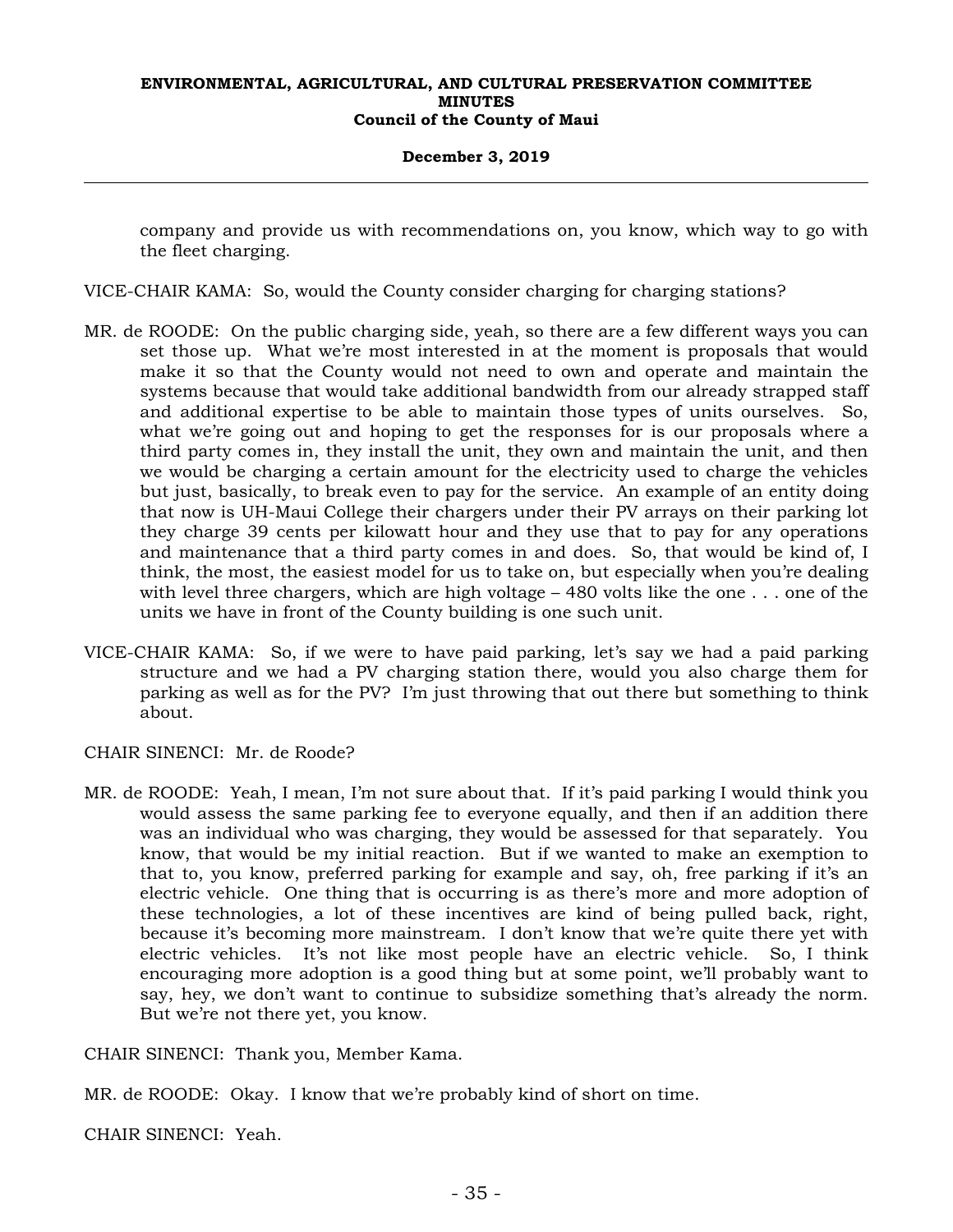**December 3, 2019** 

MR. de ROODE: Yeah, okay. So, I won't get into this too much, but I will mention that we have several initiatives on the developing a resilience strategy for the County of Maui. If you are interested, you can look at the City and County of Honolulu's resilience strategy that they came out with this year, just as an example that could guide our efforts in this area. And, you know, a big part of that is defining what is resilience mean to us as a community? We've had the benefit of the USDN or Urban Sustainability Directors Network to help us bring some of the best practices and lessons learned going on nationally around this work. And I think many of you heard from Kristin Baja of USDN previously. But, basically, we're looking at for resilience we're looking at positively adapting, right, so we know we have more vulnerabilities and risks that we're facing as a result of climate change and other factors, and how do we positively adapt or thrive not just survive right now just basic survival but we want to actually thrive, if possible, in these conditions. So, enhancing quality of life. And we're looking more at resilience not just during times of emergency or when we have a disaster, we're facing but year around, right, how are we resilient year around. So, that means not only addressing resiliency when we have shocks like fires, hurricanes, earthquakes, but also these ongoing stressors or issues that we face year-round, right. Factors like high unemployment or poverty or drug use, how do we create a more resilience community to address these issues not just during these times of, you know, shocks. So, one such strategy that we're pirating or just getting started with is this concept of resilience hubs and creating the ultimate goal being creating a network of resilience hubs across our communities and this is looking at identifying a set of buildings or structures that could be used as resilience hubs for a neighborhood. We're talking about at the neighborhood scale. Typically, you want these hubs to be a trusted building so it's an existing building our community members are already using, and that they have access to year-round. Right, so, oftentimes people will substitute this for an emergency shelter and, really, it's not intended to necessarily serve as an emergency shelter although it could have a component of temporary shelter. It's more intended to enhance or complement emergency shelters and during emergency times and, also, just provide more what's known as community cohesiveness during normal times, right, bringing people together and sharing in different activities, etc. It sees this hub as a resource. So, that involves actually having the community actively involved in these efforts. And we held workshops back in September and we had a number of Councilmembers attend and their staff as well as other County employees. And then we had also workshops where we invited the community-at-large to participate. And we basically introduced this concept of resilience hubs and started to collect input on what types of services would the community like to see from a resilience hub, what locations would they suggest based on their knowledge of their own neighborhoods of communities. And we have I know the West Maui Community Plan Advisory Committee has brought this up in their process and recently committed to an action to further investigate a good candidate for a resilience hub for West Maui. Right now, we are piloting a what's called a Resilient Power Feasibility Study and we're doing this for three sites – three community centers across the island of Maui just as a starting point. We have the . . . I'll bring those up here, we have the Wailuku Community Center (Velma McWayne Santos Community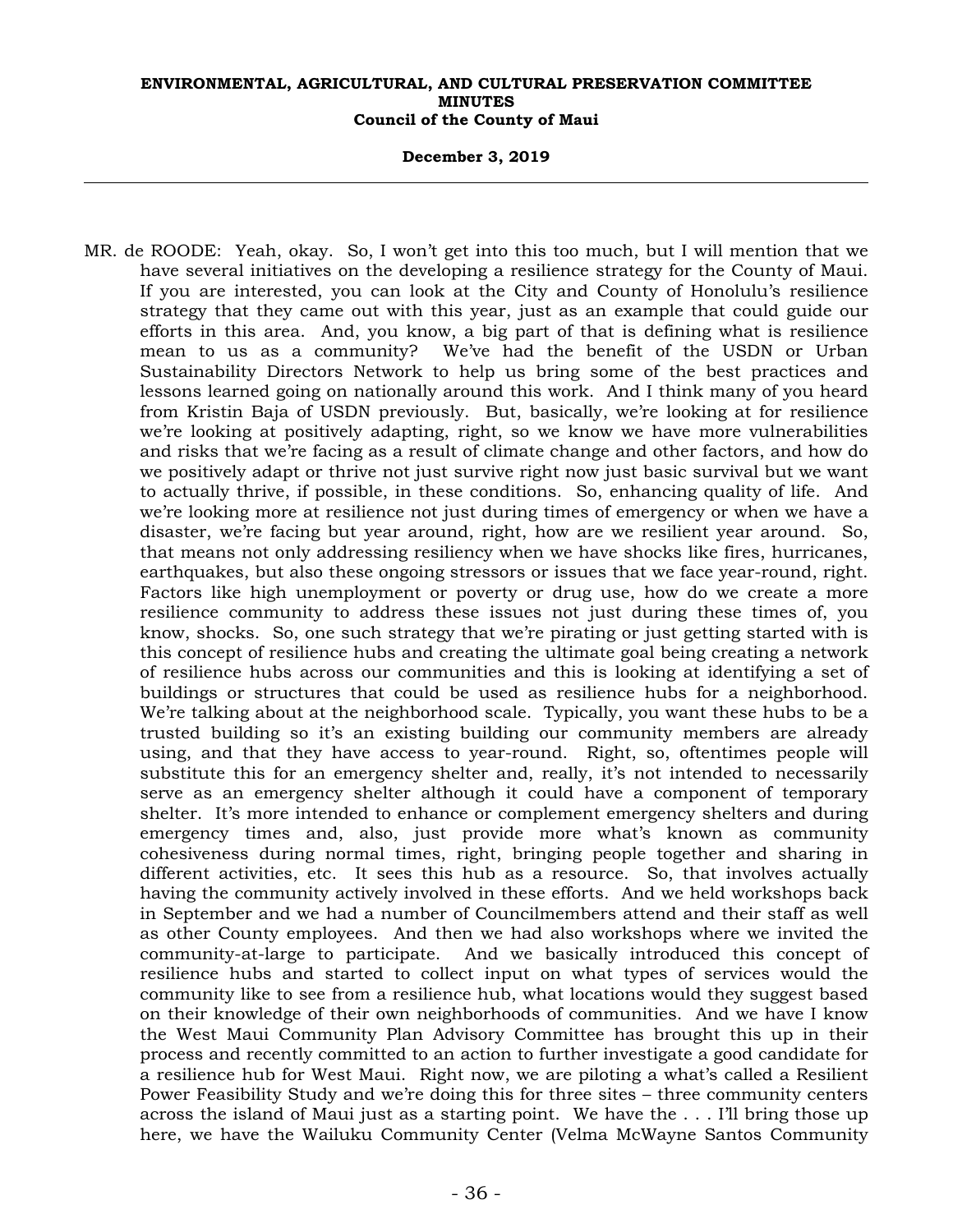#### **December 3, 2019**

Center), the Lahaina Civic Center, and the Hana Community Center. And each of these kinds of offer different use cases in resilience hub. So, Wailuku Community Center is more of our urban densely populated community center as a use case for a resilience hub. Lahaina Civic Center has this component where there's a large visitor population in close proximity to residential population as well as the West Maui community often being in a position where they can be at risk to be cut off from Central Maui if the Pali is closed for various reasons. And then the Hana Community Center being a more rural remote use case. So, these are three examples of sites that we're starting to investigate and say, you know, what type of power systems would we want to see in these facilities to help provide more resilience to those communities. All right. So, looking at things like PV with battery storage backup systems that could, you know, continue to provide services even if the grid was down.

- CHAIR SINENCI: Mr. de Roode, Chair would like to recognize Chair King and then we have a question from Member Kama.
- COUNCILMEMBER KING: Thank you.
- VICE-CHAIR KAMA: Chair, so as I look at your resilience hub . . . the Feasibility Assessment Pilot Projects I noticed that they're all County facilities. Is there a reason why you chose all County as opposed to putting a State facility in there just to see how it might work or not work? 'Cause when you really gonna need a hub you want to call on not just County, but you'd want to call on churches and schools, which is a State facility, and whatever they have to offer. Was there a reason why?
- MR. de ROODE: Sure. Yes, I think for this pilot phase it was just easier to be able to access data on, for example, electrical plans, condition of roof structures, access to the site, just in this initial pilot phase. But you're right, that in as we, you know, moving forward and helping to develop this network further, having not just County facilities be included would be important. So, like you said, it could be churches. I've heard schools not necessarily the best candidates, in part, because there isn't open community access to schools at all times, right. So, just for security reasons we don't let just anybody walk through schools and access at all times. So, the recommendation I've heard from Urban Sustainability Directors Network is unless the school was going to designate part of its campus as a more open access area, if there are lock down, for example, in part of the school that would cut off access to anyone that's not part of the school. So, that's one concern with schools being used but that's not to say that it couldn't or hasn't been done. But, yes, I think it's just for ease of access to information that we chose three County sites initially.

VICE-CHAIR KAMA: So, how long is your pilot program?

MR. de ROODE: Well, the Power Feasibility Assessment that should be completed I believe some time in like the first quarter of 2020, and we'll have that feasibility assessment. Then based on that assessment the next phase would be do we actually implement with the recommended resilient power system, and that would require funding to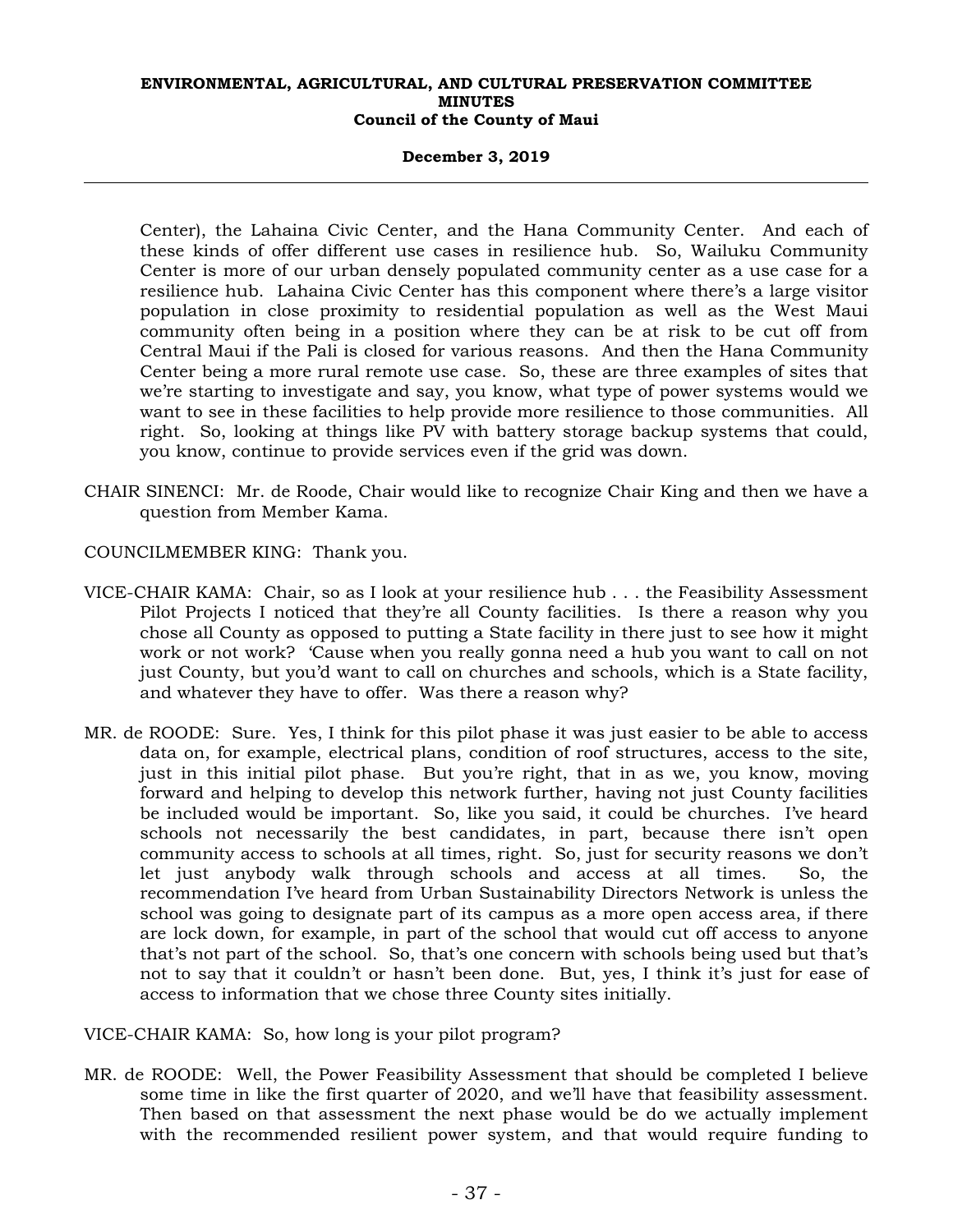## **December 3, 2019**

actually go ahead and, you know, purchase and install the equipment. The other kind of complicating factors they are assessing are their upgrades already planned for these facilities. So, is there going to be a re-roof to the facility or is the roof, and this is part of the feasibility assessment is assessing these items. If there's going to be a re-roof in the next five years, we probably don't want to put a PV system on that roof currently, right.

VICE-CHAIR KAMA: Yeah.

MR. de ROODE: So, assessing those factors. And then also as we move beyond just the power side looking at what types of services does the community envision having offered at those facilities may be beyond just a gathering place for baby luaus and graduation, but maybe enhancing . . . I know Parks and Rec is actively looking at this as how can they make community centers be more of a gathering place, community hub that provides maybe, you know, training, education, other services that could be a value to the community beyond just having it as a facility that could be rented or accessed for events.

VICE-CHAIR KAMA: Thank you, Chair.

CHAIR SINENCI: Thank you, Member Kama.

MR. de ROODE: So, I will keep the Committee updated on the results of the feasibility study. Another area that we're working on right now is this development of a County of Maui Energy Dashboard. So, we have over 600 MECO accounts across our County and that's not saying how many meters we have. We have even more meters than that because some accounts have more than one meter. And that is spread across as I'm sure you realize multiple departments so just getting an understanding of where are we at with, you know, how many accounts we have, how much are we paying, all these things we want to get a more integrated approach to organizing, being able to analyze, and being able to communicate that data. Okay, so with those 600 accounts we have over 66 million kilowatt hours of energy usage per year that was for counter year '18, which comes out to over \$23 million of our County budget going towards energy. So, this is kind of a baseline. We're using a platform called Tableau that we're able to take . . .we're working closely with Maui Electric Company to get information about all of these different accounts and enter that data into this software that allows us to do, this is just a snapshot example. It's not actually our own data but allows us to create visualizations like this that can be accessed online. We could push it out to individual departments so departments can more easily track their energy usage, and also tie it in to some of our public outreach so that people can kind of see how we're hopefully improving in terms of decreasing our energy usage, increasing our amount of renewables. That's all I have for you on this update. If there are any questions, I'd be happy to answer them.

CHAIR SINENCI: Member Paltin, you have a question?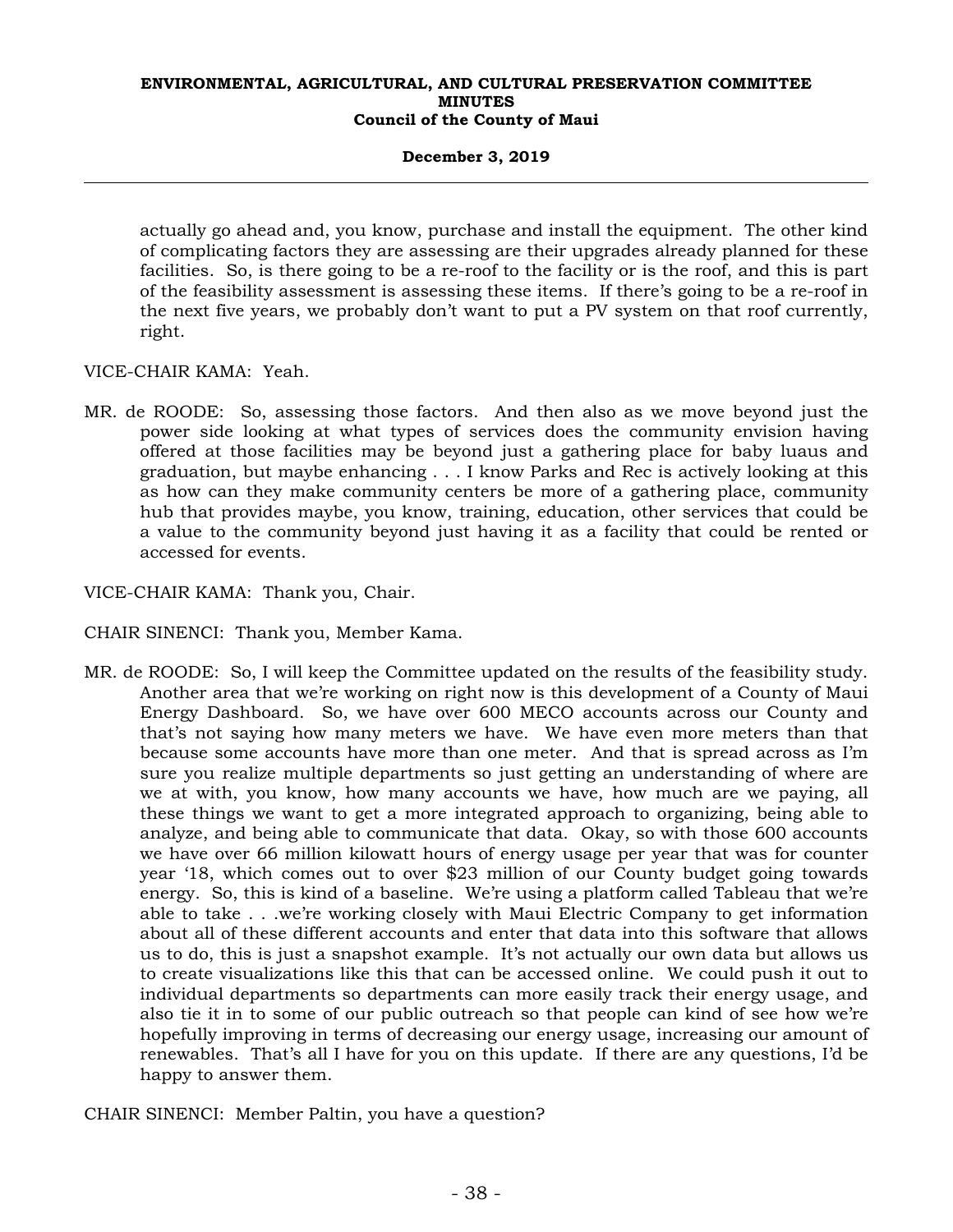## **December 3, 2019**

- COUNCILMEMBER PALTIN: Thank you, Chair. My questions were on the other handout as well that we didn't go over page-by-page, was wondering if the consultant that is going to be brought on board through the RFP process, so is that intended to be an appointee or a civil service position?
- MR. de ROODE: That would be a contract so . . . contracted service consultant. So, not an actual position, not a County position.
- COUNCILMEMBER PALTIN: Like an advisor kind of thing?
- MR. de ROODE: Yeah. They call it, often they call it an owner's rep that's basically someone that can come in and provide technical expertise. Generally, they have engineering background and contracts background, and they've helped other organizations go through this process and make sure they're getting the best terms for this type of major, long-term agreement. This is a  $\dots$  we have a template for using for the  $\dots$ that we will be using. We haven't put it out yet but I have been working closely with, again, our Office of Management and our Procurement Division on this but we have templates that we've based our fee off of from the Department of Energy that recommends using this approach and then the State Energy Office is also pursued as similar . . . actually it was under DBEDT that pursued similar efforts at the State level. So, our process is being informed by a lot of their lessons on best practices.

COUNCILMEMBER PALTIN: And then the Department of Energy is a State Department?

- MR. de ROODE: So, we have the Hawaii State Energy Office, which is affiliated or associated with DBEDT, --
- COUNCILMEMBER PALTIN: Okay.

MR. de ROODE: --part of the State.

- COUNCILMEMBER PALTIN: And where is the funds coming from that the RFP will hire the . . .
- MR. de ROODE: Good question. So, at least initially some of that funding will come from the OED Energy budget but the likelihood that we'll have to keep this consultant on board for, you know, potentially the first few years of this contract means that we'll have to find additional funding as we move forward but to at least kick us off and be able to get 'cause there's kind of two phases, right. So, the first phase is an RFP for this third-party consultant. That consultant is going to help us craft a separate RFP for the actual energy services company that we'll be bringing on board for this, let's say, potentially up to 20-year contract. So, that second phase won't require funds depending on how we structure the contract because it's paid through savings. But this first phase to help inform the process would require some level of funding. So, for now, the OED Energy budget is able to cover the initial phase of that.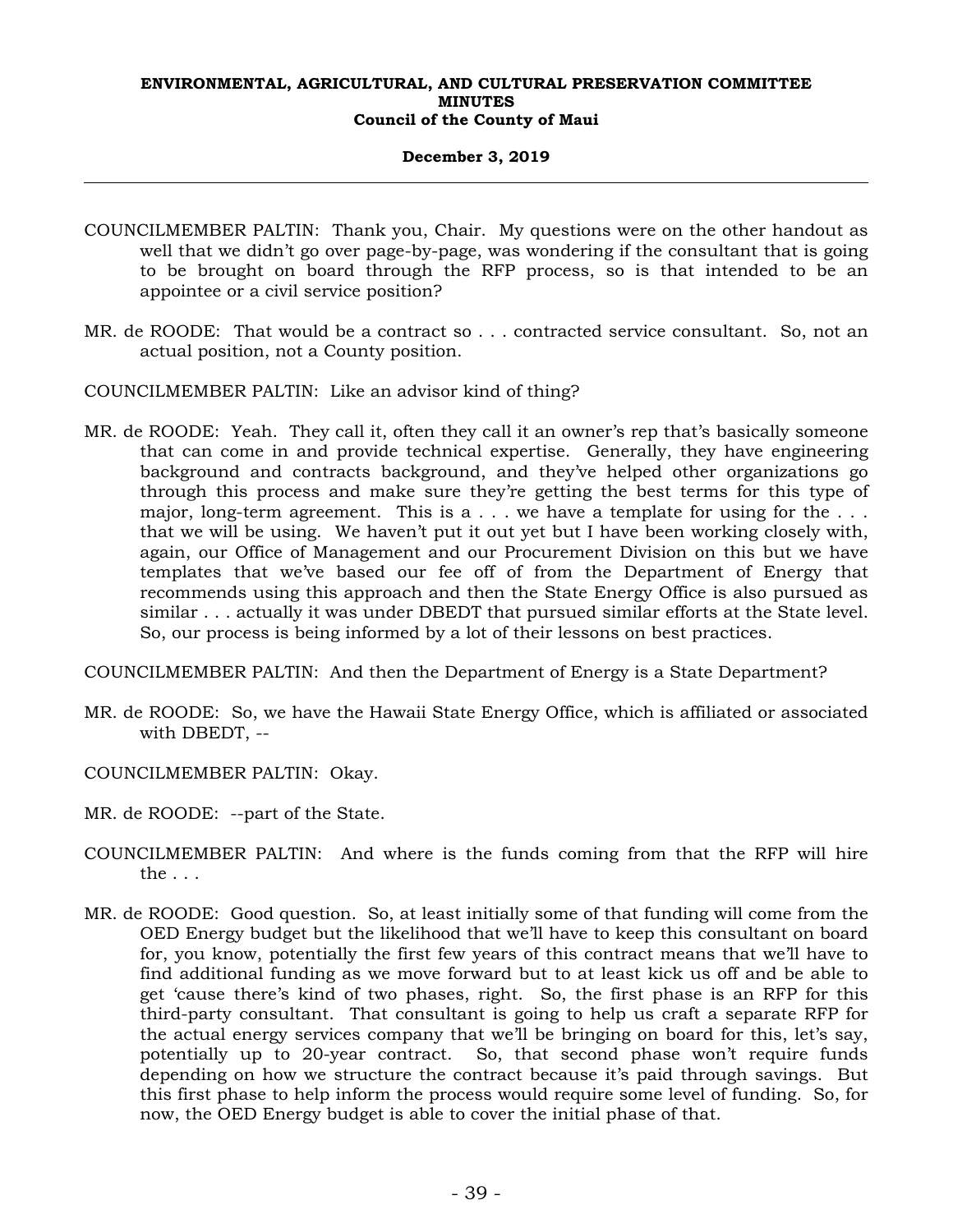## **December 3, 2019**

- COUNCILMEMBER PALTIN: And then my second question on Page 2 in my previous discussion you said as to the holistic view when you're talking about pursuing the development of a County of Maui resilient strategy and outreach in the community, climate action plan, why are we only looking at the County's internal operations when so much of our economy is dependent on tourism? And by only looking at the internal operations we're either like sending ourselves short or not, in my opinion, addressing like the elephant in the room, which is, you know, the unsustainability of the tourism industry depending on fossil fuels.
- MR. de ROODE: Yeah, so just to clarify on that item we're not saying we're only going to be focusing on the internal County operations. There would be a resilient strategy that would include a community-wide climate action plan. And then parallel but separate from that would be a climate action plan focusing on County operation. So, there would be both. There would be both that larger community-wide broader scale that would account for, for example, climate impacts associated with different aspects of our economy, including visitor industry or tourism. And then separate from that, there would be a more detailed, in-depth climate action plan for our County operation so that we can better . . . because when you do those broader community-level ones they don't get very granular in terms of this is exactly how much, let's say, our County fleet vehicles are emitting in terms of greenhouse gas emissions, they won't get that specific. It will just say, in general, ground transportation Countywide is accounts for this much greenhouse gas emissions, which is important to know but not as easy, not as actionable as saying our specific County fleet is responsible for this much. So, if we transition our fleet to a clean fleet, here is the impact that we'll have. So, then it gives us that ability to have a little bit more of an operational approach at the County level but not saying we won't also be considering the community scale.
- COUNCILMEMBER PALTIN: So, then like us, as policy makers and spenders of the County taxpayer dollars, at what point do we see the shift or the alternatives or any kind of recognizable change in the way we do business and the way we attract tourists and the way we bring them here? At what point, are we going to be having that conversation in public while we're making decisions on how we spend our budgetary funds?
- CHAIR SINENCI: Mr. de Roode?
- MR. de ROODE: I mean, I think that that happens in many different context and ways but specific to the resilience strategy and the community scale climate action plan there are . . . once that's developed and that will be developed with input from the community at large, input from County Council, input from the departments, the County Departments, so multi-stapled or input into that process of a resilient, developing a resilience strategy and a climate action plan, a community scale climate action plan. And then, in addition, this County operations climate action plan will also receive significant input. Once those are developed, they will outline strategies and actions that should help address some of these issues and we'll have been able to, you know, these will be planned so then the next step from there is to actually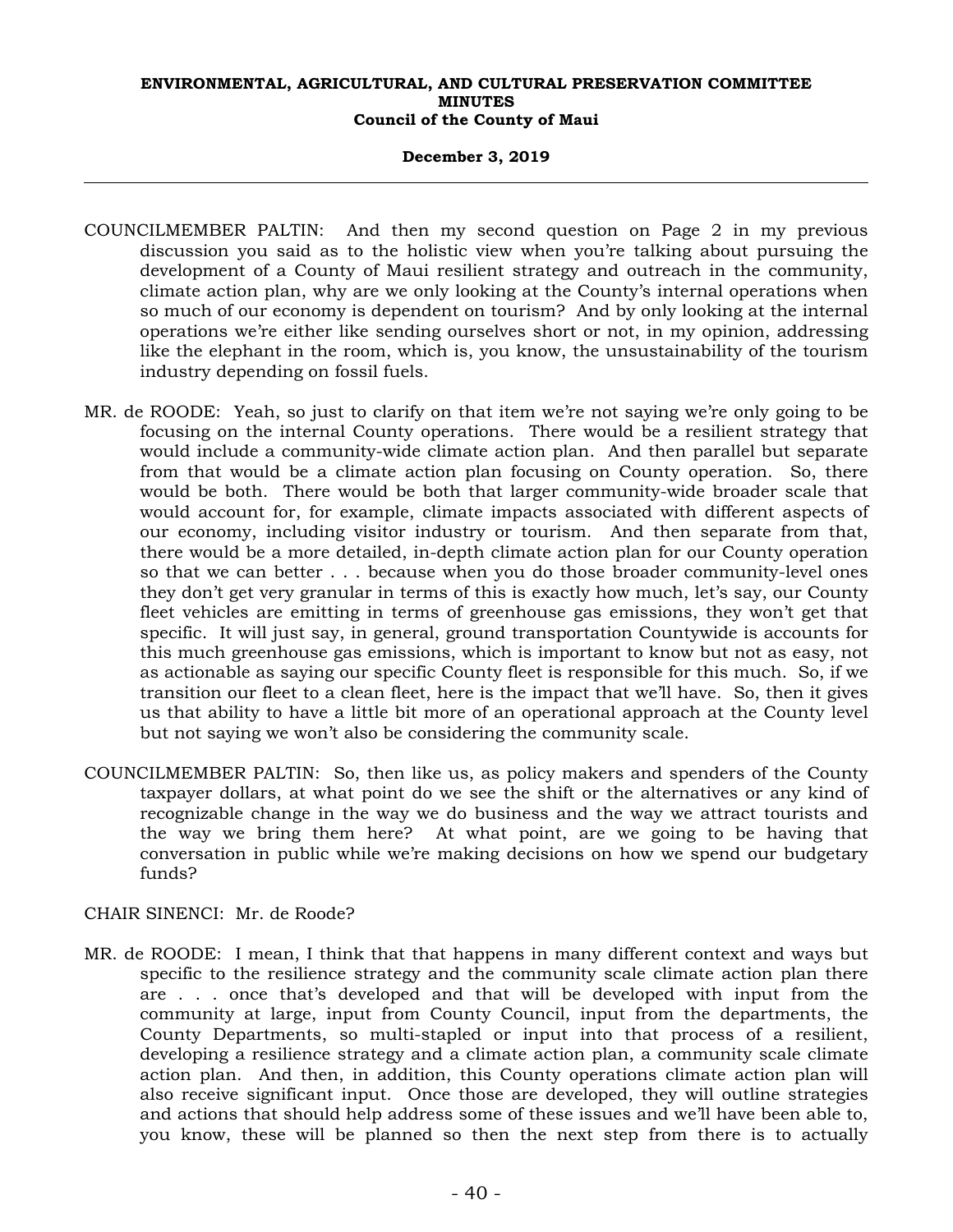#### **December 3, 2019**

implement these plans, right, and integrate them into . . . they would help inform future updates to community plans, they could help inform our hazard mitigation plan. Those should all be kind of integrated, right. So, that, hopefully, will . . . that's the direction that we envision with this process.

COUNCILMEMBER PALTIN: Thank you. Thank you, Chair.

- CHAIR SINENCI: Very good. Thank you, Member Paltin. Any other questions? Chair King?
- COUNCILMEMBER KING: Thank you, Chair. And I was listening from my office, but I had to take a call from London. I thought I heard you say that the Department of Education is doing performance contracting. Are they actually doing that now?
- MR. de ROODE: Yeah . . . I don't know if they're doing it yet, but I know they've been looking into it. I have spoken to companies that are working with them on energy monitoring and electric vehicle charging.

COUNCILMEMBER KING: Oh, okay.

- MR. de ROODE: But I'm not sure yet whether that's part of energy savings performance contracting or not.
- COUNCILMEMBER KING: Okay. I was just curious because I tried to bring energy performance to the DOE back in the '90s and I think I was way ahead of the curb there because the reaction I got was, well, I can't support this because it just sounds too good to be true.

MR. de ROODE: Yeah.

COUNCILMEMBER KING: And they didn't. They didn't support it. But I was just wondering about the possibility of partner, if they're at that point now where they're realizing a value of partnering with an entity like that so that we can share consulting services or something because I do understand that we need, you know, we need that consulting. But I also . . . I also would hope that we wouldn't have to repeat services if someone else has that same, you know, type of consulting in the County even if it's the State.

MR. de ROODE: Uh-huh.

COUNCILMEMBER KING: And then we can get there faster as far as the economic, you know, benefit. But I do understand about, you know, the savings going into other . . . back then we were talking about repair and maintenance for schools. That the energy savings would go directly into that. It could save the schools in the long term.

MR. de ROODE: Uh-huh.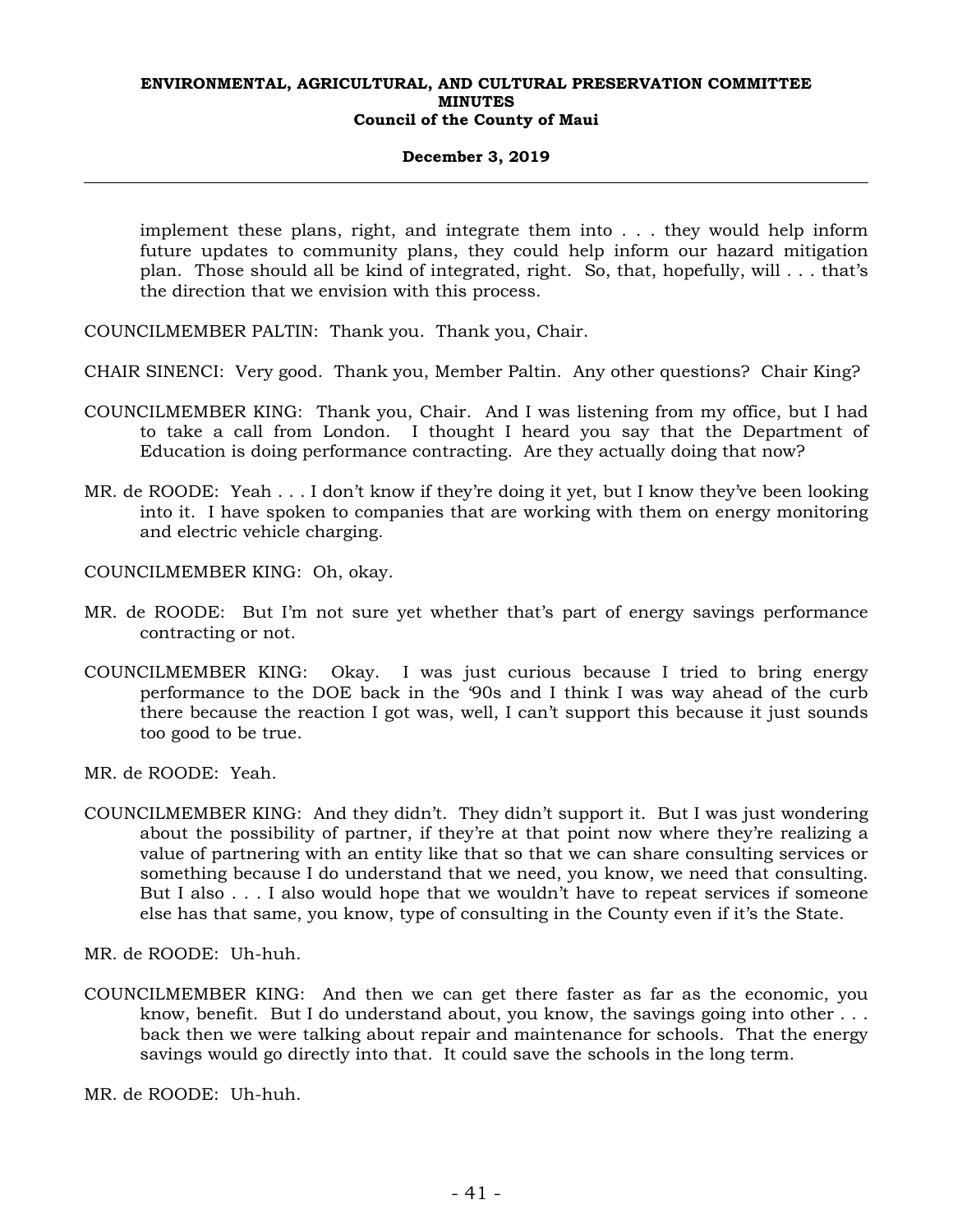#### **December 3, 2019**

- COUNCILMEMBER KING: We just couldn't get this. So, I'm really glad you're looking at that. And I just want to encourage you to look for partners in the . . . because talking about two to three years of consulting seems like a long time, to me, when we should be able to get to that point. I mean, I don't think it's that complicated to tell you the truth. I think you just . . . the other place you can go to look for that kind of consulting on energy savings is the UH Maui College Sustainable Sciences Management Program because that's kind of the main expertise that's coming out of that program is energy efficiency.
- MR. de ROODE: Uh-huh.
- COUNCILMEMBER KING: And that would be an excellent way to utilize what the students over there are learning and offer them their graduation projects. So, anyway, just think we could get more creative without having to necessarily put someone else on the payroll for three years. Thank you.
- CHAIR SINENCI: Thank you, Member King.
- MR. de ROODE: Can I respond to that, Chair?
- CHAIR SINENCI: Go ahead.
- MR. de ROODE: So, just to clarify the idea is not to wait two or three years to start the energy savings performance contracting process but rather to bring on a consultant that would help us to develop the contract, first of all, the RFP to select an energy services company in ESCO and that process could take maybe six months, maybe less once we get them on board. Once the contract is executed then work could begin with that energy services company typically the first, well, actually . . . yeah, typically the first thing they'll do is they'll do an investment grade audit of all your facilities and then come up with proposed energy conservation measures or energy efficiency measures as well as now we can incorporate renewable energy generation proposals as well as EV charging infrastructure, EV electric vehicles. So, this whole package they could come up with but each time the energy services company comes back and says, hey, here are the findings of our investment grade audit. Here is what we're proposing to do. We have to sign off on that and say, okay, yeah, that sounds good or no, you know, that sounds good, but we'd like to see you also do this. That's where the consultant . . .

COUNCILMEMBER KING: Okay. Isn't that your area of expertise?

- MR. de ROODE: Yeah, I mean, it is. It is but there are certain especially on the contract side and the, you know, legalese. I mean, I can certainly speak to some of the technical aspects on the energy side but making sure that we're entering into a contract.
- COUNCILMEMBER KING: Okay. That's what we have Corp. Counsel for as well. So, I just would encourage you to look in within, you know, the County for resources instead of,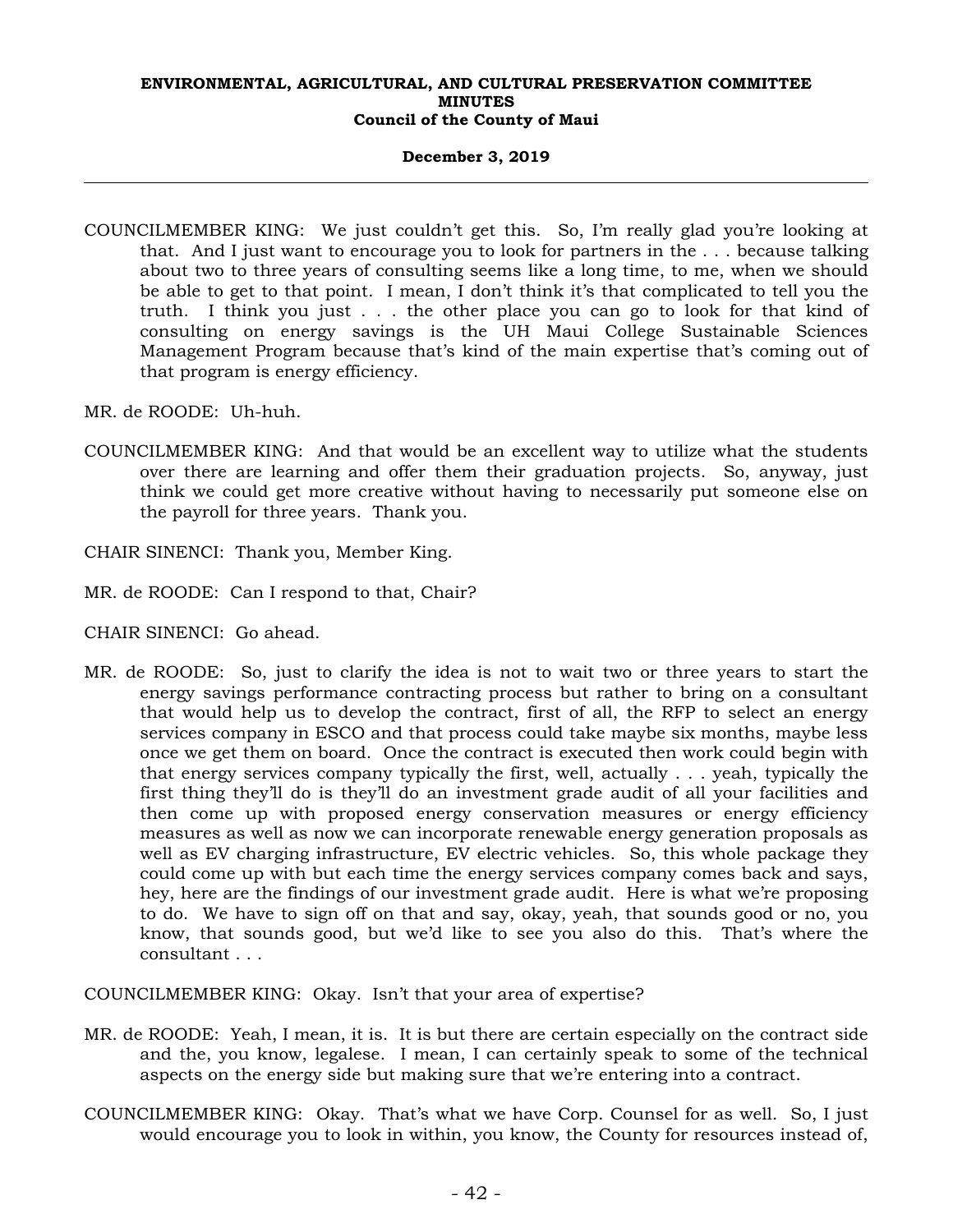## **December 3, 2019**

you know, first going outside and hiring all these outside consultants because that's, you know, we have these departments for a reason, you know, the Energy Coordinator for a reason. We have Corp. Counsel and all that expertise, I think, you know, probably two-thirds of it is in-house.

MR. de ROODE: Uh-huh.

COUNCILMEMBER KING: Thank you.

MR. de ROODE: And we would form a team. I mean, already we've had discussions with Corp. Counsel about some of these details including the draft RFP. But as we move forward in this effort, we would have a team of people, Corp. Counsel, our CIP Energy Coordinator, myself, and others involved, Public Works like we would have a representative as well.

COUNCILMEMBER KING: Okay. Thank you.

- CHAIR SINENCI: Thank you, Chair. Mr. de Roode, I had a quick question. You know for the planned solar farm projects would those developments require any zoning changes and are they subject to real property taxation?
- MR. de ROODE: I might lean on Corp. Counsel here to add anything to what I'm about to say but initially, I believe, if they're over a certain size I believe it might be 15 acres, they would require a Special Use Permit. In terms of real property tax, they're not the landowner so let's say it's on Ulupalakua Ranch land I don't know if that use would change the real property tax that would be paid by the landowner. But I don't believe that the entity coming on to, you know, deploy the product or install the project would be responsible for that but.

CHAIR SINENCI: Ms. Thomson?

MS. THOMSON: Thank you, Chair. So, large scale wind is a use that's taxed under the property tax regime as a permanent fixture to the property so not as equipment that's movable. And I'm going to need to check on large scale, so I think it's a good question, but I'll get back to you on that.

CHAIR SINENCI: Okay. Thank you.

- MR. de ROODE: And just to clarify, would that be an independent power producer or the landowner that would be assessed that tax?
- CHAIR SINENCI: Ms. Thomson?
- MS. THOMSON: It depends. Sometimes if there's a long-term lessee, they will be responsible for the tax.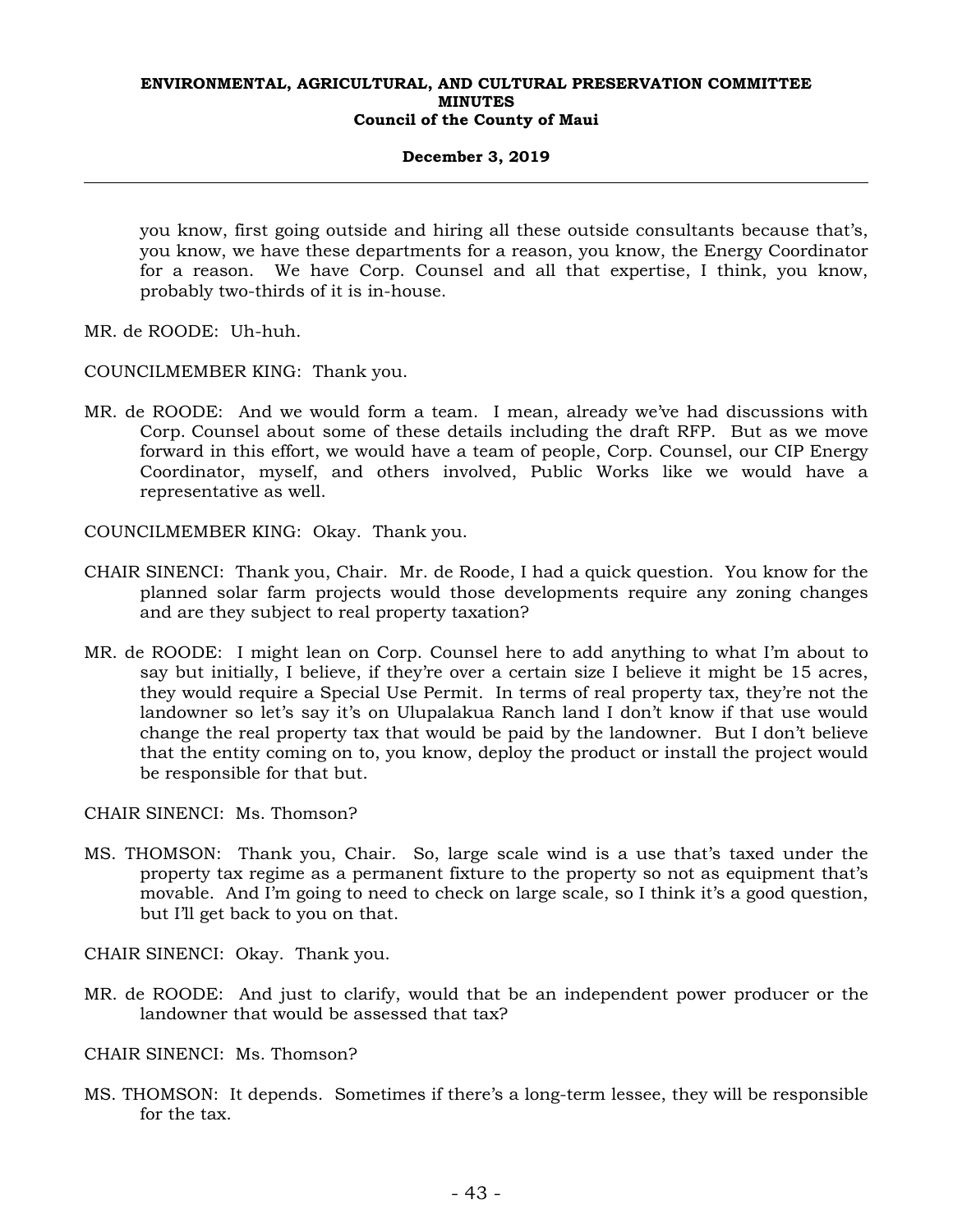#### December 3, 2019

CHAIR SINENCI: Thank you. Members, any more questions? Seeing none. Okay. Mahalo, Members, for your participation in our renewable energy initiatives for Maui County. You know, new technologies promote clean energy for our children and towards the protection of our natural resources and environment. So, I'm especially grateful for this Council's focus on how new technologies impact the local communities. <sup>I</sup> would like to thank Mr. de Roode for his work and updates on renewable and clean energies. We are planning to continue this conversation early next year with presentations by Maui Electric Company. So, with that, <sup>I</sup> appreciate your endurance, Members. This was a 7(b) item and was posted for no legislative action to be taken. So, if there are no objections, the Chair would defer this item.

# COUNCILMEMBERS VOICED NO OBJECTIONS. (Excused: YKS)

# ACTION: DEFER PENDING FURTHER DISCUSSION.

CHAIR SINENCI: Thank you. With that, this concludes today's Environmental, Agricultural, and Cultural Preservation Committee meeting. Thank you, everybody, for attending. This December 3<sup>rd</sup> meeting of the EACP is adjourned. Mahalo. . . . *(gavel)...* 

# ADJOURN: 4:16 p.m.

<sup>C</sup> • — — APPROVED:

SHANE M. SINENCI, Chair Environmental, Agricultural, and Cultural Preservation Committee

eacp:min: 191203:js

Transcribed by: Jo-Ann Sato